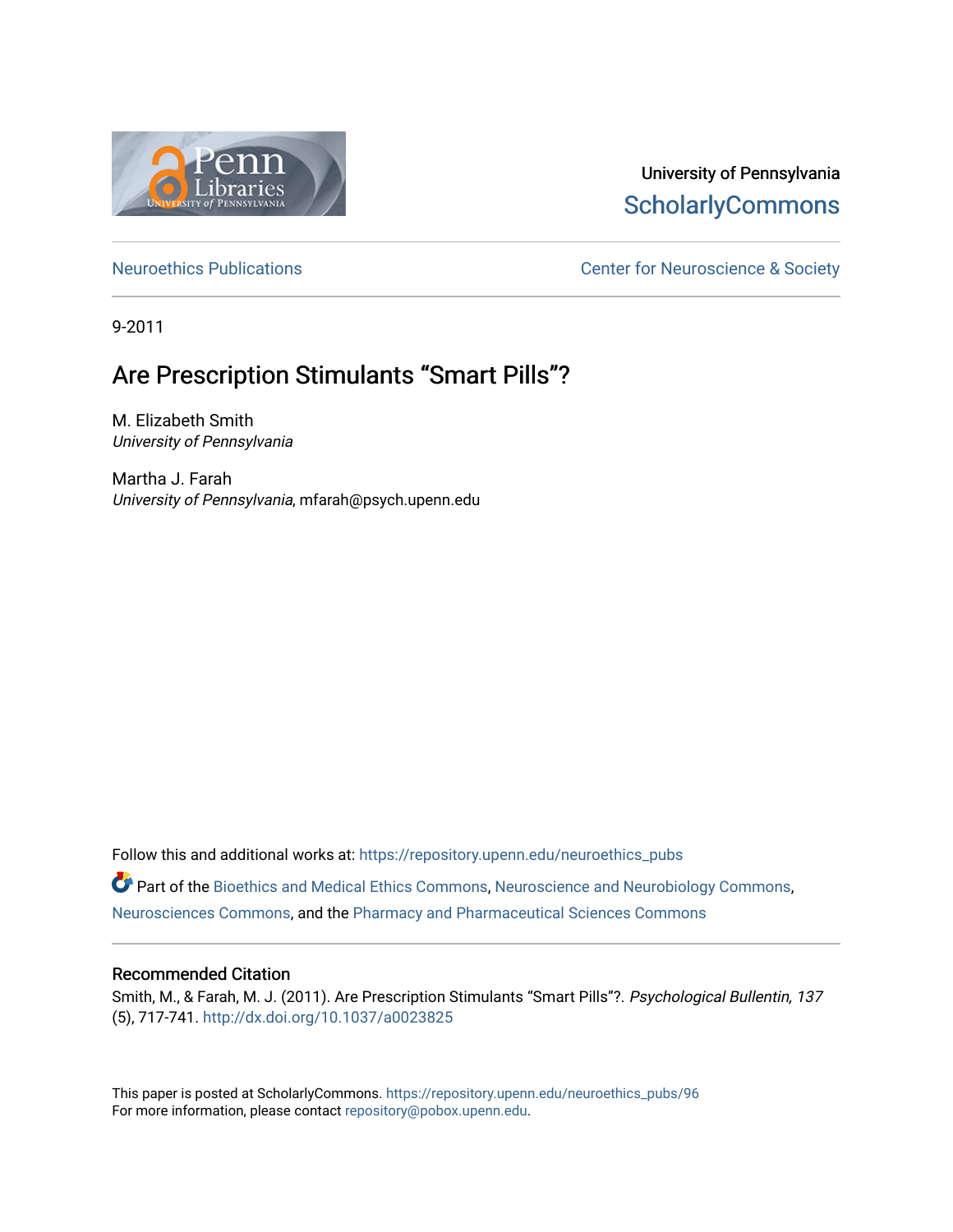## Are Prescription Stimulants "Smart Pills"?

## Abstract

Use of prescription stimulants by normal healthy individuals to enhance cognition is said to be on the rise. Who is using these medications for cognitive enhancement, and how prevalent is this practice? Do prescription stimulants in fact enhance cognition for normal healthy people? We review the epidemiological and cognitive neuroscience literatures in search of answers to these questions. Epidemiological issues addressed include the prevalence of nonmedical stimulant use, user demographics, methods by which users obtain prescription stimulants, and motivations for use. Cognitive neuroscience issues addressed include the effects of prescription stimulants on learning and executive function, as well as the task and individual variables associated with these effects. Little is known about the prevalence of prescription stimulant use for cognitive enhancement outside of student populations. Among college students, estimates of use vary widely but, taken together, suggest that the practice is commonplace. The cognitive effects of stimulants on normal healthy people cannot yet be characterized definitively, despite the volume of research that has been carried out on these issues. Published evidence suggests that declarative memory can be improved by stimulants, with some evidence consistent with enhanced consolidation of memories. Effects on the executive functions of working memory and cognitive control are less reliable but have been found for at least some individuals on some tasks. In closing, we enumerate the many outstanding questions that remain to be addressed by future research and also identify obstacles facing this research.

## Keywords

amphetamine, enhancement, neuroethics, psychopharmacology, stimulant

## **Disciplines**

Bioethics and Medical Ethics | Neuroscience and Neurobiology | Neurosciences | Pharmacy and Pharmaceutical Sciences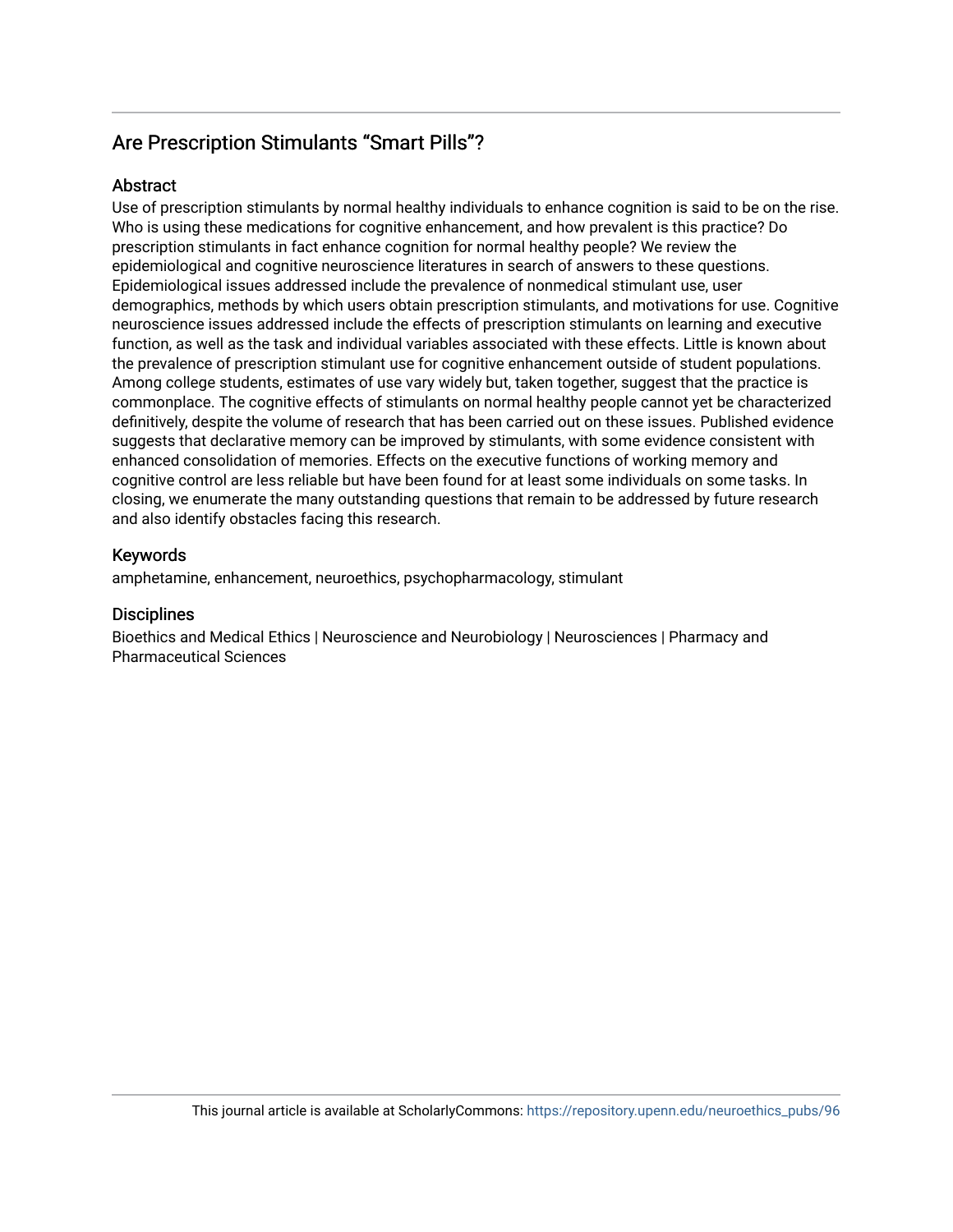Published in final edited form as: Psychol Bull. 2011 September ; 137(5): 717–741. doi:10.1037/a0023825.

## **Are Prescription Stimulants "Smart Pills"?:**

**The Epidemiology and Cognitive Neuroscience of Prescription Stimulant Use by Normal Healthy Individuals**

**M. Elizabeth Smith** and Department of Psychology, University of Pennsylvania

**Martha J. Farah**

Center for Neuroscience & Society, University of Pennsylvania

#### **Abstract**

Use of prescription stimulants by normal healthy individuals to enhance cognition is said to be on the rise. Who is using these medications for cognitive enhancement, and how prevalent is this practice? Do prescription stimulants in fact enhance cognition for normal healthy people? We review the epidemiological and cognitive neuroscience literatures in search of answers to these questions. Epidemiological issues addressed include the prevalence of nonmedical stimulant use, user demographics, methods by which users obtain prescription stimulants, and motivations for use. Cognitive neuroscience issues addressed include the effects of prescription stimulants on learning and executive function, as well as the task and individual variables associated with these effects. Little is known about the prevalence of prescription stimulant use for cognitive enhancement outside of student populations. Among college students, estimates of use vary widely but, taken together, suggest that the practice is commonplace. The cognitive effects of stimulants on normal healthy people cannot yet be characterized definitively, despite the volume of research that has been carried out on these issues. Published evidence suggests that declarative memory can be improved by stimulants, with some evidence consistent with enhanced consolidation of memories. Effects on the executive functions of working memory and cognitive control are less reliable but have been found for at least some individuals on some tasks. In closing, we enumerate the many outstanding questions that remain to be addressed by future research and also identify obstacles facing this research.

#### **Keywords**

amphetamine; enhancement; neuroethics; psychopharmacology; stimulant

A "smart pill" is a drug that increases the cognitive ability of anyone taking it, whether the user is cognitively impaired or normal. The Romanian neuroscientist Corneliu Giurgea is often credited with first proposing, in the 1960s, that smart pills should be developed to increase the intelligence of the general population (see Giurgea, 1984). He is quoted as saying, "Man is not going to wait passively for millions of years before evolution offers him a better brain" (Gazzaniga, 2005, p. 71). In their best-selling book, Smart Drugs and Nutrients, Dean and Morgenthaler (1990) reviewed a large number of substances that have been used by healthy individuals with the goal of increasing cognitive ability. These include synthetic and natural products that affect neurotransmitter levels, neurogenesis, and blood

<sup>© 2011</sup> American Psychological Association

Correspondence concerning this article should be addressed to Martha J. Farah, Center for Neuroscience & Society, University of Pennsylvania, 3720 Walnut Street, Philadelphia, PA 19104. mfarah@psych.upenn.edu.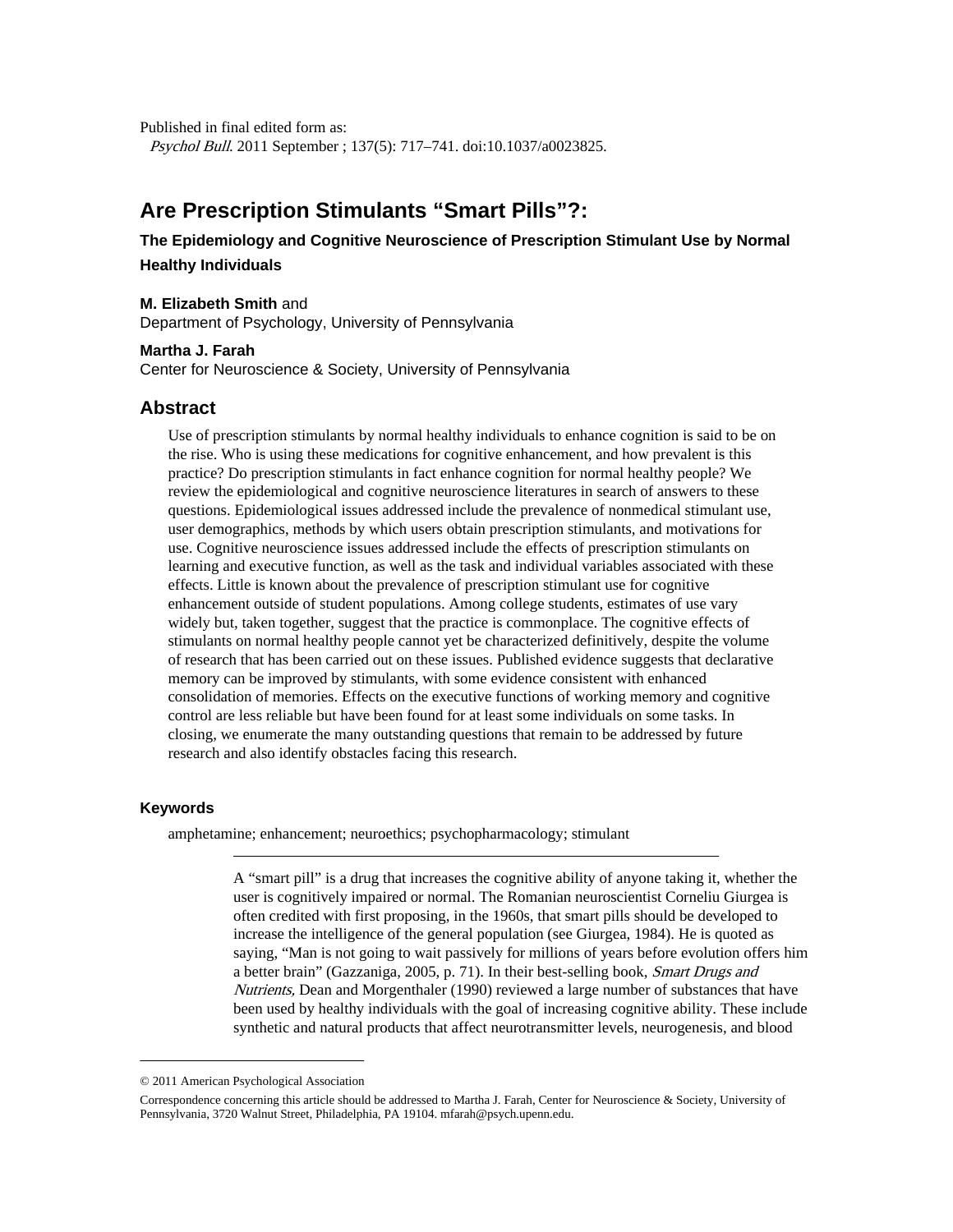Another class of substances with the potential to enhance cognition in normal healthy individuals is the class of prescription stimulants used to treat attention-deficit/hyperactivity disorder (ADHD). These include methylphenidate (MPH), best known as Ritalin or Concerta, and amphetamine (AMP), most widely prescribed as mixed AMP salts consisting primarily of dextroamphetamine (d-AMP), known by the trade name Adderall. These medications have become familiar to the general public because of the growing rates of diagnosis of ADHD children and adults (Froehlich et al., 2007; Sankaranarayanan, Puumala, & Kratochvil, 2006) and the recognition that these medications are effective for treating ADHD (MTA Cooperative Group, 1999; Swanson et al., 2008).

To judge from recent reports in the popular media, healthy people have also begun to use MPH and AMPs for cognitive enhancement. Major daily newspapers such as *The New York* Times, The LA Times, and The Wall Street Journal; magazines including Time, The Economist, The New Yorker, and Vogue; and broadcast news organizations including the BBC, CNN, and NPR have reported a trend toward growing use of prescription stimulants by healthy people for the purpose of enhancing school or work performance.

Nature magazine conducted a poll asking its readers about their cognitive-enhancement practices and their attitudes toward cognitive enhancement. Hundreds of college faculty and other professionals responded, and approximately one fifth reported using drugs for cognitive enhancement, with Ritalin being the most frequently named (Maher, 2008). However, the nature of the sample—readers choosing to answer a poll on cognitive enhancement—is not representative of the academic or general population, making the results of the poll difficult to interpret. By analogy, a poll on Vermont vacations, asking whether people vacation in Vermont, what they think about Vermont, and what they do if and when they visit, would undoubtedly not yield an accurate estimate of the fraction of the population that takes its vacations in Vermont.

The ethics of cognitive enhancement have been extensively debated in the academic literature (e.g., Bostrom & Sandberg, 2009; Farah et al., 2004; Greely et al., 2008; Mehlman, 2004; Sahakian & Morein-Zamir, 2007). We do not attempt to review this aspect of the problem here. Rather, we attempt to provide a firmer empirical basis for these discussions. Despite the widespread interest in the topic and its growing public health implications, there remains much researchers do not know about the use of prescription stimulants for cognitive enhancement.

Among the questions to be addressed in the present article are, How widespread is the use of prescription stimulants for cognitive enhancement? Who uses them, for what specific purposes? Given that nonmedical use of these substances is illegal, how are they obtained? Furthermore, do these substances actually enhance cognition? If so, what aspects of cognition do they enhance? Is everyone able to be enhanced, or are some groups of healthy individuals helped by these drugs and others not? The goal of this article is to address these questions by reviewing and synthesizing findings from the existing scientific literature. We begin with a brief overview of the psychopharmacology of the two most commonly used prescription stimulants.

#### **History and Psychopharmacology of Amphetamine and Methylphenidate**

AMP was first investigated as an asthma medication in the 1920s, but its psychological effects were soon noticed. These included increased feelings of energy, positive mood, and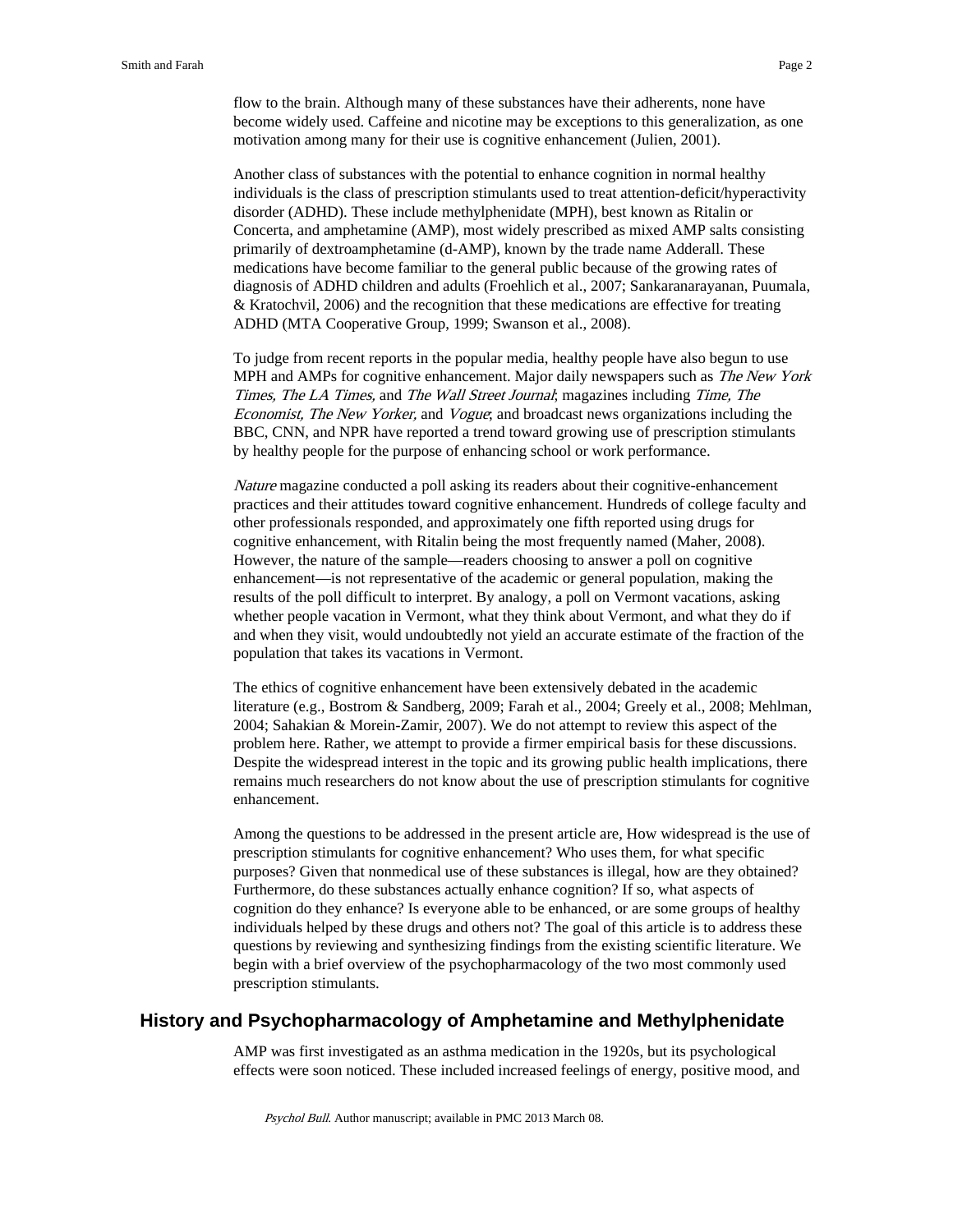prolonged physical endurance and mental concentration. These effects have been exploited in a variety of medical and nonmedical applications in the years since they were discovered, including to treat depression, to enhance alertness in military personnel, and to provide a competitive edge in athletic competition (Rasmussen, 2008). Today, AMP remains a widely used and effective treatment for ADHD (Wilens, 2006).

MPH was developed more recently and marketed primarily for ADHD, although it is sometimes prescribed off label or used nonmedically to increase alertness, energy, or concentration in conditions other than ADHD. Both MPH and AMP are on the list of substances banned from sports competitions by the World Anti-Doping Agency (Docherty, 2008). Both also have the potential for abuse and dependence, which detracts from their usefulness and is the reason for their classification as Schedule II controlled substances. Although the risk of developing dependence on these drugs is believed to be low for individuals taking them for ADHD, the Schedule II classification indicates that these drugs have a high potential for abuse and that abuse may lead to severe dependence.

The beneficial effects as well as the potentially serious side effects of these drugs can be understood in terms of their effects on the catecholamine neurotransmitters dopamine and norepinephrine (Wilens, 2006). These neurotransmitters play an important role in cognition, affecting the cortical and subcortical systems that enable people to focus and flexibly deploy attention (Robbins & Arnsten, 2009). In addition, the brain's reward centers are innervated by dopamine neurons, accounting for the pleasurable feelings engendered by these stimulants (Robbins & Everett, 1996).

The therapeutic effect of AMP and MPH in ADHD is consistent with the finding of abnormalities in the catecholamine system in individuals with ADHD (e.g., Volkow et al., 2007). Both AMP and MPH exert their effects on cognition primarily by increasing levels of catecholamines in prefrontal cortex and the cortical and subcortical regions projecting to it, and this mechanism is responsible for improving cognition and behavior in ADHD (Pliszka, 2005; Wilens, 2006).

AMP and MPH increase catecholamine activity in different ways. MPH primarily inhibits the reuptake of dopamine by pre-synaptic neurons, thus leaving more dopamine in the synapse and available for interacting with the receptors of the postsynaptic neuron. AMP also affects reuptake, as well as increasing the rate at which neurotransmitter is released from presynaptic neurons (Wilens, 2006). These effects are manifest in the attention systems of the brain, as already mentioned, and in a variety of other systems that depend on catecholaminergic transmission as well, giving rise to other physical and psychological effects. Physical effects include activation of the sympathetic nervous system (i.e., a fightor-flight response), producing increased heart rate and blood pressure. Psychological effects are mediated by activation of the nucleus accumbens, ventral striatum, and other parts of the brain's reward system, producing feelings of pleasure and the potential for dependence.

### **Are Prescription Stimulants Being Used as Smart Pills?**

#### **Large U.S. Government Surveys**

Most epidemiological research on nonmedical stimulant use has been focused on issues relevant to traditional problems of drug abuse and addiction, and so, stimulant use for cognitive enhancement is not generally distinguished from use for other purposes, such as staying awake or getting high. As Boyd and McCabe (2008) pointed out, the large national surveys of nonmedical prescription drug use have so far failed to distinguish the ways and reasons that people use the drugs, and this is certainly true where prescription stimulants are concerned. The largest survey to investigate prescription stimulant use in a nationally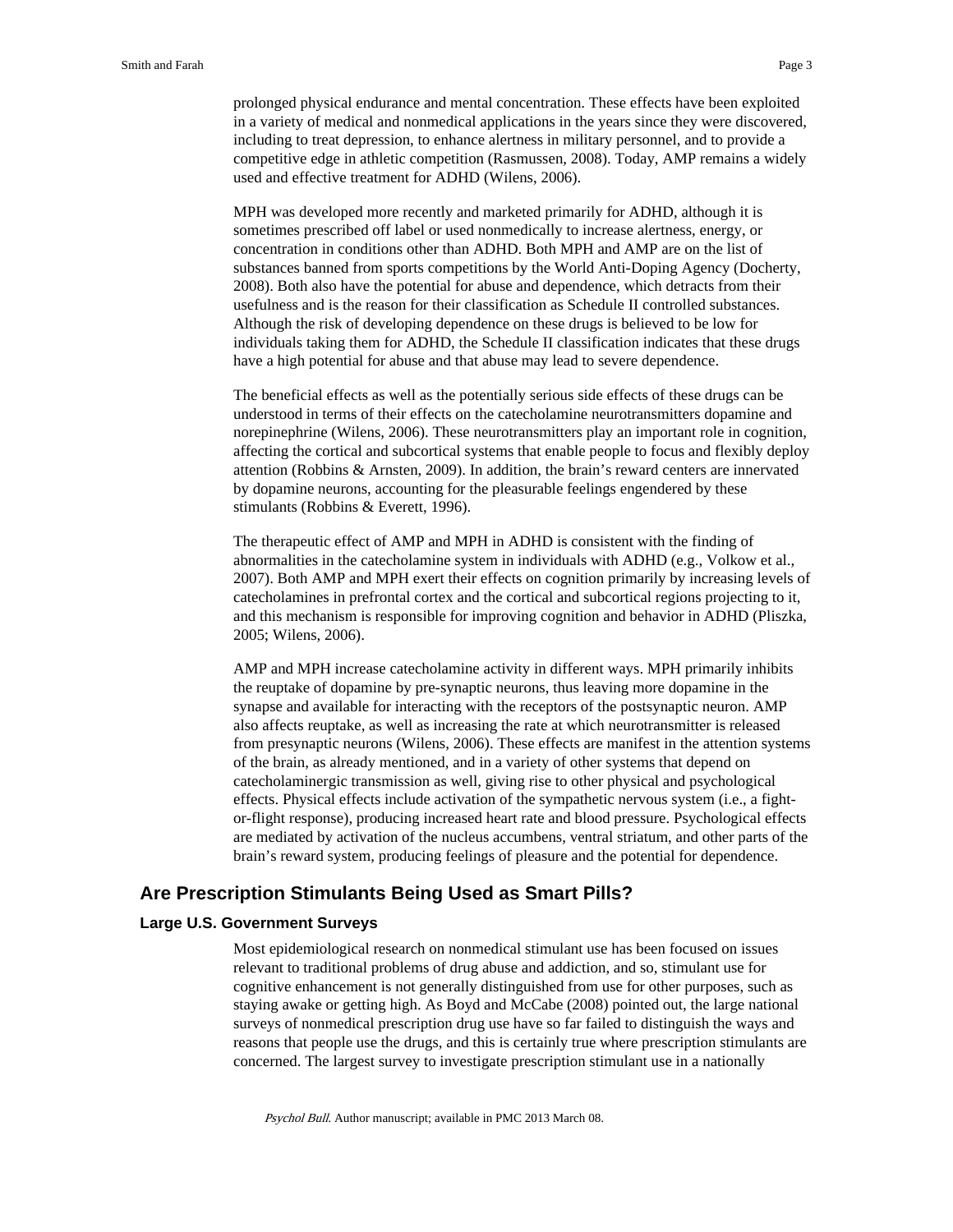representative sample of Americans, the National Survey on Drug Use and Health (NSDUH), phrases the question about nonmedical use as follows: "Have you ever, even once, used any of these stimulants when they were not prescribed for you or that you took only for the experience or feeling they caused?" (Snodgrass & LeBaron 2007). This phrasing does not strictly exclude use for cognitive enhancement, but it emphasizes the noncognitive effects of the drugs. In 2008, the NSDUH found a prevalence of 8.5% for lifetime nonmedical stimulant use by Americans over the age of 12 years and a prevalence

In addition, large national surveys, including the NSDUH, have generally classified prescription stimulants with other stimulants including street drugs such as methamphetamine. For example, since 1975, the National Institute on Drug Abuse– sponsored Monitoring the Future (MTF) survey has gathered data on drug use by young people in the United States (Johnston, O'Malley, Bachman, & Schulenberg, 2009a, 2009b). Originally, MTF grouped prescription stimulants under a broader class of stimulants so that respondents were asked specifically about MPH only after they had indicated use of some drug in the category of AMPs. As rates of MPH prescriptions increased and anecdotal reports of nonmedical use grew, the 2001 version of the survey was changed to include a separate standalone question about MPH use. This resulted in more than a doubling of estimated annual use among 12th graders, from 2.4% to 5.1%. More recent data from the MTF suggests Ritalin use has declined (3.4% in 2008). However, this may still underestimate use of MPH, as the question refers specifically to Ritalin and does not include other brand names such as Concerta (an extended release formulation of MPH).

of 12.3% for Americans between 21 and 25 (Substance Abuse and Mental Health Services

Turning to analyses related specifically to the drugs that are the subject of this article, reanalysis of the 2002 NSDUH data by Kroutil and colleagues (2006) found past-year nonmedical use of stimulants other than methamphetamine by 2% of individuals between the ages of 18 and 25 and by 0.3% of individuals 26 years of age and older. For ADHD medications in particular, these rates were 1.3% and 0.1%, respectively. Finally, Novak, Kroutil, Williams, and Van Brunt (2007) surveyed a sample of over four thousand individuals from the Harris Poll Online Panel and found that 4.3% of those surveyed between the ages of 18 and 25 had used prescription stimulants nonmedically in the past year, compared with only 1.3% between the ages of 26 and 49.

#### **Surveys of Student Nonmedical Stimulant Use**

Administration, 2009).

We reviewed recent studies concerning prescription stimulant use specifically among students in the United States and Canada, using the method illustrated in Figure 1. Although less informative about the general population, these studies included questions about students' specific reasons for using the drugs, as well as frequency of use and means of obtaining them. These studies typically found rates of use greater than those reported by the nationwide NSDUH or the MTF surveys. This probably reflects a true difference in rates of usage among the different populations. In support of that conclusion, the NSDUH data for college age Americans showed that college students were considerably more likely than nonstudents of the same age to use prescription stimulants nonmedically (odds ratio: 2.76; Herman-Stahl, Krebs, Kroutil, & Heller, 2007).

Table 1 shows all of the studies of middle school, secondary school, and college students that we identified. As indicated in the table, the studies are heterogeneous, with varying populations sampled, sample sizes, and year of data collection, and they focused on different subsets of the epidemiological questions addressed here, including prevalence and frequency of use, motivations for use, and method of obtaining the medication.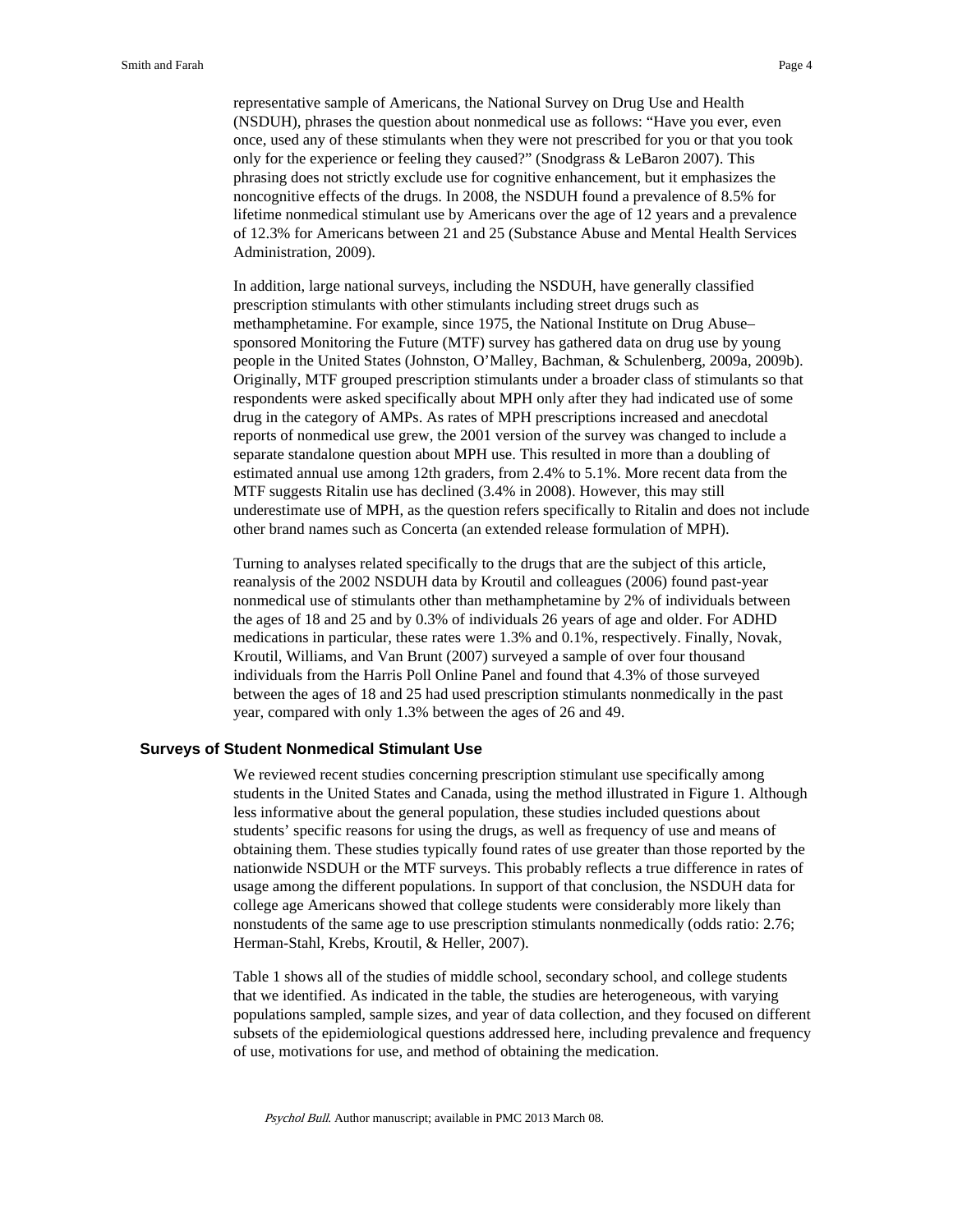**Prevalence and frequency of use—Four of the studies focused on middle and high** school students, with varied results. Boyd, McCabe, Cranford, and Young (2006) found a 2.3% lifetime prevalence of nonmedical stimulant use in their sample, and McCabe, Teter, and Boyd (2004) found a 4.1% lifetime prevalence in public school students from a single American public school district. Poulin (2001) found an 8.5% past-year prevalence in public school students from four provinces in the Atlantic region of Canada. A more recent study of the same provinces found a 6.6% and 8.7% past-year prevalence for MPH and AMP use, respectively (Poulin, 2007).

By the end of 2009, at least 25 studies reported surveys of college students' rates of nonmedical stimulant use. Of the studies using relatively smaller samples, prevalence was, in chronological order, 16.6% (lifetime; Babcock & Byrne, 2000), 35.3% (past year; Low & Gendaszek, 2002), 13.7% (lifetime; Hall, Irwin, Bowman, Frankenberger, & Jewett, 2005), 9.2% (lifetime; Carroll, McLaughlin, & Blake, 2006), and 55% (lifetime, fraternity students only; DeSantis, Noar, & Web, 2009). Of the studies using samples of more than a thousand students, somewhat lower rates of nonmedical stimulant use were found, although the range extends into the same high rates as the small studies: 2.5% (past year, Ritalin only; Teter, McCabe, Boyd, & Guthrie, 2003), 5.4% (past year; McCabe & Boyd, 2005), 4.1% (past year; McCabe, Knight, Teter, & Wechsler, 2005), 11.2% (past year; Shillington, Reed, Lange, Clapp, & Henry, 2006), 5.9% (past year; Teter, McCabe, LaGrange, Cranford, & Boyd, 2006), 16.2% (lifetime; White, Becker-Blease, & Grace-Bishop, 2006), 1.7% (past month; Kaloyanides, McCabe, Cranford, & Teter, 2007), 10.8% (past year; Arria, O'Grady, Caldeira, Vincent, & Wish, 2008); 5.3% (MPH only, lifetime; Du-Pont, Coleman, Bucher, & Wilford, 2008); 34% (lifetime; DeSantis, Webb, & Noar, 2008), 8.9% (lifetime; Rabiner et al., 2009), and 7.5% (past month; Weyandt et al., 2009).

The question of how much nonmedical use of stimulants occurs on college campuses is only partly answered by the proportion of students using the drugs in this way. The other part of the answer is how frequently they are used by those students. Three studies addressed this issue. Low and Gendaszek (2002) found a high past-year rate of 35.3%, but only 10% and 8% of this population used monthly and weekly, respectively. White et al. (2006) found a larger percentage used frequently: 15.5% using two to three times per week and 33.9% using two to three times per month. Teter et al. (2006) found that most nonmedical users take prescription stimulants sporadically, with well over half using five or fewer times and nearly 40% using only once or twice in their lives. DeSantis et al. (2008) offered qualitative evidence on the issue, reporting that students often turned to stimulants at exam time only, particularly when under pressure to study for multiple exams at the same time. Thus, there appears to be wide variation in the regularity of stimulant use, with the most common pattern appearing to be infrequent use.

Overall, the studies listed in Table 1 vary in ways that make it difficult to draw precise quantitative conclusions from them, including their definitions of nonmedical use, methods of sampling, and demographic characteristics of the samples. For example, some studies defined nonmedical use in a way that excluded anyone for whom a drug was prescribed, regardless of how and why they used it (Carroll et al., 2006; DeSantis et al., 2008, 2009; Kaloyanides et al., 2007; Low & Gendaszek, 2002; McCabe & Boyd, 2005; McCabe et al., 2004; Rabiner et al., 2009; Shillington et al., 2006; Teter et al., 2003, 2006; Weyandt et al., 2009), whereas others focused on the intent of the user and counted any use for nonmedical purposes as nonmedical use, even if the user had a prescription (Arria et al., 2008; Babcock & Byrne, 2000; Boyd et al., 2006; Hall et al., 2005; Herman-Stahl et al., 2007; Poulin, 2001, 2007; White et al., 2006), and one did not specify its definition (Barrett, Darredeau, Bordy, & Pihl, 2005). Some studies sampled multiple institutions (DuPont et al., 2008; McCabe & Boyd, 2005; Poulin, 2001, 2007), some sampled only one (Babcock & Byrne, 2000; Barrett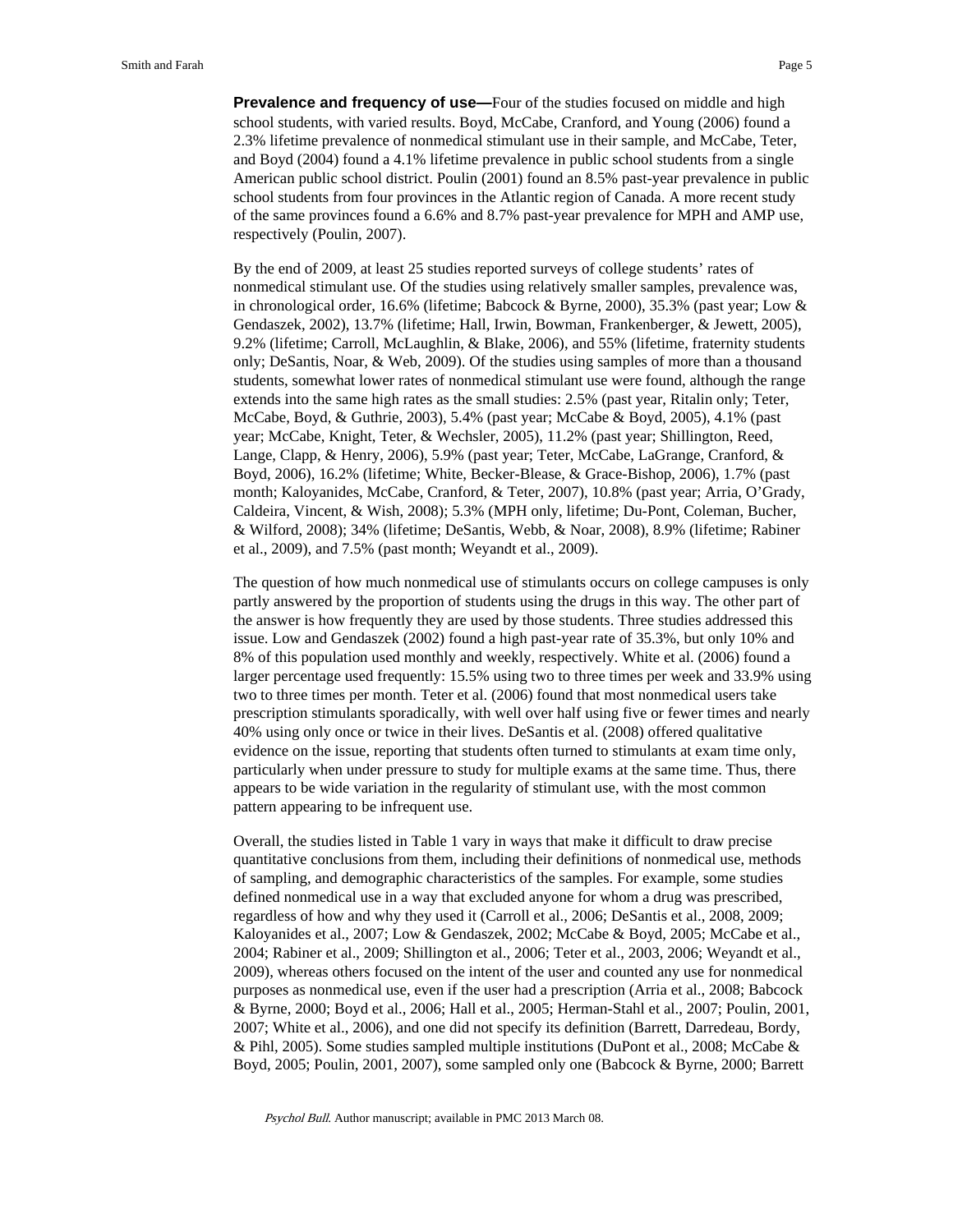et al., 2005; Boyd et al., 2006; Carroll et al., 2006; Hall et al., 2005; Kaloyanides et al., 2007; McCabe & Boyd, 2005; McCabe et al., 2004; Shillington et al., 2006; Teter et al., 2003, 2006; White et al., 2006), and some drew their subjects primarily from classes in a single department at a single institution (DeSantis et al., 2008, 2009; Low & Gendaszek, 2002). With few exceptions, the samples were all drawn from restricted geographical areas. Some had relatively high rates of response (e.g., 93.8%; Low & Gendaszek 2002) and some had low rates (e.g., 10%; Judson & Langdon, 2009), the latter raising questions about sample representativeness for even the specific population of students from a given region or institution.

In the largest nationwide study, McCabe et al. (2005) sampled 10,904 students at 119 public and private colleges and universities across the United States, providing the best estimate of prevalence among American college students in 2001, when the data were collected. This survey found 6.9% lifetime, 4.1% past-year, and 2.1% past-month nonmedical use of a prescription stimulant. It also found that prevalence depended strongly on student and school characteristics, consistent with the variability noted among the results of single-school studies. The strongest predictors of past-year nonmedical stimulant use by college students were admissions criteria (competitive and most competitive more likely than less competitive), fraternity/sorority membership (members more likely than nonmembers), and gender (males more likely than females).

**Access—**As already mentioned, AMPs and MPH are classified by the U.S. Food and Drug Administration (FDA) as Schedule II substances, which means that buying or selling them is a felony offense. This raises the question of how the drugs are obtained by students for nonmedical use. Several studies addressed this question and yielded reasonably consistent answers.

The majority of nonmedical users reported obtaining prescription stimulants from a peer with a prescription (Barrett et al., 2005; Carroll et al., 2006; DeSantis et al., 2008, 2009; DuPont et al., 2008; McCabe & Boyd, 2005; Novak et al., 2007; Rabiner et al., 2009; White et al., 2006). Consistent with nonmedical user reports, McCabe, Teter, and Boyd (2006) found 54% of prescribed college students had been approached to divert (sell, exchange, or give) their medication. Studies of secondary school students supported a similar conclusion (McCabe et al., 2004; Poulin, 2001, 2007). In Poulin's (2007) sample, 26% of students with prescribed stimulants reported giving or selling some of their medication to other students in the past month. She also found that the number of students in a class with medically prescribed stimulants was predictive of the prevalence of nonmedical stimulant use in the class (Poulin, 2001). In McCabe et al.'s (2004) middle and high school sample, 23% of students with prescriptions reported being asked to sell or trade or give away their pills over their lifetime.

**Student motivations for nonmedical use of prescription stimulants—**How much of the nonmedical use of prescription stimulants documented by these studies was for cognitive enhancement? Prescription stimulants could be used for purposes other than cognitive enhancement, including for feelings of euphoria or energy, to stay awake, or to curb appetite. Were they being used by students as smart pills or as "fun pills," "awake pills," or "diet pills"? Of course, some of these categories are not entirely distinct. For example, by increasing the wakefulness of a sleep-deprived person or by lifting the mood or boosting the motivation of an apathetic person, stimulants are likely to have the secondary effect of improving cognitive performance. Whether and when such effects should be classified as cognitive enhancement is a question to which different answers are possible, and none of the studies reviewed here presupposed an answer. Instead, they show how the respondents themselves classified their reasons for nonmedical stimulant use.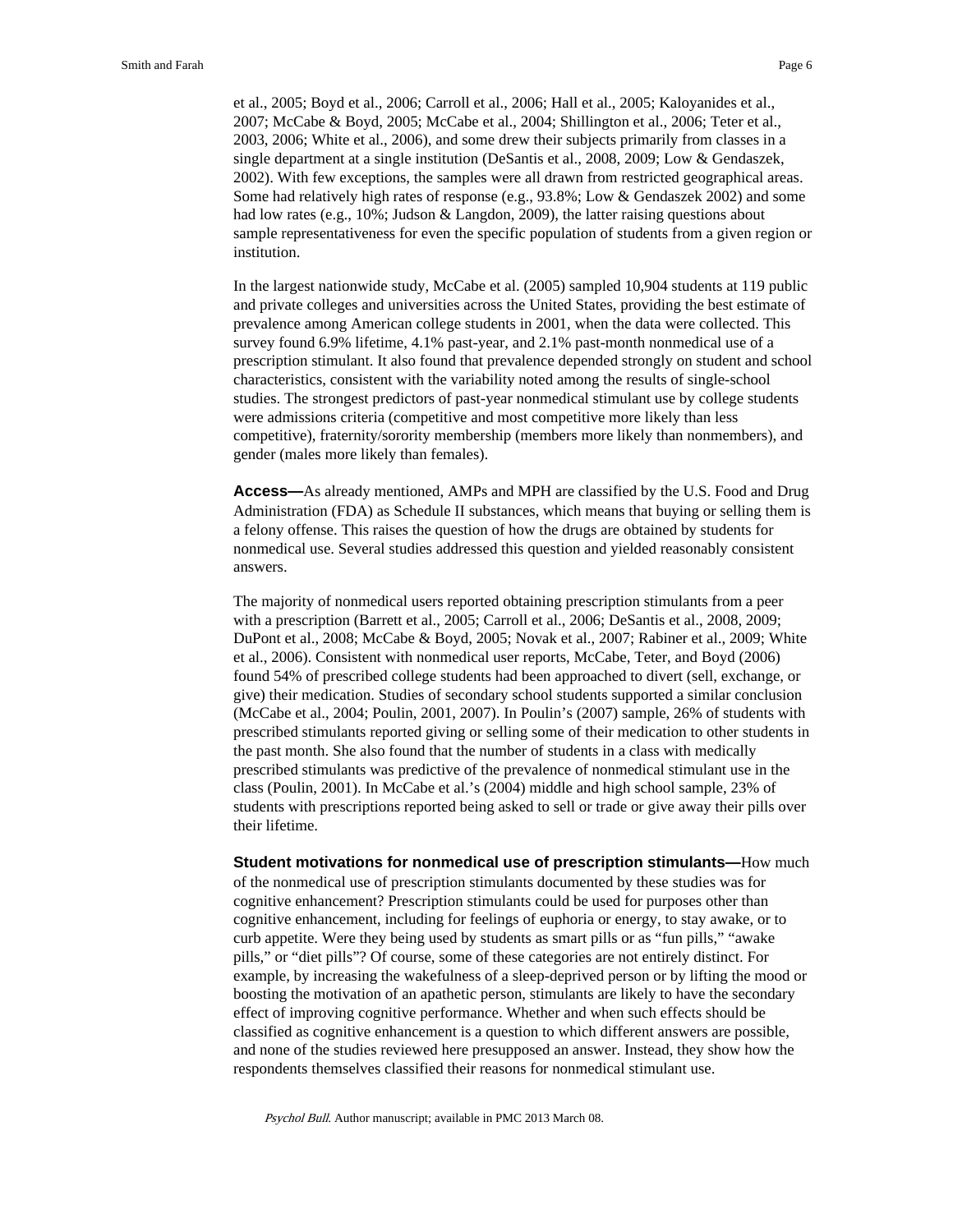A total of 14 studies surveyed reasons for using prescription stimulants nonmedically, all but one study confined to student respondents. The most common reasons were related to cognitive enhancement. Different studies worded the multiple-choice alternatives differently, but all of the following appeared among the top reasons for using the drugs: "concentration" or "attention" (Boyd et al., 2006; DeSantis et al., 2008, 2009; Rabiner et al., 2009; Teter et al., 2003, 2006; Teter, McCabe, Cranford, Boyd, & Guthrie, 2005; White et al., 2006); "help memorize," "study," "study habits," or "academic assignments" (Arria et al., 2008; Barrett et al., 2005; Boyd et al., 2006; DeSantis et al., 2008, 2009; DuPont et al., 2008; Low & Gendaszek, 2002; Rabiner et al., 2009; Teter et al., 2005, 2006; White et al., 2006); "grades" or "intellectual performance" (Low & Gendaszek, 2002; White et al., 2006); "before tests" or "finals week" (Hall et al., 2005); "alertness" (Boyd et al., 2006; Hall et al., 2005; Teter et al., 2003, 2005, 2006); or "performance" (Novak et al., 2007). However, every survey found other motives mentioned as well. The pills were also taken to "stay awake," "get high," "be able to drink and party longer without feeling drunk," "lose weight," "experiment," and for "recreational purposes."

#### **Do Prescription Stimulants Work as Smart Pills?**

The surveys just reviewed indicate that many healthy, normal students use prescription stimulants to enhance their cognitive performance, based in part on the belief that stimulants enhance cognitive abilities such as attention and memorization. Of course, it is possible that these users are mistaken. One possibility is that the perceived cognitive benefits are placebo effects. Another is that the drugs alter students' perceptions of the amount or quality of work accomplished, rather than affecting the work itself (Hurst, Weidner, & Radlow, 1967). A third possibility is that stimulants enhance energy, wakefulness, or motivation, which improves the quality and quantity of work that students can produce with a given, unchanged, level of cognitive ability. To determine whether these drugs enhance cognition in normal individuals, their effects on cognitive task performance must be assessed in relation to placebo in a masked study design.

A number of different laboratory studies have assessed the acute effect of prescription stimulants on the cognition of normal adults. In the next four sections, we review this literature, with the goal of answering the following questions: First, do MPH (e.g., Ritalin) and d-AMP (by itself or as the main ingredient in Adderall) improve cognitive performance relative to placebo in normal healthy adults? Second, which cognitive systems are affected by these drugs? Third, how do the effects of the drugs depend on the individual using them?

Accordingly, we searched the literature for studies in which MPH or d-AMP was administered orally to nonelderly adults in a placebo-controlled design. Some of the studies compared the effects of multiple drugs, in which case we report only the results of stimulant–placebo comparisons; some of the studies compared the effects of stimulants on a patient group and on normal control subjects, in which case we report only the results for control subjects. The studies varied in many other ways, including the types of tasks used, the specific drug used, the way in which dosage was determined (fixed dose or weightdependent dose), sample size, and subject characteristics (e.g., age, college sample or not, gender). Our approach to the classic splitting versus lumping dilemma has been to take a moderate lumping approach. We group studies according to the general type of cognitive process studied and, within that grouping, the type of task. The drug and dose are reported, as well as sample characteristics, but in the absence of pronounced effects of these factors, we do not attempt to make generalizations about them.

We included studies of the effects of these drugs on cognitive processes including learning, memory, and a variety of executive functions, including working memory and cognitive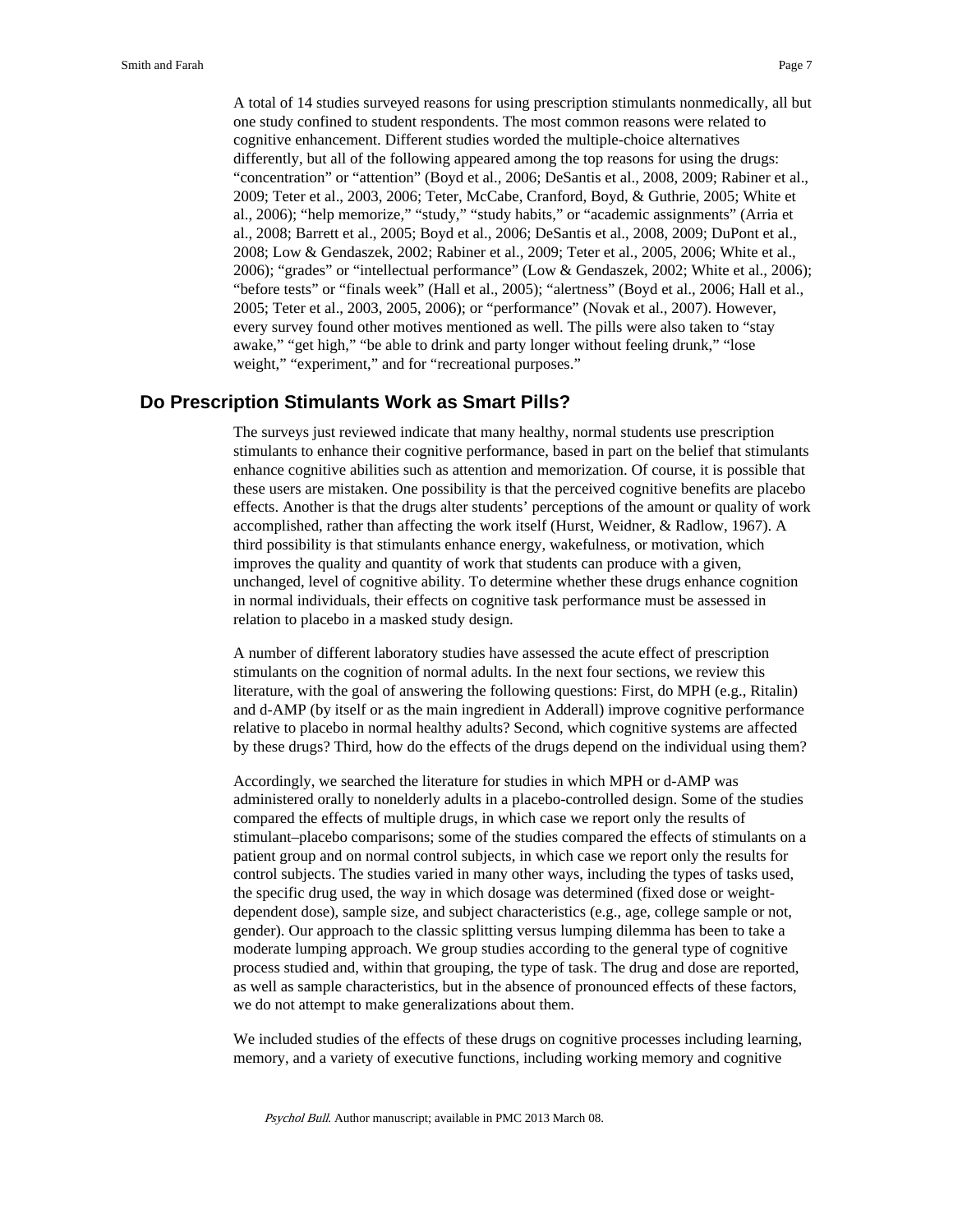control. These studies are listed in Table 2, along with each study's sample size, gender, age and tasks administered. Given our focus on cognition enhancement, we excluded studies whose measures were confined to perceptual or motor abilities. Studies of attention are included when the term *attention* refers to an executive function but not when it refers to the kind of perceptual process taxed by, for example, visual search or dichotic listening or when it refers to a simple vigilance task. Vigilance may affect cognitive performance, especially under conditions of fatigue or boredom, but a more vigilant person is not generally thought of as a smarter person, and therefore, vigilance is outside of the focus of the present review. The search and selection process is summarized in Figure 2.

For the sake of organizing the review, we have divided the literature according to the general type of cognitive process being studied, with sections devoted to learning and to various kinds of executive function. Executive function is a broad and, some might say, vague concept that encompasses the processes by which individual perceptual, motoric, and mnemonic abilities are coordinated to enable appropriate, flexible task performance, especially in the face of distracting stimuli or alternative competing responses. Two major aspects of executive function are working memory and cognitive control, responsible for the maintenance of information in a short-term active state for guiding task performance and responsible for inhibition of irrelevant information or responses, respectively. A large enough literature exists on the effects of stimulants on these two executive abilities that separate sections are devoted to each. In addition, a final section includes studies of miscellaneous executive abilities including planning, fluency, and reasoning that have also been the subjects of published studies.

Because executive functions tend to work in concert with one another, these three categories are somewhat overlapping. For example, tasks that require working memory also require a degree of cognitive control to prevent current stimuli from interfering with the contents of working memory, and tasks that require planning, fluency, and reasoning require working memory to hold the task goals in mind. The assignment of studies to sections was based on best fit, according to the aspects of executive function most heavily taxed by the task, rather than exclusive category membership. Within each section, studies are further grouped according to the type of task and specific type of learning, working memory, cognitive control, or other executive function being assessed.

The question of whether stimulants are smart pills in a pragmatic sense cannot be answered solely by consideration of the statistical significance of the difference between stimulant and placebo. A drug with tiny effects, even if statistically significant, would not be a useful cognitive enhancer for most purposes. We therefore report Cohen's deffect size measure for published studies that provide either means and standard deviations or relevant  $F$  or  $t$ statistics (Thalheimer & Cook, 2002). More generally, with most sample sizes in the range of a dozen to a few dozen, small effects would not reliably be found.

#### **Do Prescription Stimulants Enhance Learning?**

Most people would describe school as a place where they go to learn, so learning is an especially relevant cognitive process for students to enhance. Even outside of school, however, learning plays a role in most activities, and the ability to enhance the retention of information would be of value in many different occupational and recreational contexts.

Table 3 lists the results of 24 tasks from 22 articles on the effects of d-AMP or MPH on learning, assessed by a variety of declarative and nondeclarative memory tasks. Results for the 24 tasks are evenly split between enhanced learning and null results, but they yield a clearer pattern when the nature of the learning task and the retention interval are taken into account. In general, with single exposures of verbal material, no benefits are seen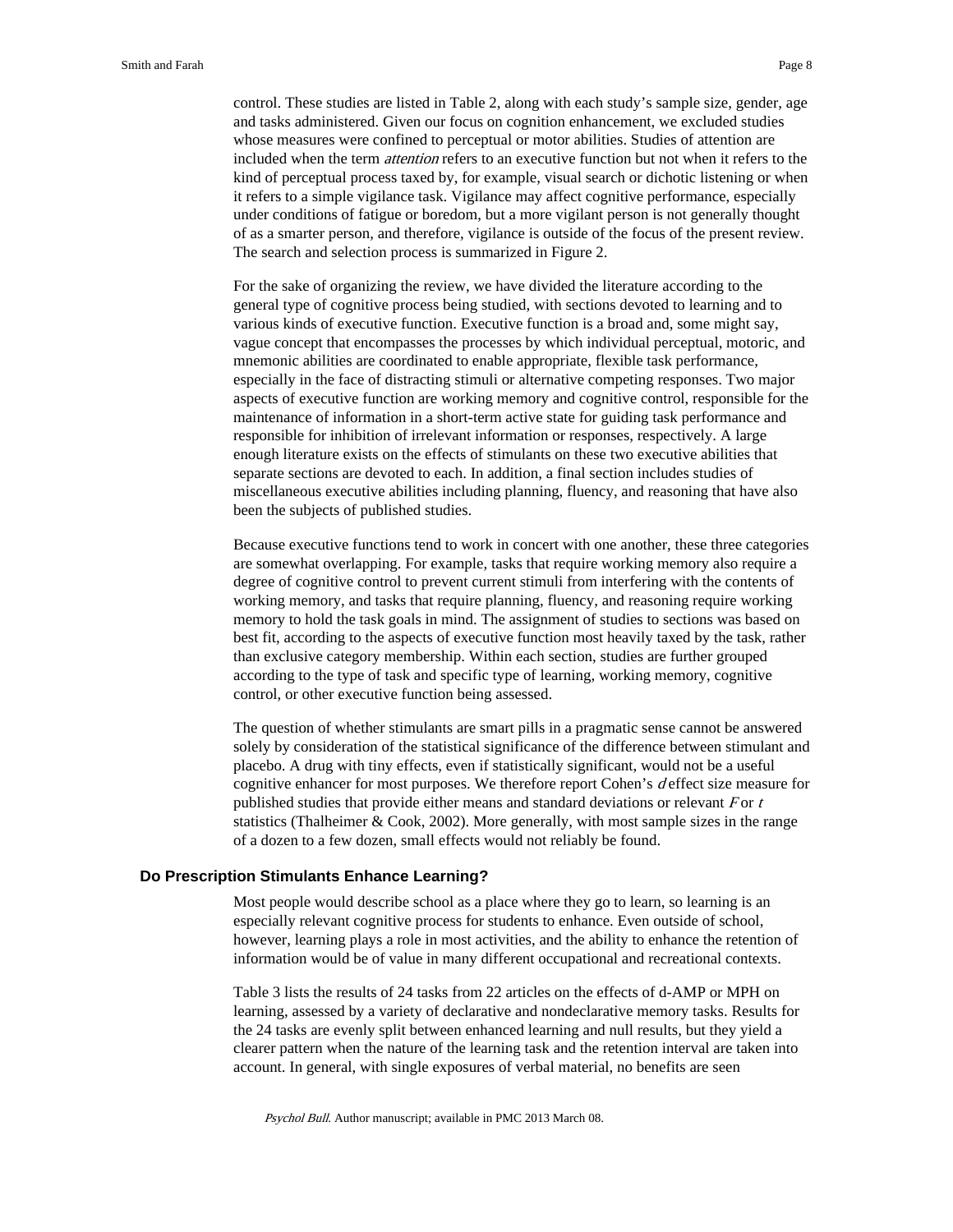immediately following learning, but later recall and recognition are enhanced. Of the six articles reporting on memory performance (Camp-Bruno & Herting, 1994; Fleming, Bigelow, Weinberger, & Goldberg, 1995; Rapoport, Busbaum, & Weingartner, 1980; Soetens, D'Hooge, & Hueting, 1993; Unrug, Coenen, & van Luijtelaar, 1997; Zeeuws & Soetens 2007), encompassing eight separate experiments, only one of the experiments yielded significant memory enhancement at short delays (Rapoport et al., 1980). In contrast, retention was reliably enhanced by d-AMP when subjects were tested after longer delays, with recall improved after 1 hr through 1 week (Soetens, Casaer, D'Hooge, & Hueting, 1995; Soetens et al., 1993; Zeeuws & Soetens, 2007). Recognition improved after 1 week in one study (Soetens et al., 1995), while another found recognition improved after 2 hr (Mintzer & Griffiths, 2007). The one long-term memory study to examine the effects of MPH found a borderline-significant reduction in errors when subjects answered questions about a story (accompanied by slides) presented 1 week before (Brignell, Rosenthal, & Curran, 2007).

Enhanced learning was also observed in two studies that involved multiple repeated encoding opportunities. Camp-Bruno and Herting (1994) found MPH enhanced summed recall in the Buschke Selective Reminding Test (Buschke, 1973; Buschke & Fuld, 1974) when 1-hr and 2-hr delays were combined, although individually only the 2-hr delay approached significance. Likewise, de Wit, Enggasser, and Richards (2002) found no effect of d-AMP on the Hopkins Verbal Learning Test (Brandt, 1991) after a 25-min delay. Willett (1962) tested rote learning of nonsense syllables with repeated presentations, and his results indicate that d-AMP decreased the number of trials needed to reach criterion.

In paired-associates learning, subjects are presented with pairs of stimuli and must learn to recall the second item of the pair when presented with the first. For these tasks, as with tasks involving memory for individual items, there is a trend for stimulants to enhance performance with longer delays. For immediate measures of learning, no effects of d-AMP or MPH were observed by Brumaghim and Klorman (1998); Fleming et al. (1995); Hurst, Radlow, and Weidner (1968); or Strauss et al. (1984). However, when Hurst et al.'s subjects were tested a week later, they recalled more if their initial learning had been carried out with d-AMP than with placebo. Weitzner (1965) assessed paired-associates learning with an immediate cued-recall test and found facilitation when the associate word was semantically related to the cue, provided it was not also related to other cue words. Finally, Burns, House, French, and Miller (1967) found a borderline-significant impairment of performance with d-AMP on a nonverbal associative learning task.

The information learned in the tasks reviewed so far was explicit, declarative, and consistent within each experiment. In contrast, probabilistic and procedural learning tasks require the subject to gradually extract a regularity in the associations among stimuli from multiple presentations in which the correct associations are only presented some of the time, with incorrect associations also presented. Findings are mixed in these tasks. Breitenstein and colleagues (2004, 2006) showed subjects drawings of common objects accompanied by nonsense word sounds in training sessions that extended over multiple days. They found faster learning of the to-be-learned, higher probability pairings between sessions (consistent with enhanced retention over longer delays). Breitenstein et al. (2004) found that this enhancement remained a year later. Schlösser et al. (2009) tested subjects' probabilistic learning ability in the context of a functional magnetic resonance imaging (fMRI) study, comparing performance and brain activation with MPH and placebo. MPH did not affect learning performance as measured by accuracy. Although subjects were overall faster in responding on MPH, this difference was independent of the difficulty of the learning task, and the authors accordingly attributed it to response processes rather than learning.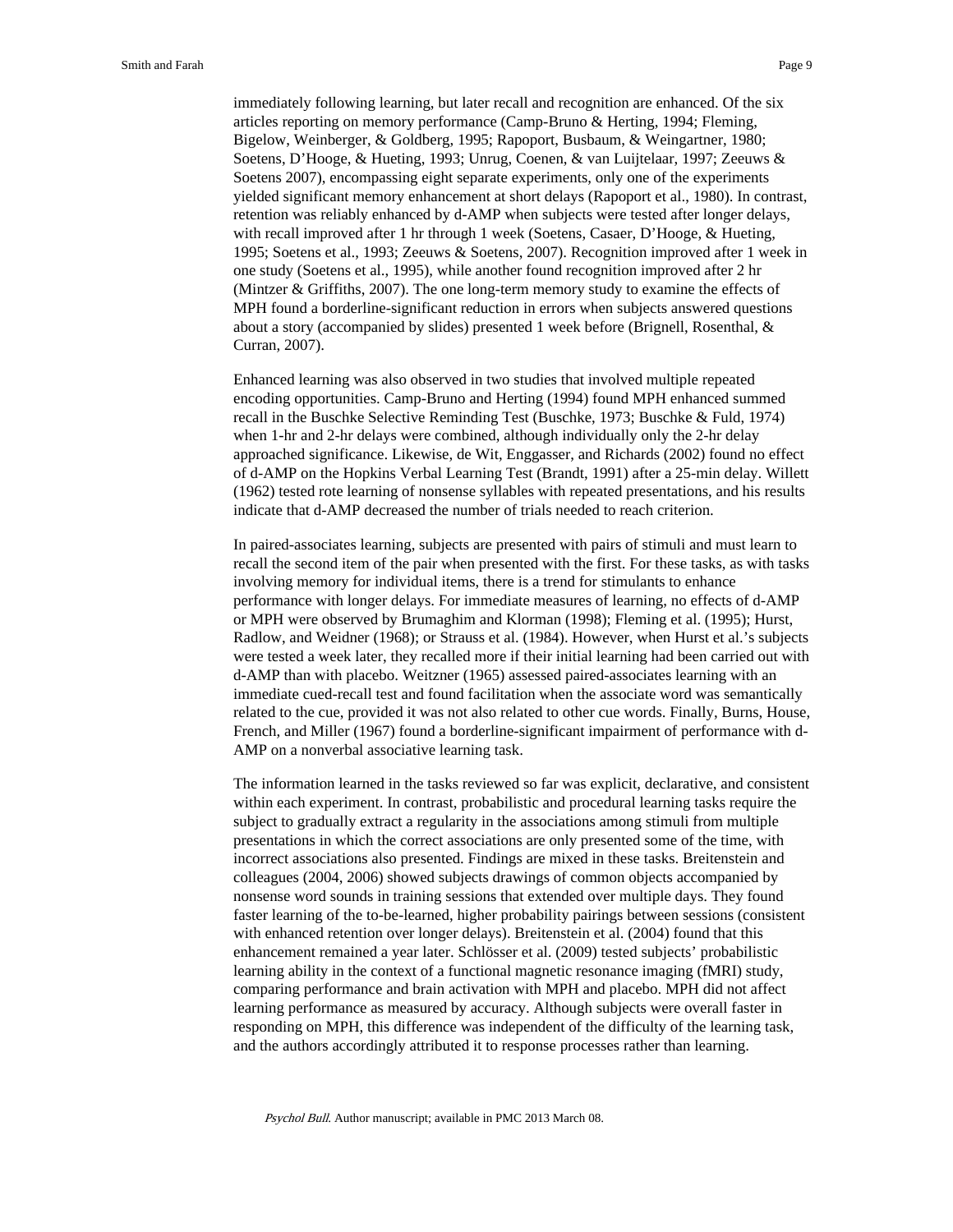Two additional studies assessed the effects of d-AMP on visual–motor sequence learning, a form of nondeclarative, procedural learning, and found no effect (Kumari et al., 1997; Makris, Rush, Frederich, Taylor, & Kelly, 2007). In a related experimental paradigm, Ward, Kelly, Foltin, and Fischman (1997) assessed the effect of d-AMP on the learning of motor sequences from immediate feedback and also failed to find an effect.

A provisional conclusion about the effects of stimulants on learning is that they do help with the consolidation of declarative learning, with effect sizes varying widely from small to large depending on the task and individual study. Indeed, as a practical matter, stimulants may be more helpful than many of the laboratory tasks indicate, given the apparent dependence of enhancement on length of delay before testing. Although, as a matter of convenience, experimenters tend to test memory for learned material soon after the learning, this method has not generally demonstrated stimulant-enhanced learning. However, when longer periods intervene between learning and test, a more robust enhancement effect can be seen. Note that the persistence of the enhancement effect well past the time of drug action implies that state-dependent learning is not responsible. In general, long-term effects on learning are of greater practical value to people. Even students cramming for exams need to retain information for more than an hour or two. We therefore conclude that stimulant medication does enhance learning in ways that may be useful in the real world.

#### **Do Prescription Stimulants Enhance Working Memory?**

In contrast to the types of memory discussed in the previous section, which are long-lasting and formed as a result of learning, working memory is a temporary store of information. Working memory has been studied extensively by cognitive psychologists and cognitive neuroscientists because of its role in executive function. It has been likened to an internal scratch pad; by holding information in working memory, one keeps it available to consult and manipulate in the service of performing tasks as diverse as parsing a sentence and planning a route through the environment. Presumably for this reason, working memory ability correlates with measures of general intelligence (Friedman et al., 2006). The possibility of enhancing working memory ability is therefore of potential real-world interest.

Many laboratory tasks have been developed to study working memory, each of which taxes to varying degrees aspects such as the overall capacity of working memory, its persistence over time, and its resistance to interference either from task-irrelevant stimuli or among the items to be retained in working memory (i.e., cross-talk). Tasks also vary in the types of information to be retained in working memory, for example, verbal or spatial information. The question of which of these task differences correspond to differences between distinct working memory systems and which correspond to different ways of using a single underlying system is a matter of debate (e.g., D'Esposito, Postle, & Rypma, 2000; Owen, 2000). For the present purpose, we ignore this question and simply ask, Do MPH and d-AMP affect performance in the wide array of tasks that have been taken to operationalize working memory? If the literature does not yield a unanimous answer to this question, then what factors might be critical in determining whether stimulant effects are manifest?

Table 4 lists the results of 27 tasks from 23 articles on the effects of d-AMP or MPH on working memory. The oldest and most commonly used type of working memory task in this literature is the Sternberg short-term memory scanning paradigm (Sternberg, 1966), in which subjects hold a set of items (typically letters or numbers) in working memory and are then presented with probe items, to which they must respond "yes" (in the set) or "no" (not in the set). The size of the set, and hence the working memory demand, is sometimes varied, and the set itself may be varied from trial to trial to maximize working memory demands or may remain fixed over a block of trials. Taken together, the studies that have used a version of this task to test the effects of MPH and d-AMP on working memory have found mixed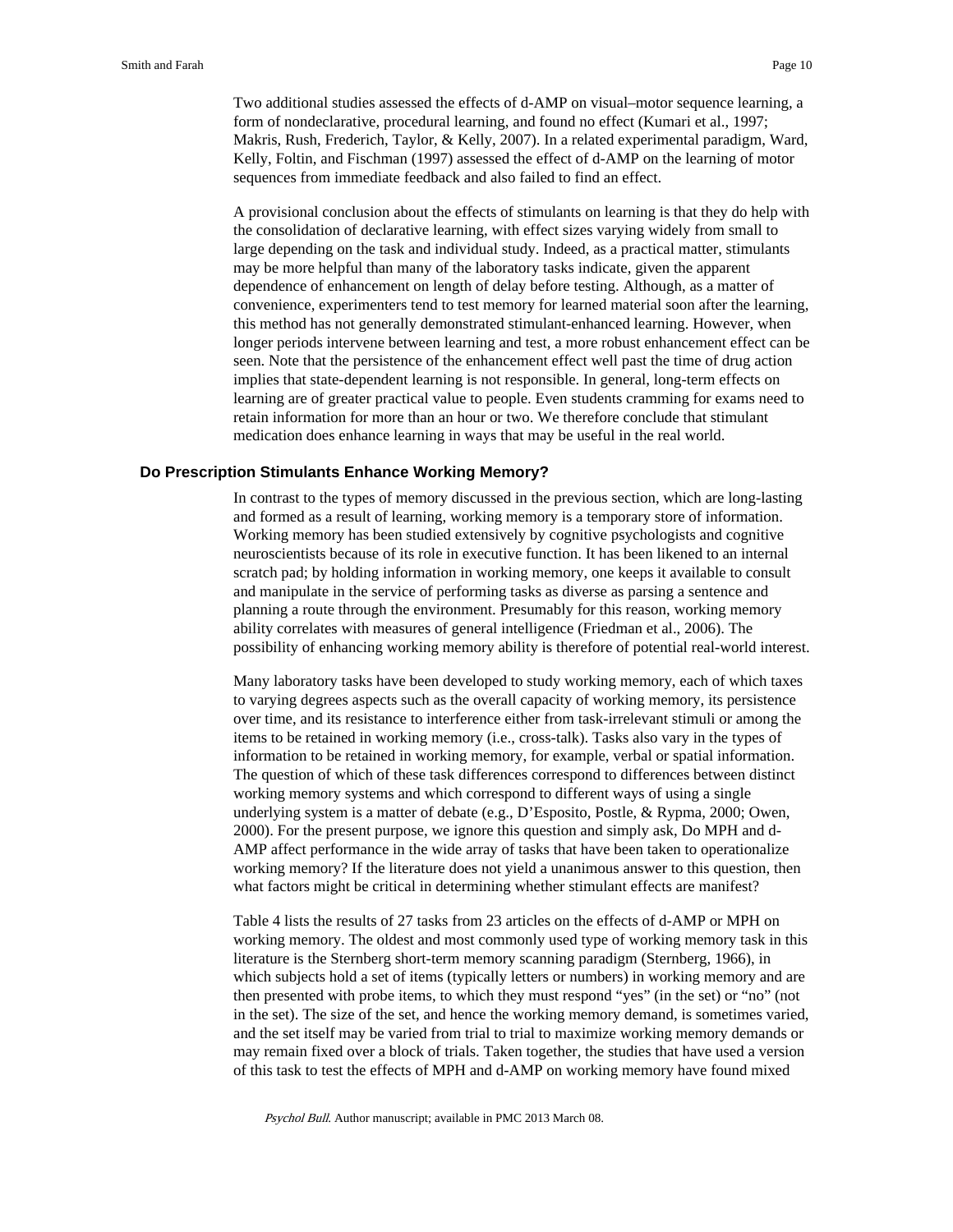and somewhat ambiguous results. No pattern is apparent concerning the specific version of the task or the specific drug. Four studies found no effect (Callaway, 1983; Kennedy, Odenheimer, Baltzley, Dunlap, & Wood, 1990; Mintzer & Griffiths, 2007; Tipper et al., 2005), three found faster responses with the drugs (Fitzpatrick, Klorman, Brumaghim, & Keefover, 1988; Ward et al., 1997; D. E. Wilson et al., 1971), and one found higher accuracy in some testing sessions at some dosages, but no main effect of drug (Makris et al., 2007). The meaningfulness of the increased speed of responding is uncertain, given that it could reflect speeding of general response processes rather than working memory–related processes. Aspects of the results of two studies suggest that the effects are likely due to processes other than working memory: D. E. Wilson et al. (1971) reported comparable speeding in a simple task without working memory demands, and Tipper et al. (2005) reported comparable speeding across set sizes.

Another common working memory task is the n-back task, which requires the subject to view a series of items (usually letters) and decide whether the current item is identical to the one presented  $n$  items back. This task taxes working memory because the previous items must be held in working memory to be compared with the current item. The easiest version of this is a 1-back task, which is also called a double continuous performance task (CPT) because the subject is continuously monitoring for a repeat or double. Three studies examined the effects of MPH on working memory ability as measured by the 1-back task, and all found enhancement of performance in the form of reduced errors of omission (Cooper et al., 2005; Klorman et al., 1984; Strauss et al., 1984). Fleming et al. (1995) tested the effects of d-AMP on a 5-min CPT and found a decrease in reaction time, but did not specify which version of the CPT was used.

The data from 2-back and 3-back tasks are more complex. Three studies examined performance in these more challenging tasks and found no effect of d-AMP on average performance (Mattay et al., 2000, 2003; Mintzer & Griffiths, 2007). However, in at least two of the studies, the overall null result reflected a mixture of reliably enhancing and impairing effects. Mattay et al. (2000) examined the performance of subjects with better and worse working memory capacity separately and found that subjects whose performance on placebo was low performed better on d-AMP, whereas subjects whose performance on placebo was high were unaffected by d-AMP on the 2-back and impaired on the 3-back tasks. Mattay et al. (2003) replicated this general pattern of data with subjects divided according to genotype. The specific gene of interest codes for the production of Catechol-O-methyltransferase (COMT), an enzyme that breaks down dopamine and norepinephrine. A common polymorphism determines the activity of the enzyme, with a substitution of methionine for valine at Codon 158 resulting in a less active form of COMT. The met allele is thus associated with less breakdown of dopamine and hence higher levels of synaptic dopamine than the val allele. Mattay et al. (2003) found that subjects who were homozygous for the *val* allele were able to perform the  $n$ -back faster with d-AMP; those homozygous for  $met$ were not helped by the drug and became significantly less accurate in the 3-back condition with d-AMP. In the case of the third study finding no overall effect, analyses of individual differences were not reported (Mintzer & Griffiths, 2007).

A related task is the B–X version of the CPT, in which subjects must respond when an X appears only if it was preceded by a B. As in the 1-back task, the subject must retain the previous trial's letter in working memory because it determines the subject's response to the current letter. In this case, when the current letter is an X, then the subject should respond only if the previous letter was a B. Two studies examined stimulant effects in this task. Rapoport et al. (1980) found that d-AMP reduced errors of omission in the longer of two test sessions, and Klorman et al. (1984) found that MPH reduced errors of omission and response time.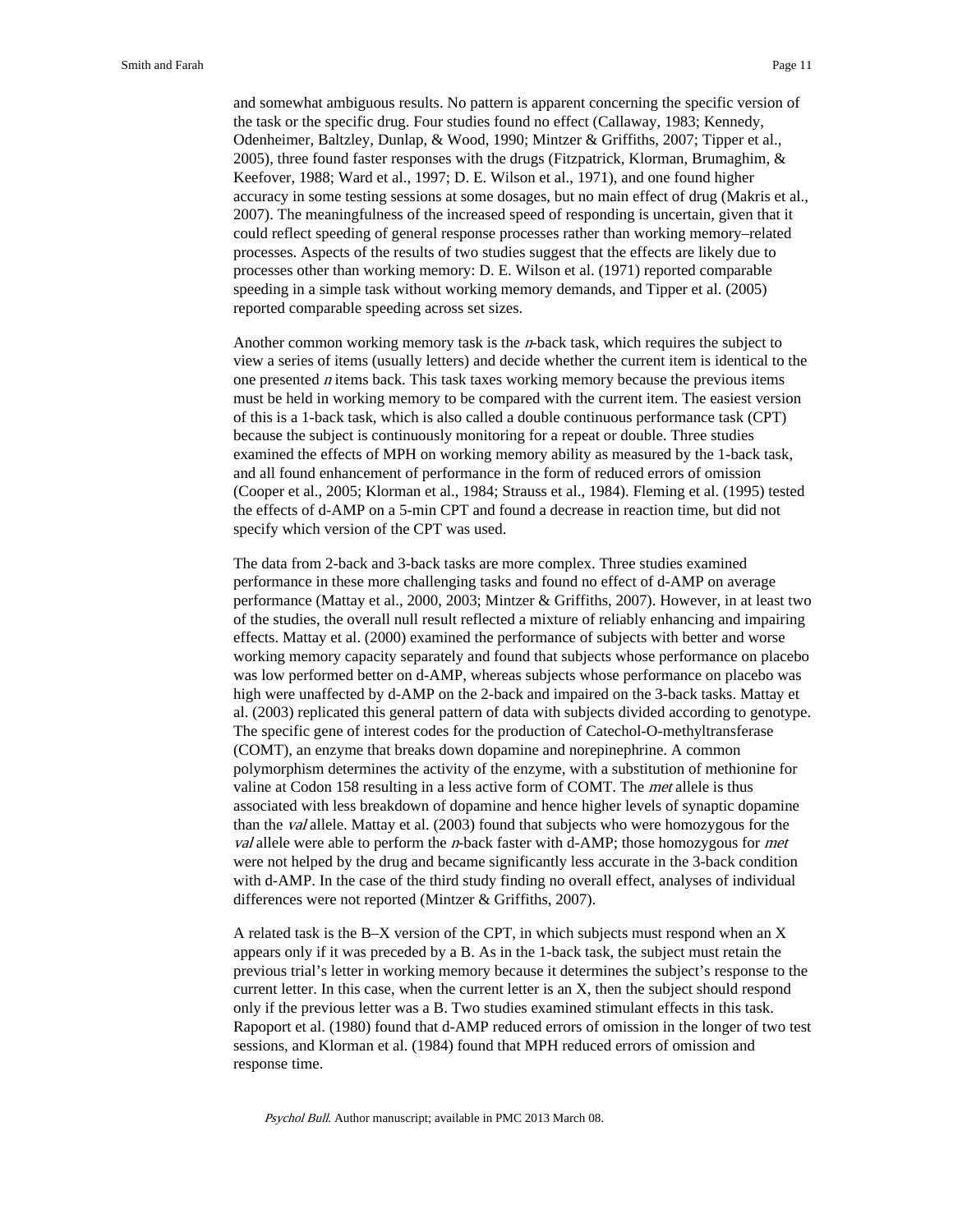Another classic approach to the assessment of working memory is the span task, in which a series of items is presented to the subject for repetition, transcription, or recognition. The longest series that can be reproduced accurately is called the forward span and is a measure of working memory capacity. The ability to reproduce the series in reverse order is tested in backward span tasks and is a more stringent test of working memory capacity and perhaps other working memory functions as well. The digit span task from the Wechsler (1981) IQ test was used in four studies of stimulant effects on working memory. One study showed that d-AMP increased digit span (de Wit et al., 2002), and three found no effects of d-AMP or MPH (Oken, Kishiyama, & Salinsky, 1995; Schmedtje, Oman, Letz, & Baker, 1988; Silber, Croft, Papafotiou, & Stough, 2006). A spatial span task, in which subjects must retain and reproduce the order in which boxes in a scattered spatial arrangement change color, was used by Elliott et al. (1997) to assess the effects of MPH on working memory. For subjects in the group receiving placebo first, MPH increased spatial span. However, for the subjects who received MPH first, there was a nonsignificant opposite trend. The group difference in drug effect is not easily explained. The authors noted that the subjects in the first group performed at an overall lower level, and so, this may be another manifestation of the trend for a larger enhancement effect for less able subjects.

Several studies have assessed the effect of MPH and d-AMP on tasks tapping various other aspects of spatial working memory. Three used the spatial working memory task from the CANTAB battery of neuropsychological tests (Sahakian & Owen, 1992). In this task, subjects search for a target at different locations on a screen. Subjects are told that locations containing a target in previous trials will not contain a target in future trials. Efficient performance therefore requires remembering and avoiding these locations in addition to remembering and avoiding locations already searched within a trial. Mehta et al. (2000) found evidence of greater accuracy with MPH, and Elliott et al. (1997) found a trend for the same. In Mehta et al.'s study, this effect depended on subjects' working memory ability: the lower a subject's score on placebo, the greater the improvement on MPH. In Elliott et al.'s study, MPH enhanced performance for the group of subjects who received the placebo first and made little difference for the other group. The reason for this difference is unclear, but as mentioned above, this may reflect ability differences between the groups. More recently, Clatworthy et al. (2009) undertook a positron emission tomography (PET) study of MPH effects on two tasks, one of which was the CANTAB spatial working memory task. They failed to find consistent effects of MPH on working memory performance but did find a systematic relation between the performance effect of the drug in each individual and its effect on individuals' dopamine activity in the ventral striatum.

Two additional studies used other spatial working memory tasks. Barch and Carter (2005) required subjects to maintain one of 18 locations on the perimeter of a circle in working memory and then report the name of the letter that appeared there in a similarly arranged circle of letters. d-AMP caused a speeding of responses but no change in accuracy. Fleming et al. (1995) referred to a spatial delay response task, with no further description or citation. They reported no effect of d-AMP in the task except in the zero-delay condition (which presumably places minimal demand on working memory).

Finally, Schmedtje et al. (1988) used a delayed matching task in which one random pattern of filled squares in a  $10 \times 10$  matrix must be held in working memory and compared with another and judged same or different. No effect was observed with a fairly low dose of d-AMP.

In sum, the evidence concerning stimulant effects of working memory is mixed, with some findings of enhancement and some null results, although no findings of overall performance impairment. A few studies showed greater enhancement for less able participants, including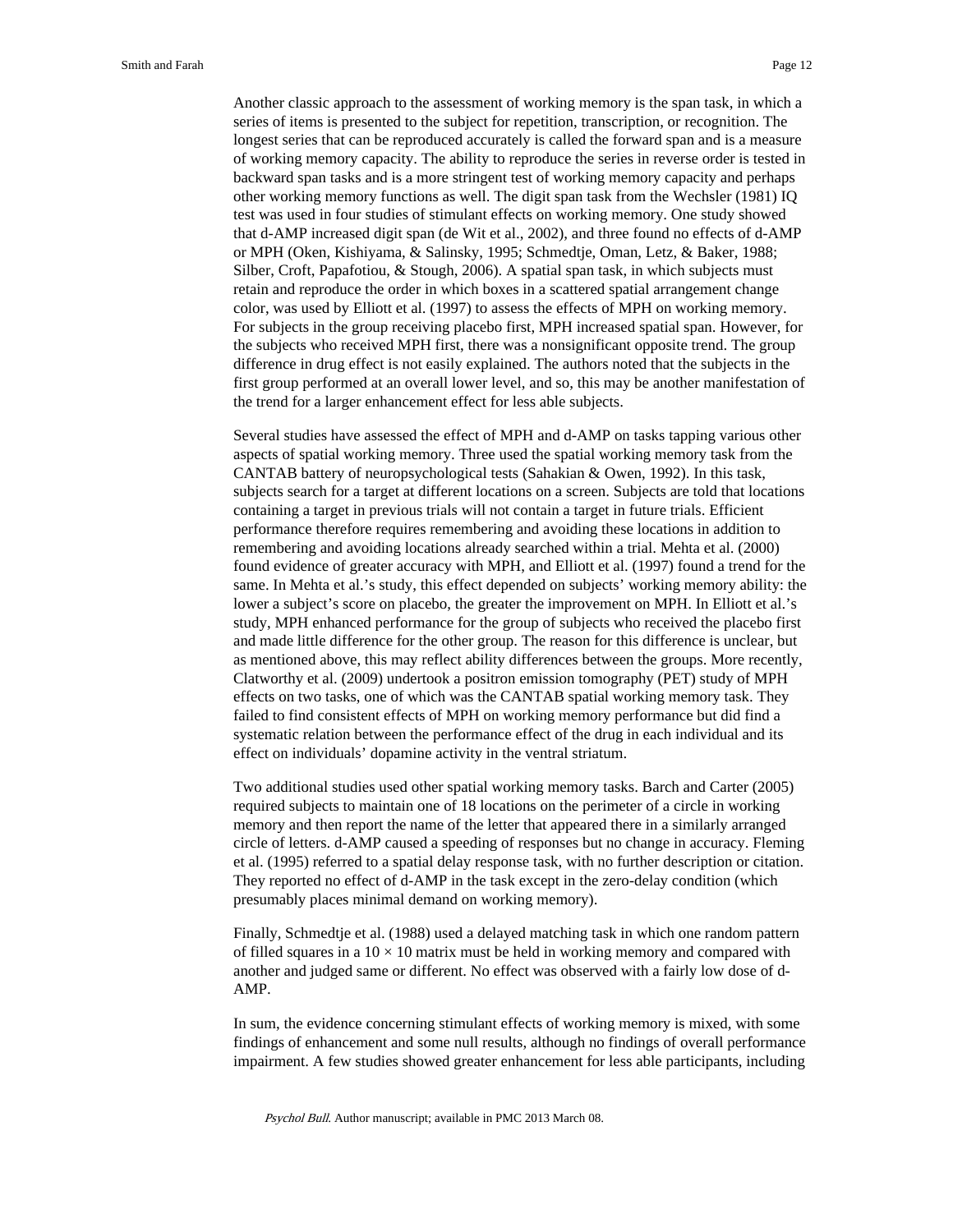two studies reporting overall null results. When significant effects have been found, their sizes vary from small to large, as shown in Table 4. Taken together, these results suggest that stimulants probably do enhance working memory, at least for some individuals in some task contexts, although the effects are not so large or reliable as to be observable in all or even most working memory studies.

#### **Do Prescription Stimulants Enhance Cognitive Control?**

Cognitive control is a broad concept that refers to guidance of cognitive processes in situations where the most natural, automatic, or available action is not necessarily the correct one. Such situations typically evoke a strong inclination to respond but require people to resist responding, or they evoke a strong inclination to carry out one type of action but require a different type of action. The sources of these inclinations that must be overridden are various and include overlearning (e.g., the overlearned tendency to read printed words in the Stroop task), priming by recent practice (e.g., the tendency to respond in the go/no-go task when the majority of the trials are go trials, or the tendency to continue sorting cards according to the previously correct dimension in the Wisconsin Card Sorting Test [WCST]; Grant & Berg, 1948) and perceptual salience (e.g., the tendency to respond to the numerous flanker stimuli as opposed to the single target stimulus in the flanker task). For the sake of inclusiveness, we also consider the results of studies of reward processing in this section, in which the response tendency to be overridden comes from the desire to have the reward immediately.

Table 5 lists the results of 16 tasks from 13 articles on the effects of d-AMP or MPH on cognitive control. One of the simplest tasks used to study cognitive control is the go/no-go task. Subjects are instructed to press a button as quickly as possible for one stimulus or class of stimuli (go) and to refrain from pressing for another stimulus or class of stimuli (no go). De Wit et al. (2002) used a version of this task to measure the effects of d-AMP on subjects' ability to inhibit a response and found enhancement in the form of decreased false alarms (responses to no-go stimuli) and increased speed of correct go responses. They also found that subjects who made the most errors on placebo experienced the greatest enhancement from the drug.

The stop-signal task has been used in a number of laboratories to study the effects of stimulants on cognitive control. In this task, subjects are instructed to respond as quickly as possible by button press to target stimuli except on certain trials, when the target is followed by a stop signal. On those trials, they must try to avoid responding. The stop signal can follow the target stimulus almost immediately, in which case it is fairly easy for subjects to cancel their response, or it can come later, in which case subjects may fail to inhibit their response. The main dependent measure for stop-signal task performance is the stop time, which is the average go reaction time minus the interval between the target and stop signal at which subjects inhibit 50% of their responses. De Wit and colleagues have published two studies of the effects of d-AMP on this task. De Wit, Crean, and Richards (2000) reported no significant effect of the drug on stop time for their subjects overall but a significant effect on the half of the subjects who were slowest in stopping on the baseline trials. De Wit et al. (2002) found an overall improvement in stop time in addition to replicating their earlier finding that this was primarily the result of enhancement for the subjects who were initially the slowest stoppers. In contrast, Filmore, Kelly, and Martin (2005) used a different measure of cognitive control in this task, simply the number of failures to stop, and reported no effects of d-AMP.

The Stroop task tests the ability to inhibit the overlearned process of reading by presenting color names in colored ink and instructing subjects to either read the word (low need for cognitive control because this is the habitual response to printed words) or name the ink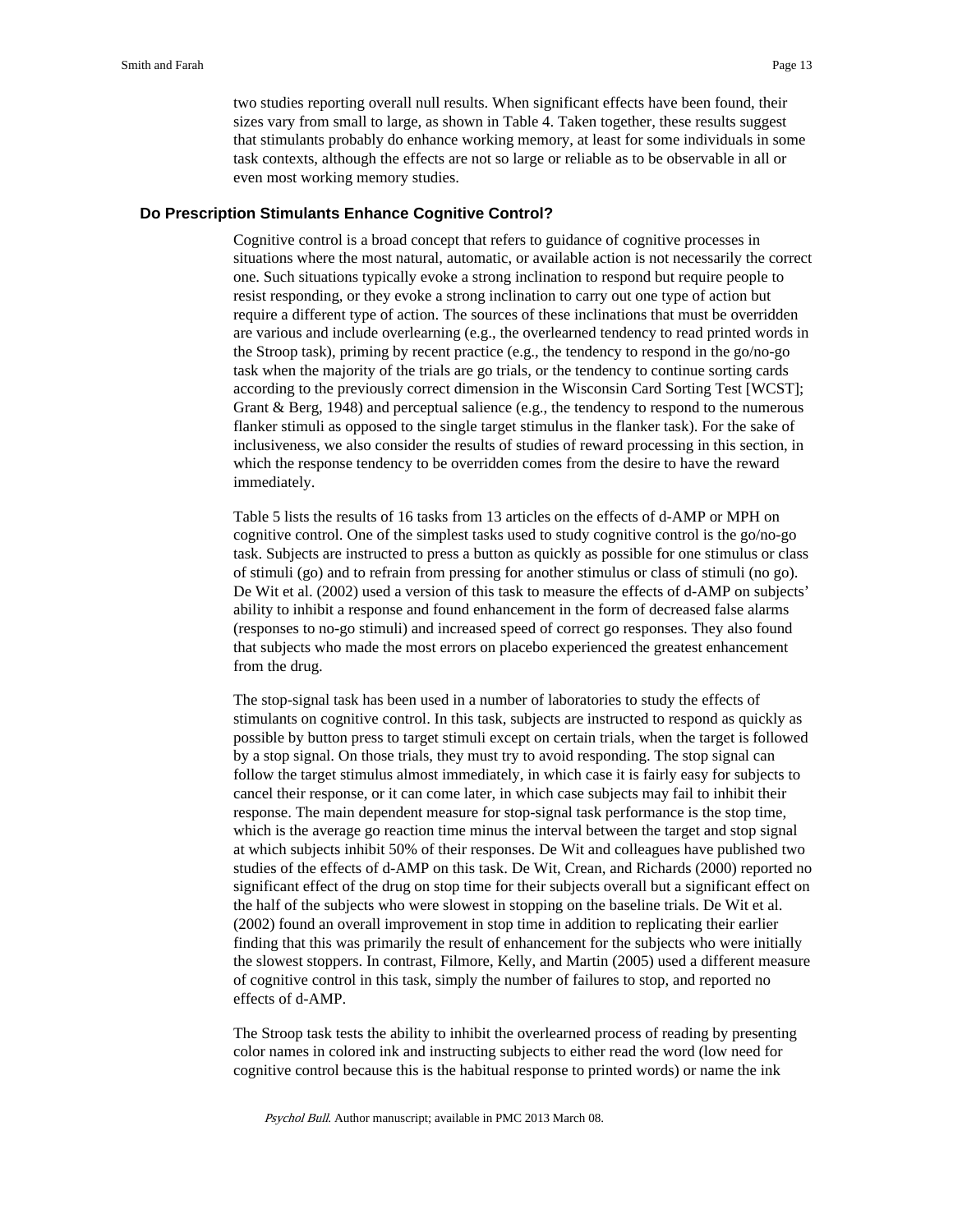color (high need for cognitive control). Barch and Carter (2005) administered this task to normal control subjects on placebo and d-AMP and found speeding of responses with the drug. However, the speeding was roughly equivalent for the conditions with low and high cognitive control demands, suggesting that the observed facilitation may not have been specific to cognitive control.

As mentioned earlier, cognitive control is needed not only for inhibiting actions, but also for shifting from one kind of action or mental set to another. The WCST taxes cognitive control by requiring the subject to shift from sorting cards by one dimension (e.g., shape) to another (e.g., color); failures of cognitive control in this task are manifest as perseverative errors in which subjects continue sorting by the previously successful dimension. Three studies included the WCST in their investigations of the effects of d-AMP on cognition (Fleming et al., 1995; Mattay et al., 1996, 2003), and none revealed overall effects of facilitation. However, Mattay et al. (2003) subdivided their subjects according to COMT genotype and found differences in both placebo performance and effects of the drug. Subjects who were homozygous for the *val* allele (associated with lower prefrontal dopamine activity) made more perseverative errors on placebo than other subjects and improved significantly with d-AMP. Subjects who were homozygous for the *met* allele performed best on placebo and made more errors on d-AMP.

The intradimensional– extradimensional shift task from the CANTAB battery was used in two studies of MPH and measures the ability to shift the response criterion from one dimension to another, as in the WCST, as well as to measure other abilities, including reversal learning, measured by performance in the trials following an intradimensional shift. With an intradimensional shift, the learned association between values of a given stimulus dimension and reward versus no reward is reversed, and participants must learn to reverse their responses accordingly. Elliott et al. (1997) reported finding no effects of the drug on ability to shift among dimensions in the extradimensional shift condition and did not describe performance on the intradimensional shift. Rogers et al. (1999) found that accuracy improved but responses slowed with MPH on trials requiring a shift from one dimension to another, which leaves open the question of whether the drug produced net enhancement, interference, or neither on these trials once the tradeoff between speed and accuracy is taken into account. For intradimensional shifts, which require reversal learning, these authors found drug-induced impairment: significantly slower responding accompanied by a borderline-significant impairment of accuracy.

Two studies investigated the effects of MPH on reversal learning in simple two-choice tasks (Clatworthy et al., 2009; Dodds et al., 2008). In these tasks, participants begin by choosing one of two stimuli and, after repeated trials with these stimuli, learn that one is usually rewarded and the other is usually not. The rewarded and nonrewarded stimuli are then reversed, and participants must then learn to choose the new rewarded stimulus. Although each of these studies found functional neuroimaging correlates of the effects of MPH on task-related brain activity (increased blood oxygenation level-dependent signal in frontal and striatal regions associated with task performance found by Dodds et al., 2008, using fMRI and increased dopamine release in the striatum as measured by increased raclopride displacement by Clatworthy et al., 2009, using PET), neither found reliable effects on behavioral performance in these tasks. The one significant result concerning purely behavioral measures was Clatworthy et al.'s (2009) finding that participants who scored higher on a self-report personality measure of impulsivity showed more performance enhancement with MPH. MPH's effect on performance in individuals was also related to its effects on individuals' dopamine activity in specific regions of the caudate nucleus.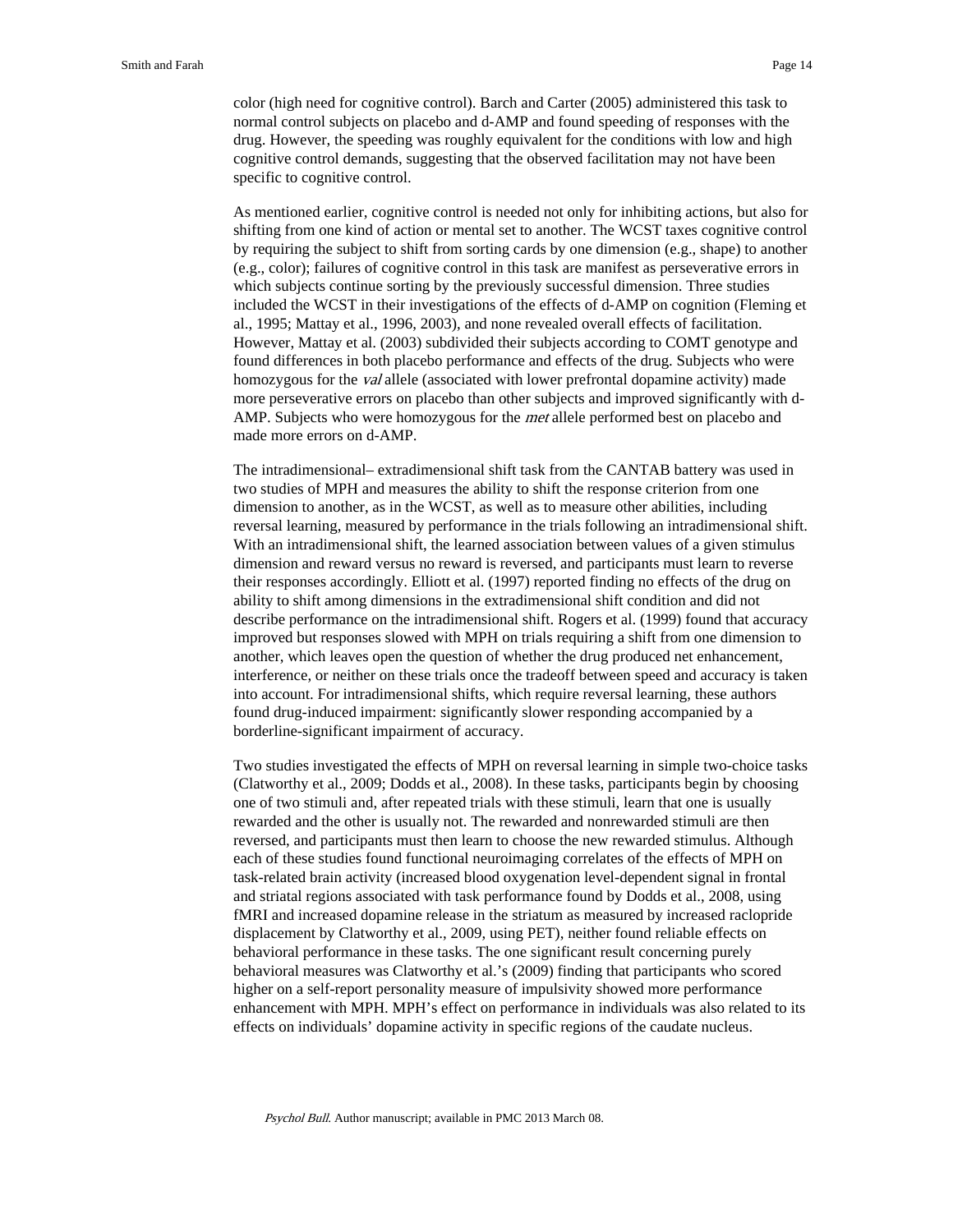The Trail Making Test is a paper-and-pencil neuropsychological test with two parts, one of which requires shifting between stimulus categories. Part A simply requires the subject to connect circled numbers in ascending order. Part B requires the subject to connect circled numbers and letters in an interleaved ascending order  $(1, A, 2, B, 3, C,...)$ , a task that places heavier demands on cognitive control. Silber et al. (2006) analyzed the effect of d-AMP on Trails A and B and failed to find an effect.

The flanker task is designed to tax cognitive control by requiring subjects to respond based on the identity of a target stimulus (H or S) and not the more numerous and visually salient stimuli that flank the target (as in a display such as HHHSHHH). Servan-Schreiber, Carter, Bruno, and Cohen (1998) administered the flanker task to subjects on placebo and d-AMP. They found an overall speeding of responses but, more importantly, an increase in accuracy that was disproportionate for the incongruent conditions, that is, the conditions in which the target and flankers did not match and cognitive control was needed.

Perceptual–motor congruency was the basis of a study by Fitzpatrick et al. (1988) in which subjects had to press buttons to indicate the location of a target stimulus in a display. In the simple condition, the left-to-right positions of the buttons are used to indicate the left-toright positions of the stimuli, a natural mapping that requires little cognitive control. In the rotation condition, the mapping between buttons and stimulus positions is shifted to the right by one and wrapped around, such that the left-most button is used to indicate the right-most position. Cognitive control is needed to resist responding with the other, more natural mapping. MPH was found to speed responses in this task, and the speeding was disproportionate for the rotation condition, consistent with enhancement of cognitive control.

Finally, two tasks measuring subjects' ability to control their responses to monetary rewards were used by de Wit et al. (2002) to assess the effects of d-AMP. When subjects were offered the choice between waiting 10 s between button presses for high-probability rewards, which would ultimately result in more money, and pressing a button immediately for lower probability rewards, d-AMP did not affect performance. However, when subjects were offered choices between smaller rewards delivered immediately and larger rewards to be delivered at later times, the normal preference for immediate rewards was weakened by d-AMP. That is, subjects were more able to resist the impulse to choose the immediate reward in favor of the larger reward.

Taken together, the available results are mixed, with slightly more null results than overall positive findings of enhancement and evidence of impairment in one reversal learning task. As the effect sizes listed in Table 5 show, the effects when found are generally substantial. When drug effects were assessed as a function of placebo performance, genotype, or selfreported impulsivity, enhancement was found to be greatest for participants who performed most poorly on placebo, had a COMT genotype associated with poorer executive function, or reported being impulsive in their everyday lives. In sum, the effects of stimulants on cognitive control are not robust, but MPH and d-AMP appear to enhance cognitive control in some tasks for some people, especially those less likely to perform well on cognitive control tasks.

#### **Do Prescription Stimulants Enhance Other Executive Functions?**

Having reviewed the literature on enhancement of working memory and cognitive control, we are left with a small set of studies that seem relevant to executive function but do not fit easily under the previous rubrics and have little else in common with each other.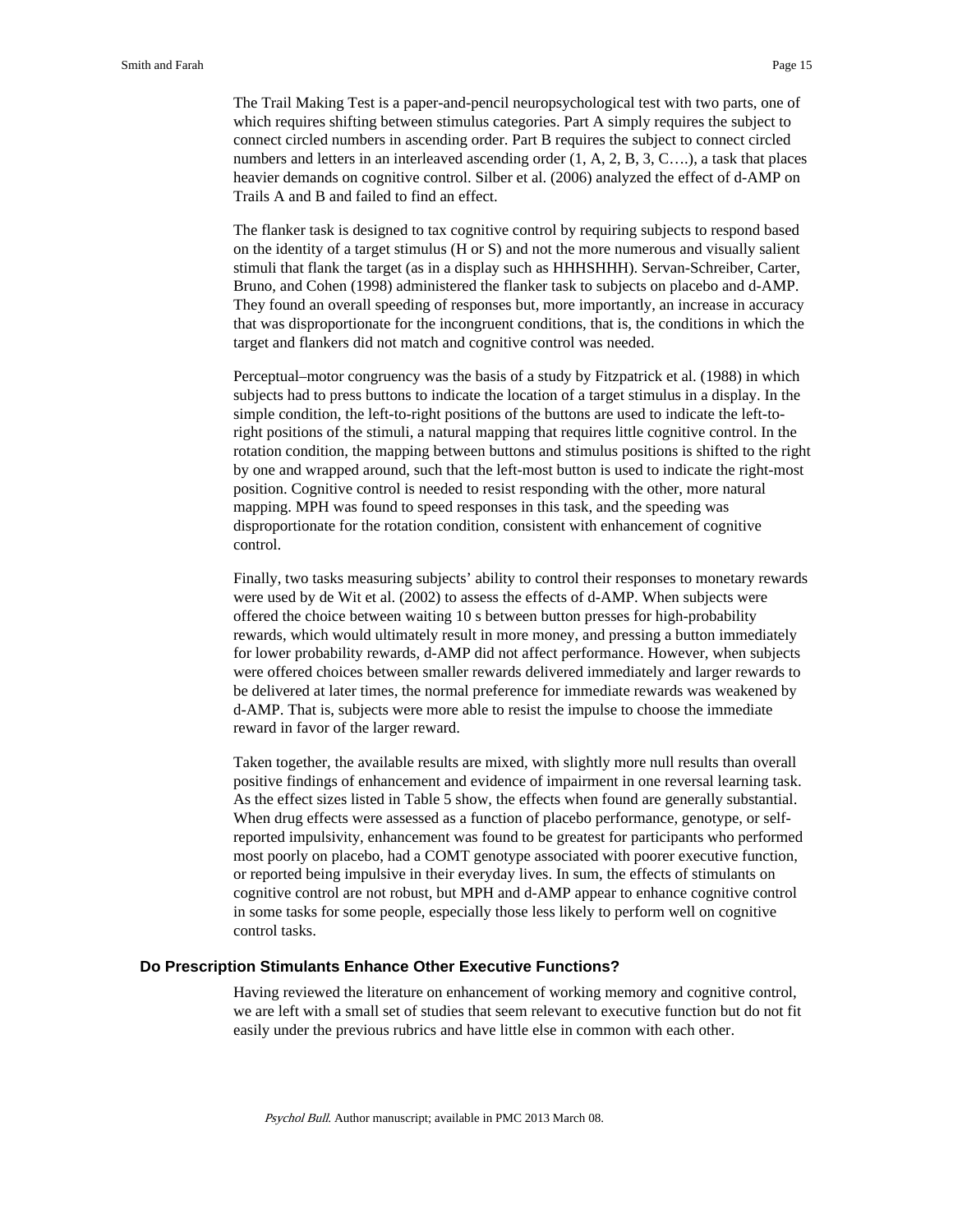As shown in Table 6, two of these are fluency tasks, which require the generation of as large a set of unique responses as possible that meet the criteria given in the instructions. Fluency tasks are often considered tests of executive function because they require flexibility and the avoidance of perseveration and because they are often impaired along with other executive functions after prefrontal damage. In verbal fluency, subjects are asked to generate as many words that begin with a specific letter as possible. Neither Fleming et al. (1995), who administered d-AMP, nor Elliott et al. (1997), who administered MPH, found enhancement of verbal fluency. However, Elliott et al. found enhancement on a more complex nonverbal fluency task, the sequence generation task. Subjects were able to touch four squares in more unique orders with MPH than with placebo.

Raven's Progressive Matrices (Raven, 1990) are a nonverbal intelligence test that requires subjects to complete sequences of designs with the appropriate choice from a multiplechoice set. Analogical reasoning is emphasized. Mattay et al. (1996) found that subjects scored higher on such items after d-AMP than placebo.

Two variants of the Towers of London task were used by Elliott et al. (1997) to study the effects of MPH on planning. The object of this task is for subjects to move game pieces from one position to another while adhering to rules that constrain the ways in which they can move the pieces, thus requiring subjects to plan their moves several steps ahead. Neither version of the task revealed overall effects of the drug, but one version showed impairment for the group that received the drug first, and the other version showed enhancement for the group that received the placebo first.

Kennedy et al. (1990) administered what they termed a grammatical reasoning task to subjects, in which a sentence describing the order of two letters, A and B, is presented along with the letter pair, and subjects must determine whether or not the sentence correctly describes the letter pair. They found no effect of d-AMP on performance of this task.

Schroeder, Mann-Koepke, Gualtieri, Eckerman, and Breese (1987) assessed the performance of subjects on placebo and MPH in a game that allowed subjects to switch between two different sectors seeking targets to shoot. They did not observe an effect of the drug on overall level of performance, but they did find fewer switches between sectors among subjects who took MPH, and perhaps because of this, these subjects did not develop a preference for the more fruitful sector.

Only two of the eight experiments reviewed in this section found that stimulants enhanced performance, on a nonverbal fluency task in one case and in Raven's Progressive Matrices in the other. The small number of studies of any given type makes it difficult to draw general conclusions about the underlying executive function systems that might be influenced.

#### **Summary Regarding Stimulant Effects on Cognition**

The title question, whether prescription stimulants are smart pills, does not find a unanimous answer in the literature. The preponderance of evidence is consistent with enhanced consolidation of long-term declarative memory. For executive function, the overall pattern of evidence is much less clear. Over a third of the findings show no effect on the cognitive processes of healthy nonelderly adults. Of the rest, most show enhancement, although impairment has been reported (e.g., Rogers et al., 1999), and certain subsets of participants may experience impairment (e.g., higher performing participants and/or those homozygous for the *met* allele of the COMT gene performed worse on drug than placebo; Mattay et al., 2000, 2003). Whereas the overall trend is toward enhancement of executive function, the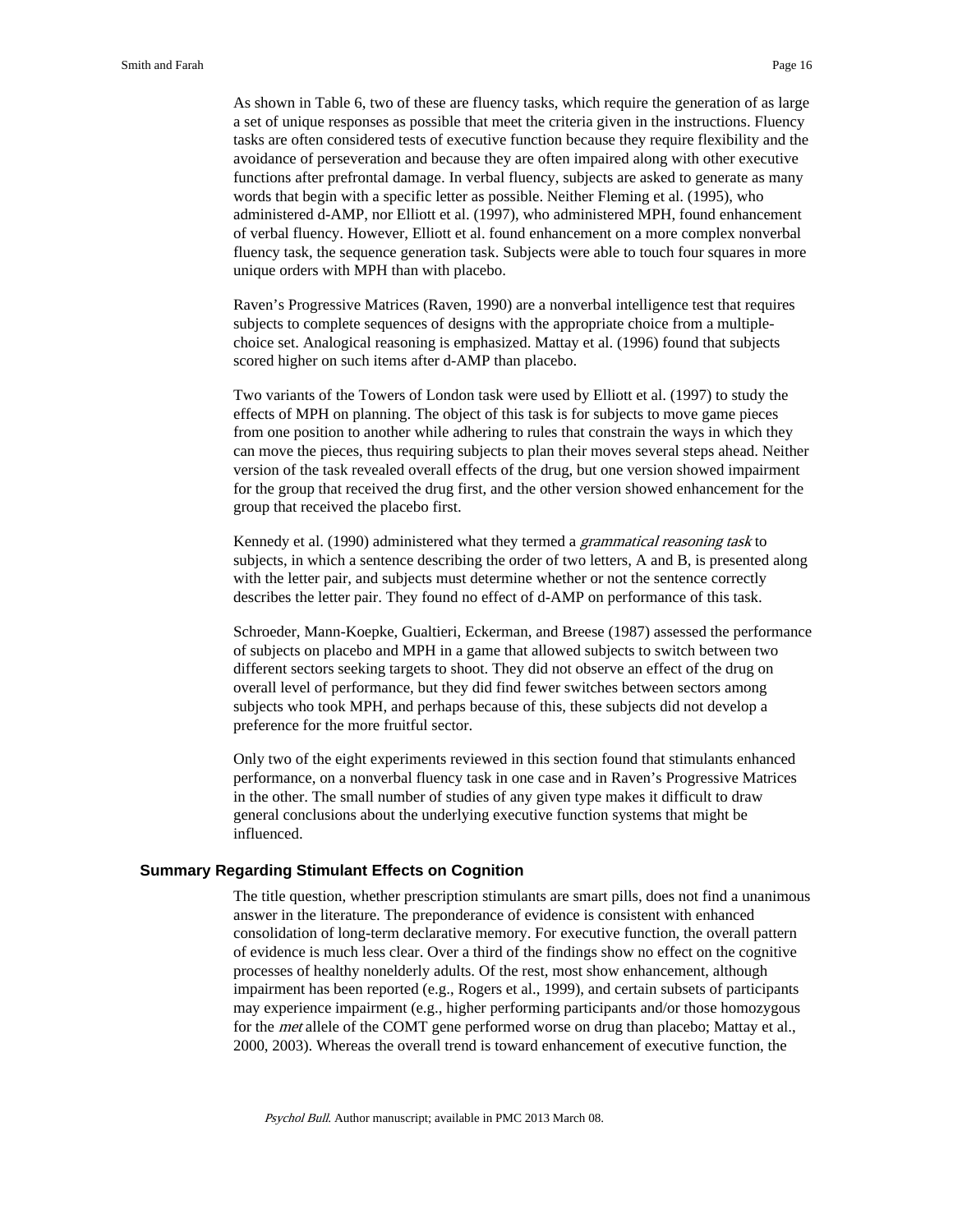literature contains many exceptions to this trend. Furthermore, publication bias may lead to underreporting of these exceptions.

Null results are generally less likely to be published. Consistent with the operation of such a bias in the present literature, the null results found in our survey were invariably included in articles reporting the results of multiple tasks or multiple measures of a single task; published single-task studies with exclusively behavioral measures all found enhancement. This suggests that some single-task studies with null results have gone unreported. The present mixed results are consistent with those of other recent reviews that included data from normal subjects, using more limited sets of tasks or medications (Advokat, 2010; Chamberlain et al., 2010; Repantis, Schlattmann, Laisney, & Heuser, 2010).

**Interpreting equivocal findings of cognitive enhancement—**How should the mixed results just summarized be interpreted vis-á-vis the cognitive-enhancing potential of prescription stimulants? One possibility is that d-AMP and MPH enhance cognition, including the retention of just-acquired information and some or all forms of executive function, but that the enhancement effect is small. If this were the case, then many of the published studies were underpowered for detecting enhancement, with most samples sizes under 50. It follows that the observed effects would be inconsistent, a mix of positive and null findings.

Brain-imaging studies are consistent with the existence of small effects that are not reliably captured by the behavioral paradigms of the literature reviewed here. Typically with executive function tasks, reduced activation of task-relevant areas is associated with better performance and is interpreted as an indication of higher neural efficiency (e.g., Haier, Siegel, Tang, Abel, & Buchsbaum, 1992). Several imaging studies showed effects of stimulants on task-related activation while failing to find effects on cognitive performance. Although changes in brain activation do not necessarily imply functional cognitive changes, they are certainly suggestive and may well be more sensitive than behavioral measures. Evidence of this comes from a study of COMT variation and executive function. Egan and colleagues (2001) found a genetic effect on executive function in an fMRI study with sample sizes as small as 11 but did not find behavioral effects in these samples. The genetic effect on behavior was demonstrated in a separate study with over a hundred participants. In sum, d-AMP and MPH measurably affect the activation of task-relevant brain regions when participants' task performance does not differ. This is consistent with the hypothesis (although by no means positive proof) that stimulants exert a true cognitive-enhancing effect that is simply too small to be detected in many studies.

If stimulants truly enhance cognition but do so to only a small degree, this raises the question of whether small effects are of practical use in the real world. Under some circumstances, the answer would undoubtedly be yes. Success in academic and occupational competitions often hinges on the difference between being at the top or merely near the top. A scholarship or a promotion that can go to only one person will not benefit the runner-up at all. Hence, even a small edge in the competition can be important.

Another interpretation of the mixed results in the literature is that, in some cases at least, individual differences in response to stimulants have led to null results when some participants in the sample are in fact enhanced and others are not. This possibility is not inconsistent with the previously mentioned ones; both could be at work. Evidence has already been reviewed that ability level, personality, and COMT genotype modulate the effect of stimulants, although most studies in the literature have not broken their samples down along these dimensions. There may well be other as-yet-unexamined individual characteristics that determine drug response. The equivocal nature of the current literature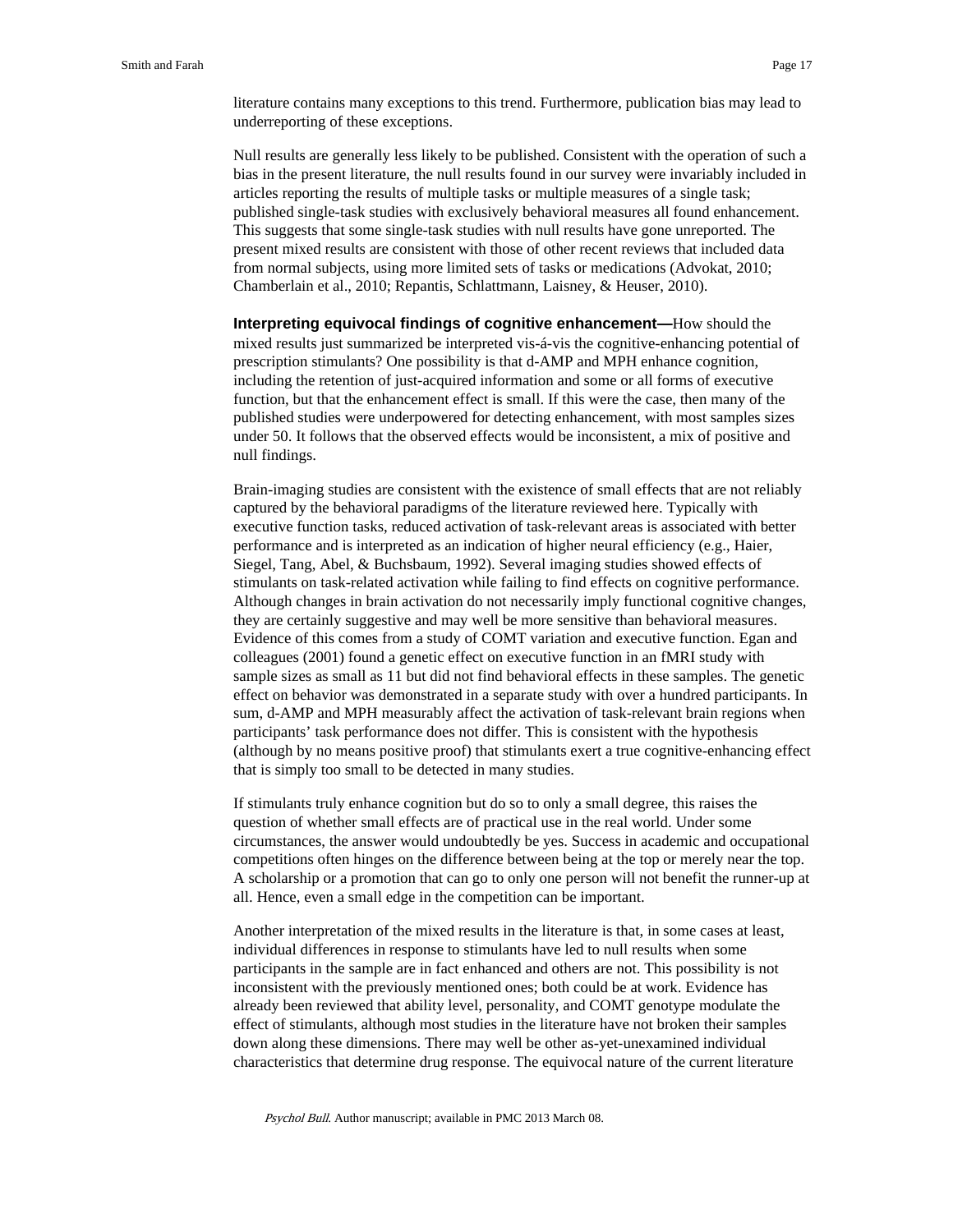may reflect a mixture of substantial cognitive-enhancement effects for some individuals, diluted by null effects or even counteracted by impairment in others.

An additional complexity, related to individual differences, concerns dosage. This factor, which varies across studies and may be fixed or determined by participant body weight within a study, undoubtedly influences the cognitive effects of stimulant drugs. Furthermore, single-unit recordings with animals and, more recently, imaging of humans indicate that the effects of stimulant dose are nonmonotonic; increases enhance prefrontal function only up to a point, with further increases impairing function (e.g., Arnsten, 1998; Mattay et al., 2003; Robbins & Arnsten, 2009). Yet additional complexity comes from the fact that the optimal dosage depends on the same kinds of individual characteristics just discussed and on the task (Mattay et al., 2003).

Taken together, these considerations suggest that the cognitive effects of stimulants for any individual in any task will vary based on dosage and will not easily be predicted on the basis of data from other individuals or other tasks. Optimizing the cognitive effects of a stimulant would therefore require, in effect, a search through a high-dimensional space whose dimensions are dose; individual characteristics such as genetic, personality, and ability levels; and task characteristics. The mixed results in the current literature may be due to the lack of systematic optimization.

#### **Outstanding Issues**

#### **Open Questions Concerning the Cognitive Neuroscience of Cognitive Enhancement**

Given the size of the literature just reviewed, it is surprising that so many basic questions remain open. Although d-AMP and MPH appear to enhance retention of recently learned information and, in at least some individuals, also enhance working memory and cognitive control, there remains great uncertainty regarding the size and robustness of these effects and their dependence on dosage, individual differences, and specifics of the task.

In addition, while the laboratory research reviewed here is of interest concerning the effects of stimulant drugs on specific cognitive processes, it does not tell us about the effects on cognition in the real world. How do these drugs affect academic performance when used by students? How do they affect the total knowledge and understanding that students take with them from a course? How do they affect various aspects of occupational performance? Similar questions have been addressed in relation to students and workers with ADHD (Barbaresi, Katusic, Colligan, Weaver, & Jacobsen, 2007; Halmøy, Fasmer, Gillberg, & Haavik, 2009; see also Advokat, 2010) but have yet to be addressed in the context of cognitive enhancement of normal individuals.

Another empirical question concerns the effects of stimulants on motivation, which can affect academic and occupational performance independent of cognitive ability. Volkow and colleagues (2004) showed that MPH increased participants' self-rated interest in a relatively dull mathematical task. This is consistent with student reports that prescription stimulants make schoolwork seem more interesting (e.g., DeSantis et al., 2008). To what extent are the motivational effects of prescription stimulants distinct from their cognitive effects, and to what extent might they be more robust to differences in individual traits, dosage, and task? Are the motivational effects of stimulants responsible for their usefulness when taken by normal healthy individuals for cognitive enhancement?

Finally, all of the questions raised here in relation to MPH and d-AMP can also be asked about newer drugs and even about nonpharmacological methods of cognitive enhancement. An example of a newer drug with cognitive-enhancing potential is modafinil. Originally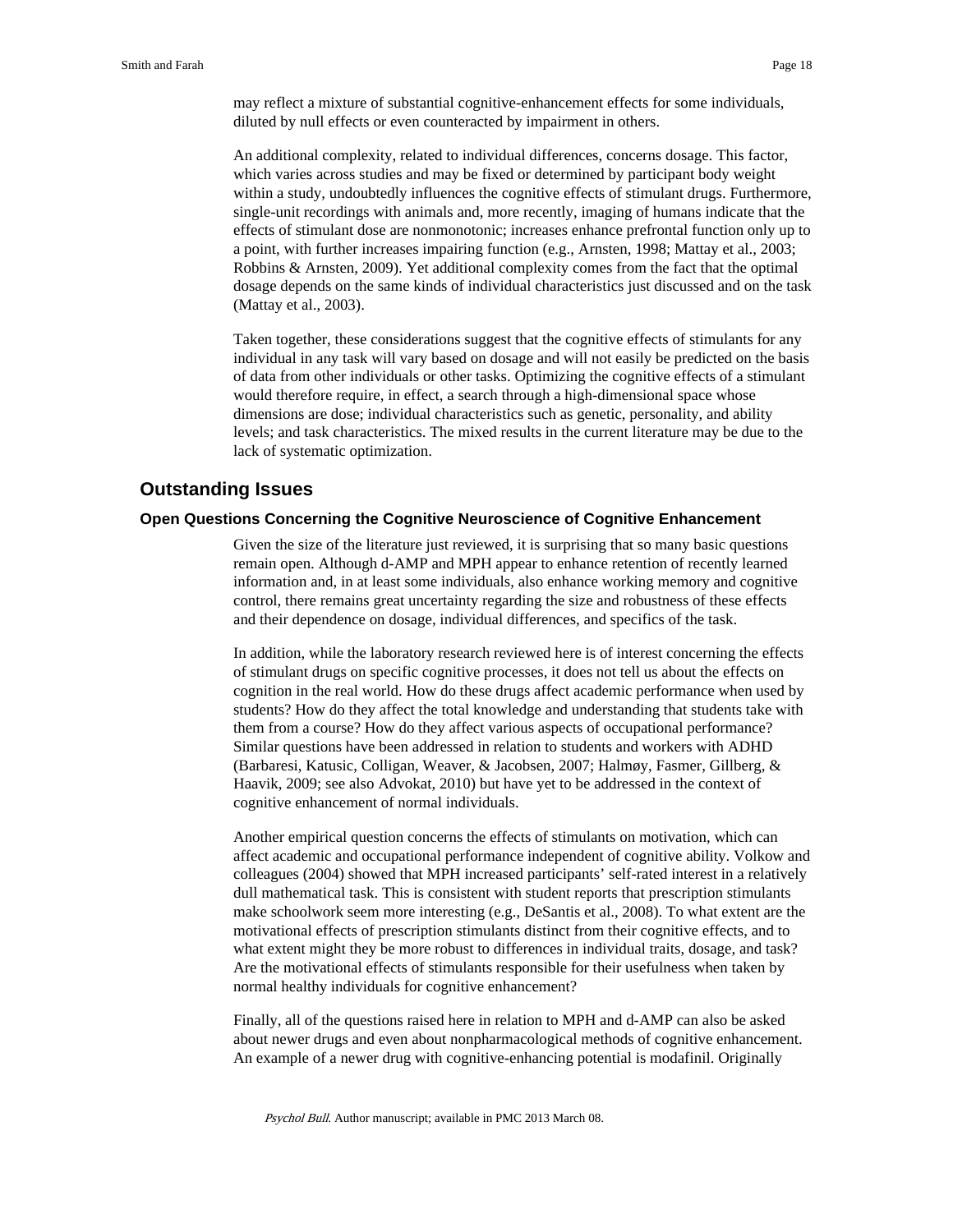marketed as a therapy for narcolepsy, it is widely used off label for other purposes (Vastag, 2004), and a limited literature on its cognitive effects suggests some promise as a cognitive enhancer for normal healthy people (see Minzenberg & Carter, 2008, for a review).

Nondrug cognitive-enhancement methods include the high tech and the low. An example of the former is transcranial magnetic stimulation (TMS), whereby weak currents are induced in specific brain areas by magnetic fields generated outside the head. TMS is currently being explored as a therapeutic modality for neuropsychiatric conditions as diverse as depression and ADHD and is capable of enhancing the cognition of normal healthy people (e.g., Kirschen, Davis-Ratner, Jerde, Schraedley-Desmond, & Desmond, 2006). An older technique, transcranial direct current stimulation (tDCS), has become the subject of renewed research interest and has proven capable of enhancing the cognitive performance of normal healthy individuals in a variety of tasks. For example, Flöel, Rösser, Michka, Knecht, and Breitenstein (2008) reported enhancement of learning and Dockery, Hueckel-Weng, Birbaumer, and Plewnia (2009) reported enhancement of planning with tDCS.

Low-tech methods of cognitive enhancement include many components of what has traditionally been viewed as a healthy lifestyle, such as exercise, good nutrition, adequate sleep, and stress management. These low-tech methods nevertheless belong in a discussion of brain enhancement because, in addition to benefiting cognitive performance, their effects on brain function have been demonstrated (Almeida et al., 2002; Boonstra, Stins, Daffertshofer, & Beek, 2007; Hillman, Erickson, & Kramer, 2008; Lutz, Slagter, Dunne, & Davidson, 2008; Van Dongen, Maislin, Mullington, & Dinges, 2003).

#### **Open Questions Concerning the Epidemiology of Cognitive Enhancement**

It is known that American college students have embraced cognitive enhancement, and some information exists about the demographics of the students most likely to practice cognitive enhancement with prescription stimulants. Outside of this narrow segment of the population, very little is known. What happens when students graduate and enter the world of work? Do they continue using prescription stimulants for cognitive enhancement in their first jobs and beyond? How might the answer to this question depend on occupation? For those who stay on campus to pursue graduate or professional education, what happens to patterns of use? To what extent do college graduates who did not use stimulants as students begin to use them for cognitive enhancement later in their careers? To what extent do workers without college degrees use stimulants to enhance job performance? How do the answers to these questions differ for countries outside of North America, where the studies of Table 1 were carried out?

Another important epidemiological question about the use of prescription stimulants for cognitive enhancement concerns the risk of dependence. MPH and d-AMP both have high potential for abuse and addiction related to their effects on brain systems involved in motivation. On the basis of their reanalysis of NSDUH data sets from 2000 to 2002, Kroutil and colleagues (2006) estimated that almost one in 20 nonmedical users of prescription ADHD medications meets criteria for dependence or abuse. This sobering estimate is based on a survey of all nonmedical users. The immediate and long-term risks to individuals seeking cognitive enhancement remain unknown.

An entirely different set of questions concerns cognitive enhancement in younger students, including elementary school and even preschool children. Some children can function adequately in school without stimulants but perform better with them; medicating such children could be considered a form of cognitive enhancement. How often does this occur? What are the roles and motives of parents, teachers, and pediatricians in these cases? These questions have been discussed elsewhere and deserve continued attention (Diller, 1996; Singh & Keller, 2010).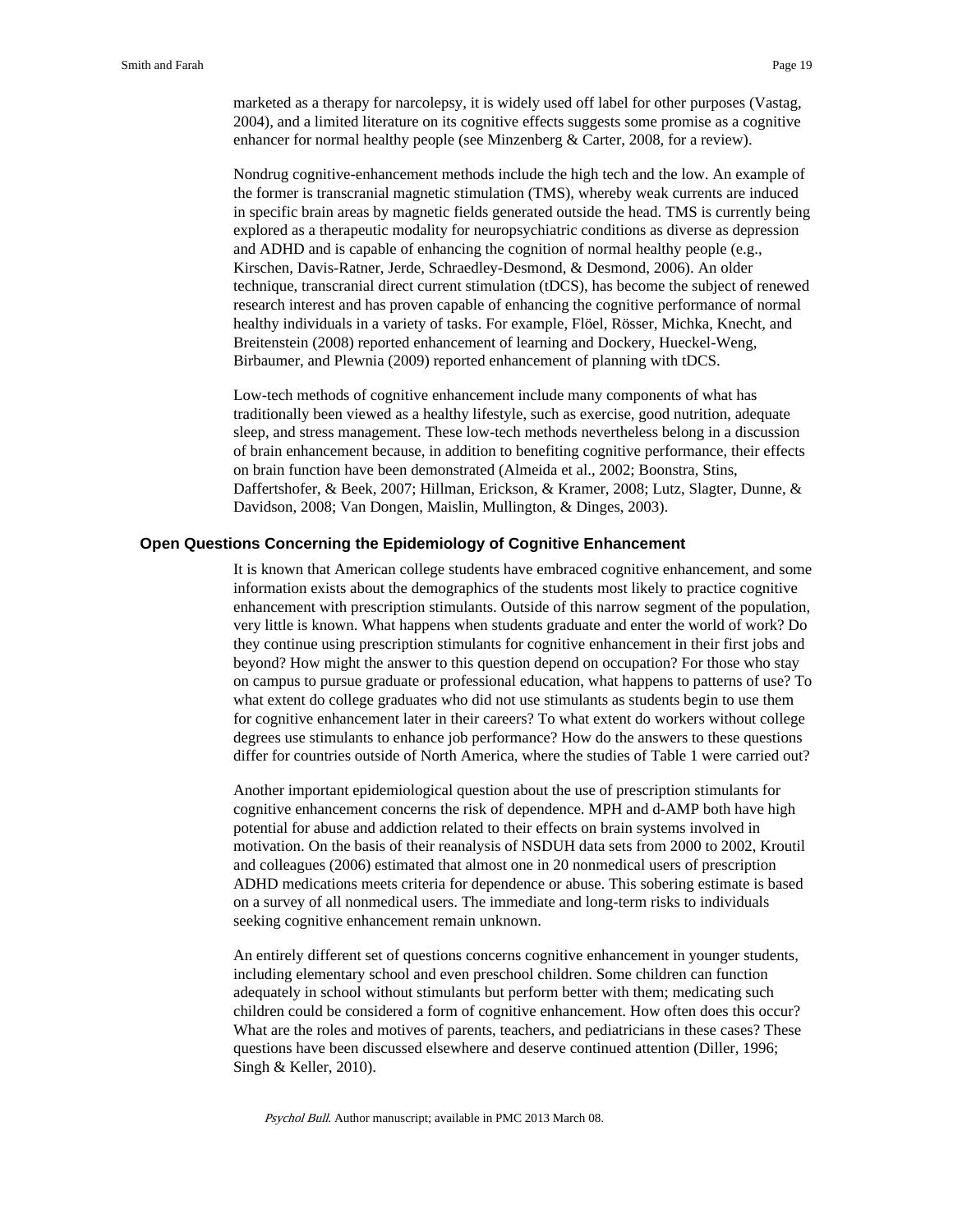Regarding other methods of cognitive enhancement, little systematic research has been done on their prevalence among healthy people for the purpose of cognitive enhancement. One exploratory survey found evidence of modafinil use by people seeking cognitive enhancement (Maher, 2008), and anecdotal reports of this can be found online (e.g., Arrington, 2008; Madrigal, 2008). Whereas TMS requires expensive equipment, tDCS can be implemented with inexpensive and widely available materials, and online chatter indicates that some are experimenting with this method.

## **Conclusions**

The goal of this article has been to synthesize what is known about the use of prescription stimulants for cognitive enhancement and what is known about the cognitive effects of these drugs. We have eschewed discussion of ethical issues in favor of simply trying to get the facts straight. Although ethical issues cannot be decided on the basis of facts alone, neither can they be decided without relevant facts. Personal and societal values will dictate whether success through sheer effort is as good as success with pharmacologic help, whether the freedom to alter one's own brain chemistry is more important than the right to compete on a level playing field at school and work, and how much risk of dependence is too much risk. Yet these positions cannot be translated into ethical decisions in the real world without considerable empirical knowledge. Do the drugs actually improve cognition? Under what circumstances and for whom? Who will be using them and for what purposes? What are the mental and physical health risks for frequent cognitive-enhancement users? For occasional users?

The one indisputable finding from the literature so far is that many people are seeking cognitive enhancement. Beyond that, the literature yields only partial and tentative answers to the questions just raised. Given the potential impact of cognitive enhancement on society, more research is needed. For research on the epidemiology of cognitive enhancement, studies focused on the cognitive-enhancement practices and experiences of students and nonstudent workers are needed. For research on the cognitive effects of prescription stimulants, larger samples are needed. Only with substantially larger samples will it be possible to assess small but potentially important benefits, as well as risks, and to distinguish individual differences in drug response. Large samples would also be required to compare these effects to the cognitive effects of improved sleep, exercise, nutrition, and stress management. To include more ecologically valid measures of cognition in academic and work environments would in addition require the equivalent of a large clinical trial.

Unfortunately, cognitive enhancement falls between the stools of research funding, which makes it unlikely that such research programs will be carried out. Disease-oriented funders will, by definition, not support research on normal healthy individuals. The topic intersects with drug abuse research only in the assessment of risk, leaving out the study of potential benefits, as well as the comparative benefits of other enhancement methods. As a fundamentally applied research question, it will not qualify for support by funders of basic science. The pharmaceutical industry would be expected to support such research only if cognitive enhancement were to be considered a legitimate indication by the FDA, which we hope would happen only after considerably more research has illuminated its risks, benefits, and societal impact. Even then, industry would have little incentive to delve into all of the issues raised here, including the comparison of drug effects to nonpharmaceutical means of enhancing cognition.

The absence of a suitable home for this needed research on the current research funding landscape exemplifies a more general problem emerging now, as applications of neuroscience begin to reach out of the clinical setting and into classrooms, offices,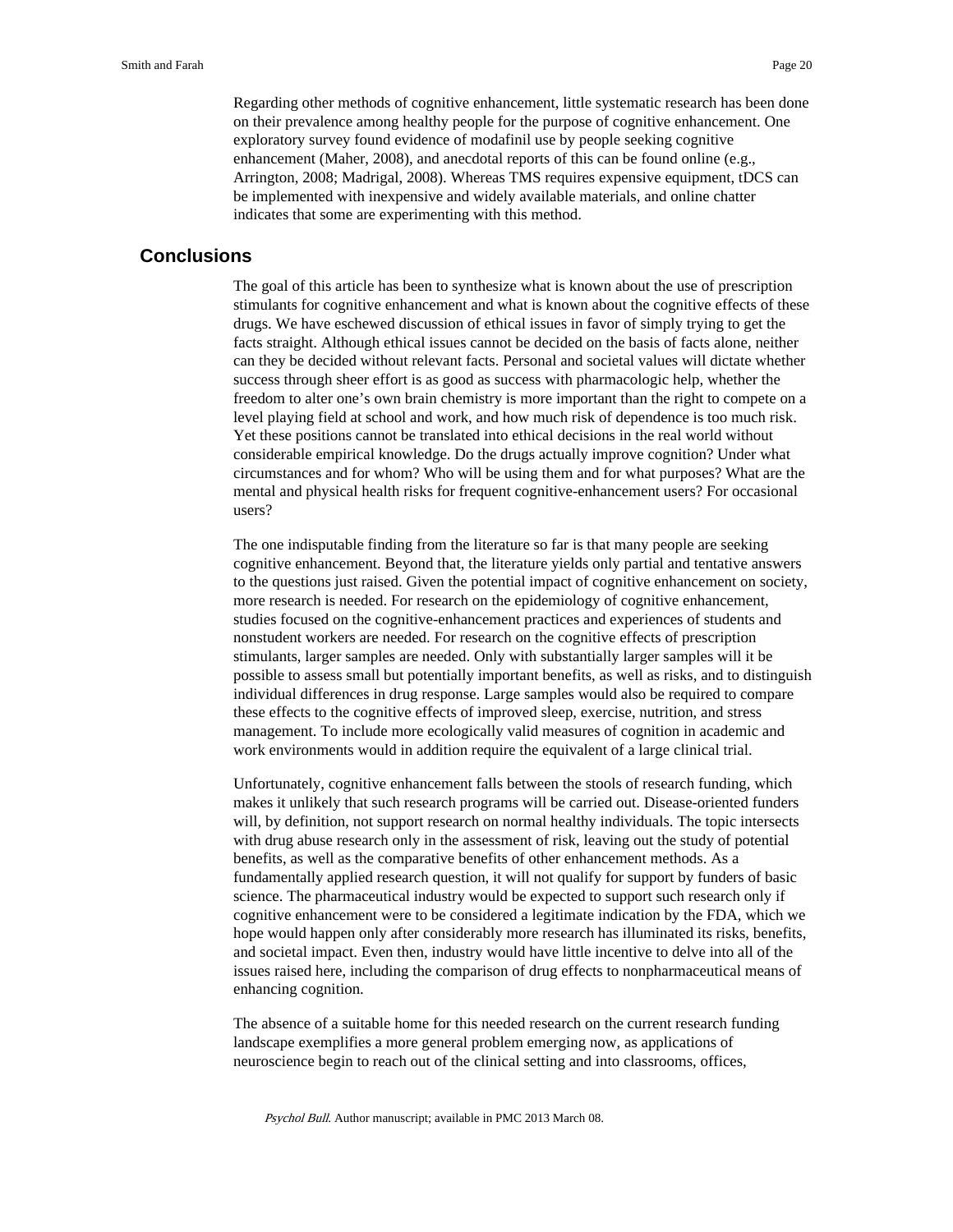courtrooms, nurseries, marketplaces, and battlefields (Farah, 2011). Most of the longstanding sources of public support for neuroscience research are dedicated to basic research or medical applications. As neuroscience is increasingly applied to solving problems outside the medical realm, it loses access to public funding. The result is products and systems reaching the public with less than adequate information about effectiveness and/or safety. Examples include cognitive enhancement with prescription stimulants, eventrelated potential and fMRI-based lie detection, neuroscience-based educational software, and anti-brain-aging computer programs. Research and development in nonmedical neuroscience are now primarily the responsibility of private corporations, which have an interest in promoting their products. Greater public support of nonmedical neuroscience research, including methods of cognitive enhancement, will encourage greater knowledge and transparency concerning the efficacy and safety of these products and will encourage the development of products based on social value rather than profit value.

#### **Acknowledgments**

The writing of this article was supported by Office of Naval Research Grant N000140710034 and National Institutes of Health Grant R01-HD055689. We thank Larry Diller and Nicolas Rasmussen for insightful comments on an earlier version of this article.

#### **References**

- Advokat C. What are the cognitive effects of stimulant medication? Emphasis on adults with attentiondeficit/hyperactivity disorder. Neuroscience and Biobehavioral Reviews. 2010; 34:1256– 1266.10.1016/j.neubiorev.2010.03.006 [PubMed: 20381522]
- Almeida SS, Duntas LH, Dye L, Nunes ML, Prasad C, Rocha JBT, Guedes RCA. Nutrition and brain function: A multidisciplinary virtual symposium. Nutritional Neuroscience. 2002; 5:311– 320.10.1080/1028415021000033776 [PubMed: 12385593]
- Arnsten AFT. Catecholamine modulation of prefrontal cortical cognitive function. Trends in Cognitive Sciences. 1998; 2:436–447.10.1016/S1364-6613(98)01240-6 [PubMed: 21227275]
- Arria AM, O'Grady KE, Caldeira KM, Vincent KB, Wish ED. Nonmedical use of prescription stimulants and analgesics: Associations with social and academic behaviors among college students. Pharmacotherapy. 2008; 38:1045–1060.10.1592/phco.28.2.156
- Arrington, M. How many Silicon Valley startup executives are hopped up on Provigil?. TechCrunch. 2008 Jul 15. Retrieved from [http://techcrunch.com/2008/07/15/how-many-of-our-startup](http://techcrunch.com/2008/07/15/how-many-of-our-startup-executives-are-hopped-up-on-provigil/)[executives-are-hopped-up-on-provigil/](http://techcrunch.com/2008/07/15/how-many-of-our-startup-executives-are-hopped-up-on-provigil/)
- Babcock Q, Byrne T. Student perceptions of methylphenidate abuse at a public liberal arts college. Journal of American College Health. 2000; 49:143–145.10.1080/07448480009596296 [PubMed: 11125642]
- Barbaresi WJ, Katusic SK, Colligan RC, Weaver AL, Jacobsen SJ. Modifiers of long-term school outcomes for children with attention-deficit/hyperactivity disorder: Does treatment with stimulant medication make a difference? Results from a population-based study. Journal of Developmental and Behavioral Pediatrics. 2007; 28:274–287.10.1097/DBP.0b013e3180cabc28 [PubMed: 17700079]
- Barch DM, Carter CS. Amphetamine improves cognitive function in medicated individuals with schizophrenia and in healthy volunteers. Schizophrenia Research. 2005; 77:43–58. [PubMed: 16005384]
- Barrett SP, Darredeau C, Bordy LE, Pihl RO. Characteristics of methylphenidate misuse in a university student sample. Canadian Journal of Psychiatry/La Revue Canadienne de Psychiatrie. 2005; 50:457–461.
- Boonstra TW, Stins JF, Daffertshofer A, Beek PJ. Effects of sleep deprivation on neural functioning: An integrative review. Cellular & Molecular Life Sciences. 2007; 64:934–946.10.1007/ s00018-007-6457-8 [PubMed: 17347797]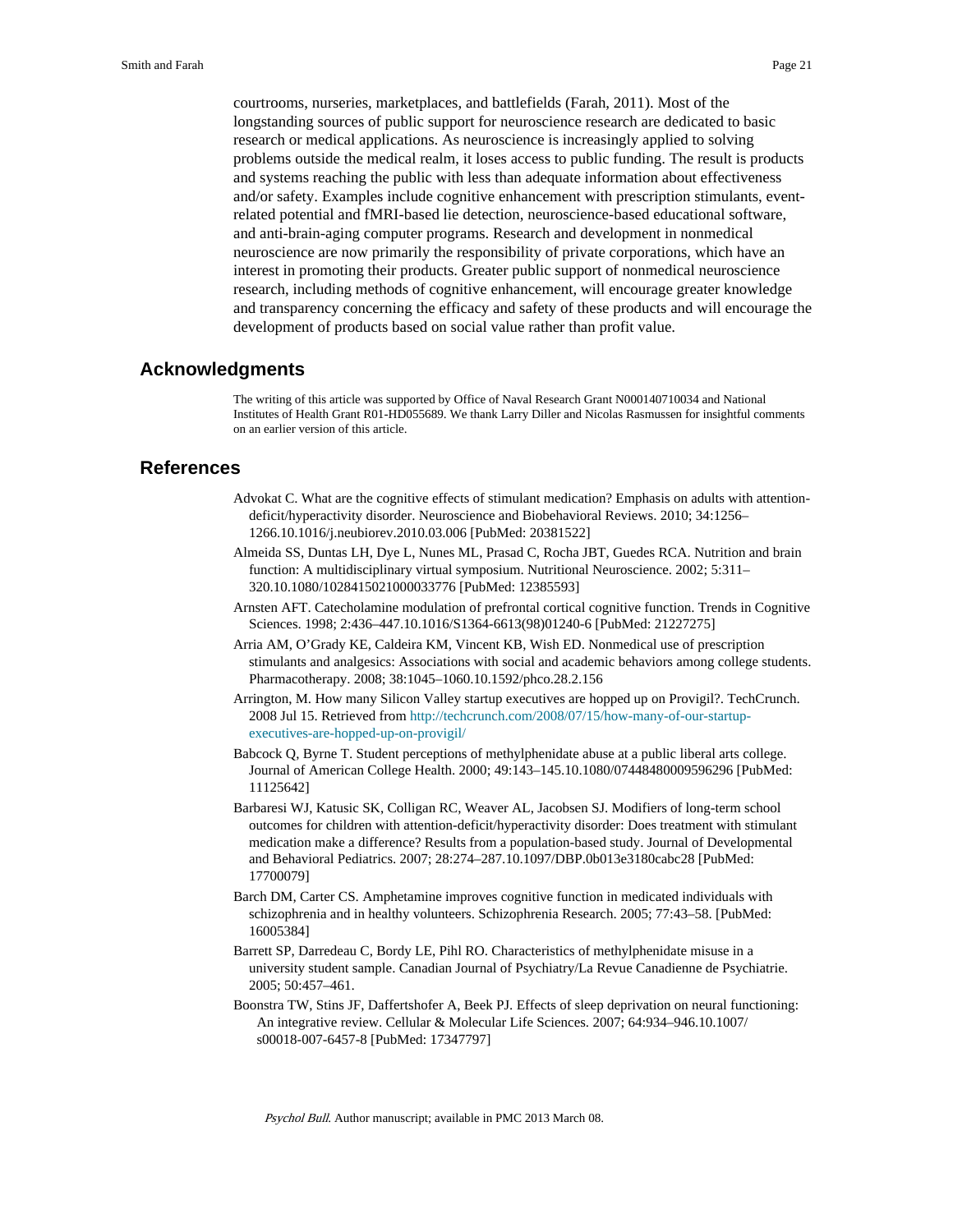- Bostrom N, Sandberg A. Cognitive enhancement: Methods, ethics, regulatory challenges. Science and Engineering Ethics. 2009; 15:311–341.10.1007/s11948-009-9142-5 [PubMed: 19543814]
- Boyd CJ, McCabe SE. Coming to terms with the nonmedical use of prescription medications. Substance Abuse Treatment, Prevention, and Policy. 2008; 3:22.10.1186/1747-597X-3-22
- Boyd CJ, McCabe SE, Cranford JA, Young A. Adolescents' motivations to abuse prescription medications. Pediatrics. 2006; 118:2472–2480.10.1542/peds.2006-1644 [PubMed: 17142533]
- Brandt J. The Hopkins Verbal Learning Test: Development of a new memory test with six equivalent forms. Clinical Neuropsychologist. 1991; 5:125–142.10.1080/13854049108403297
- Breitenstein C, Flöel A, Korsukewitz C, Wailke S, Bushuven S, Knecht S. A shift of paradigm: From noradrenergic to dopaminergic modulation of learning? Journal of the Neurological Sciences. 2006; 248:42–47.10.1016/j.jns.2006.05.012 [PubMed: 16815467]
- Breitenstein C, Wailke S, Bushuven S, Kamping S, Zwitserlood P, Ringelstein EB, Knecht S. Damphetamine boosts language learning independent of its cardiovascular and motor arousing effects. Neuropsychopharmacology. 2004; 29:1704–1714.10.1038/sj.npp.1300464 [PubMed: 15114342]
- Brignell CM, Rosenthal J, Curran HV. Pharmacological manipulations of arousal and memory for emotional material: Effects of a single dose of methylphenidate or lorazepam. Journal of Psychopharmacology. 2007; 21:673–683.10.1177/0269881107077351 [PubMed: 17606475]
- Brumaghim JT, Klorman R. Methylphenidate's effects on paired-associate learning and event-related potentials of young adults. Psychophysiology. 1998; 35:73–85.10.1111/1469-8986.3510073 [PubMed: 9499708]
- Burns JT, House RF, Fensch FC, Miller JG. Effects of magnesium pemoline and dextroamphetamine on human learning. Science. 1967 Feb 17.155:849–851.10.1126/science.155.3764.849 [PubMed: 4381149]
- Buschke H. Selective reminding for analysis of memory and learning. Journal of Verbal Learning & Verbal Behavior. 1973; 12:543–550.10.1016/S0022-5371(73)80034-9
- Buschke H, Fuld PA. Evaluation of storage, retention, and retrieval in disordered memory and learning. Neurology. 1974; 24:1019–1025. [PubMed: 4473151]
- Callaway E. Presidential address, 1982: The pharmacology of human information processing. Psychophysiology. 1983; 20:359–370.10.1111/j.1469-8986.1983.tb00915.x [PubMed: 6356200]
- Camp-Bruno JA, Herting RL. Cognitive effects of milace-mide and methylphenidate in healthy young adults. Psychopharmacology. 1994; 115:46–52.10.1007/BF02244750 [PubMed: 7862911]
- Carroll BC, McLaughlin TJ, Blake DR. Patterns and knowledge of nonmedical use of stimulants among college students. Archives of Pediatrics & Adolescent Medicine. 2006; 160:481– 485.10.1001/archpedi.160.5.481 [PubMed: 16651489]
- Chamberlain SR, Robbins TW, Winder-Rhodes S, Muller U, Sahakian BJ, Blackwell AD, Barnett JH. Translational approaches to frontostriatal dysfunction in attention-deficit/hyperactivity disorder using a computerized neuropsychological battery. Biological Psychiatry. 2010; 69:1192– 1203.10.1016/j.biopsych.2010.08.019 [PubMed: 21047621]
- Clatworthy PL, Lewis SJ, Brichard L, Hong YT, Izquierdo D, Clark L, Robbins TW. Dopamine release in dissociable striatal subregions predicts the different effects of oral methylphenidate on reversal learning and spatial working memory. Journal of Neuroscience. 2009; 29:4690– 4696.10.1523/JNEUROSCI.3266-08.2009 [PubMed: 19369539]
- Cooper NJ, Keage H, Hermens D, Williams LM, Debrota D, Clark CR. The dose-dependent effect of methylphenidate on performance, cognition, and psychophysiology. Journal of Integrative Neurosciences. 2005; 4:123–144.10.1142/S0219635205000744
- Dean, W.; Morgenthaler, J. Smart drugs & nutrients: How to improve your memory and increase your intelligence using the latest discoveries in neuroscience. Petaluma, CA: Smart Publications; 1990.
- DeSantis AD, Noar SM, Webb EM. Nonmedical ADHD stimulant use in fraternities. Journal of Studies on Alcohol and Drugs. 2009; 70:952–954. [PubMed: 19895773]
- DeSantis AD, Webb EM, Noar SM. Illicit use of prescription ADHD medications on a college campus: A multimethodological approach. Journal of American College Health. 2008; 57:315– 324.10.3200/JACH.57.3.315-324 [PubMed: 18980888]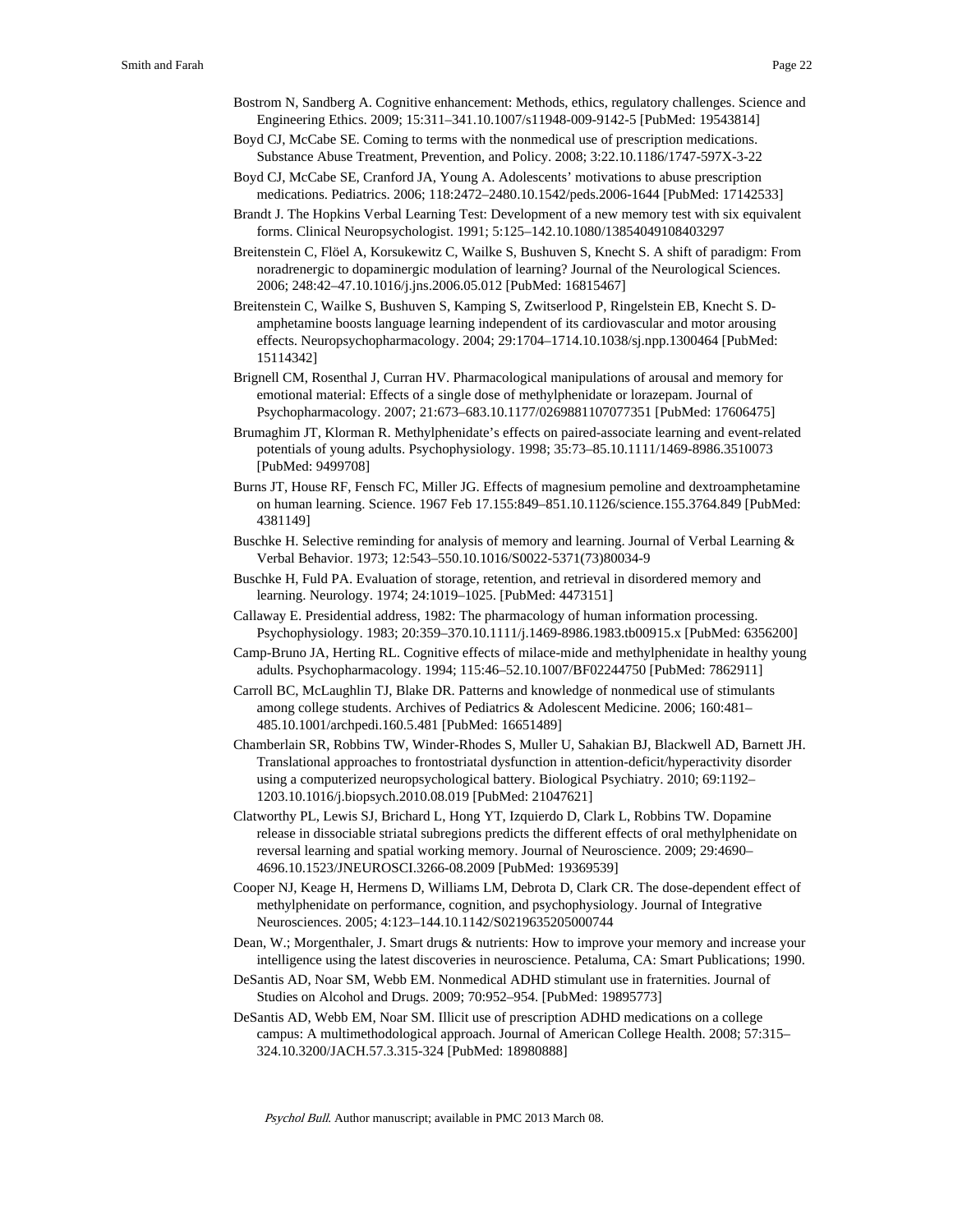- D'Esposito M, Postle BR, Rypma B. Prefrontal cortical contributions to working memory: Evidence from event-related fMRI studies. Experimental Brain Research. 2000; 133:3–11.10.1007/ s002210000395
- de Wit H, Crean J, Richards JB. Effects of d-amphetamine and ethanol on a measure of behavioral inhibition in humans. Behavioral Neuroscience. 2000; 114:830–837.10.1037/0735-7044.114.4.830 [PubMed: 10959541]
- de Wit H, Enggasser JL, Richards JB. Acute administration of d-amphetamine decreases impulsivity in healthy volunteers. Neuropsychopharmacology. 2002; 27:813–825.10.1016/ S0893-133X(02)00343-3 [PubMed: 12431855]
- Diller L. Use of growth hormone for non-growth hormone deficient children. JAMA. 1996; 276:1877– 1878.10.1001/jama.276.23.1877 [PubMed: 8968011]
- Docherty JR. Pharmacology of stimulants prohibited by the World Anti-Doping Agency (WADA). British Journal of Pharmacology. 2008; 154:606–622.10.1038/bjp.2008.124 [PubMed: 18500382]
- Dockery CA, Hueckel-Weng R, Birbaumer N, Plewnia C. Enhancement of planning ability by transcranial direct current stimulation. Journal of Neuroscience. 2009; 29:7271–7277.10.1523/ JNEUROSCI.0065-09.2009 [PubMed: 19494149]
- Dodds CM, Muller U, Clark L, van Loon A, Cools R, Robbins TW. Methylphenidate has differential effects on blood oxygenation level-dependent signal related to cognitive subprocesses of reversal learning. Journal of Neuroscience. 2008; 28:5976–5982.10.1523/JNEUROSCI.1153-08.2008 [PubMed: 18524902]
- DuPont RL, Coleman JJ, Bucher RH, Wilford BB. Characteristics and motives of college students who engage in nonmedical use of methylphenidate. American Journal on Addictions. 2008; 17:167– 171.10.1080/10550490802019642 [PubMed: 18463991]
- Egan MF, Goldberg TE, Kolachana BS, Callicott JH, Mazzanti CM, Straub RE, Weinberger DR. Effect of COMT Val108/158 Met genotype on frontal lobe function and risk for schizophrenia. Proceedings of the National Academy of Sciences, USA. 2001; 98:6917–6922.10.1073/pnas. 111134598
- Elliott R, Sahakian BJ, Matthews F, Bannerjea A, Rimmer J, Robbins TW. Effects of methylphenidate on spatial working memory and planning in healthy young adults. Psychopharmacology (Berlin). 1997; 131:196–206. [PubMed: 9201809]
- Farah, MJ. Neuroscience and neuroethics in the 21st century. In: Illes, J.; Sahakian, BJ., editors. The Oxford handbook of neuroethics. Oxford, England: Oxford University Press; 2011. p. 761-781.
- Farah MJ, Illes J, Cook-Deegan R, Gardner H, Kandel E, King P, Wolpe PR. Neurocognitive enhancement: What can we do and what should we do? Nature Reviews Neuroscience. 2004; 5:421–425.10.1038/nrn1390
- Fillmore MT, Kelly TH, Martin CA. Effects of d-amphetamine in human models of information processing and inhibitory control. Drug and Alcohol Dependence. 2005; 77:151–159.10.1016/ j.drugalcdep.2004.07.013 [PubMed: 15664716]
- Fitzpatrick P, Klorman R, Brumaghim JT, Keefover RW. Effects of methylphenidate on stimulus evaluation and response processes: Evidence from performance and event-related potentials. Psychophysiology. 1988; 25:292–304.10.1111/j.1469-8986.1988.tb01245.x [PubMed: 3043533]
- Fleming K, Bigelow LB, Weinberger DR, Goldberg TE. Neuropsychological effects of amphetamine may correlate with personality characteristics. Psychopharmacology Bulletin. 1995; 31:357–362. [PubMed: 7491392]
- Flöel A, Rösser N, Michka O, Knecht S, Breitenstein C. Noninvasive brain stimulation improves language learning. Journal of Cognitive Neuroscience. 2008; 20:1415–1422.10.1162/jocn. 2008.20098 [PubMed: 18303984]
- Friedman NP, Miyake A, Corley RP, Young SE, Defries JC, Hewitt JK. Not all executive functions are related to intelligence. Psychological Science. 2006; 17:172–179.10.1111/j. 1467-9280.2006.01681.x [PubMed: 16466426]
- Froehlich TE, Lanphear BP, Epstein JN, Barbaresi WJ, Katusic SK, Kahn RS. Prevalence, recognition, and treatment of attention-deficit/hyperactivity disorder in a national sample of US children. Archives of Pediatrics & Adolescent Medicine. 2007; 161:857–864.10.1001/archpedi.161.9.857 [PubMed: 17768285]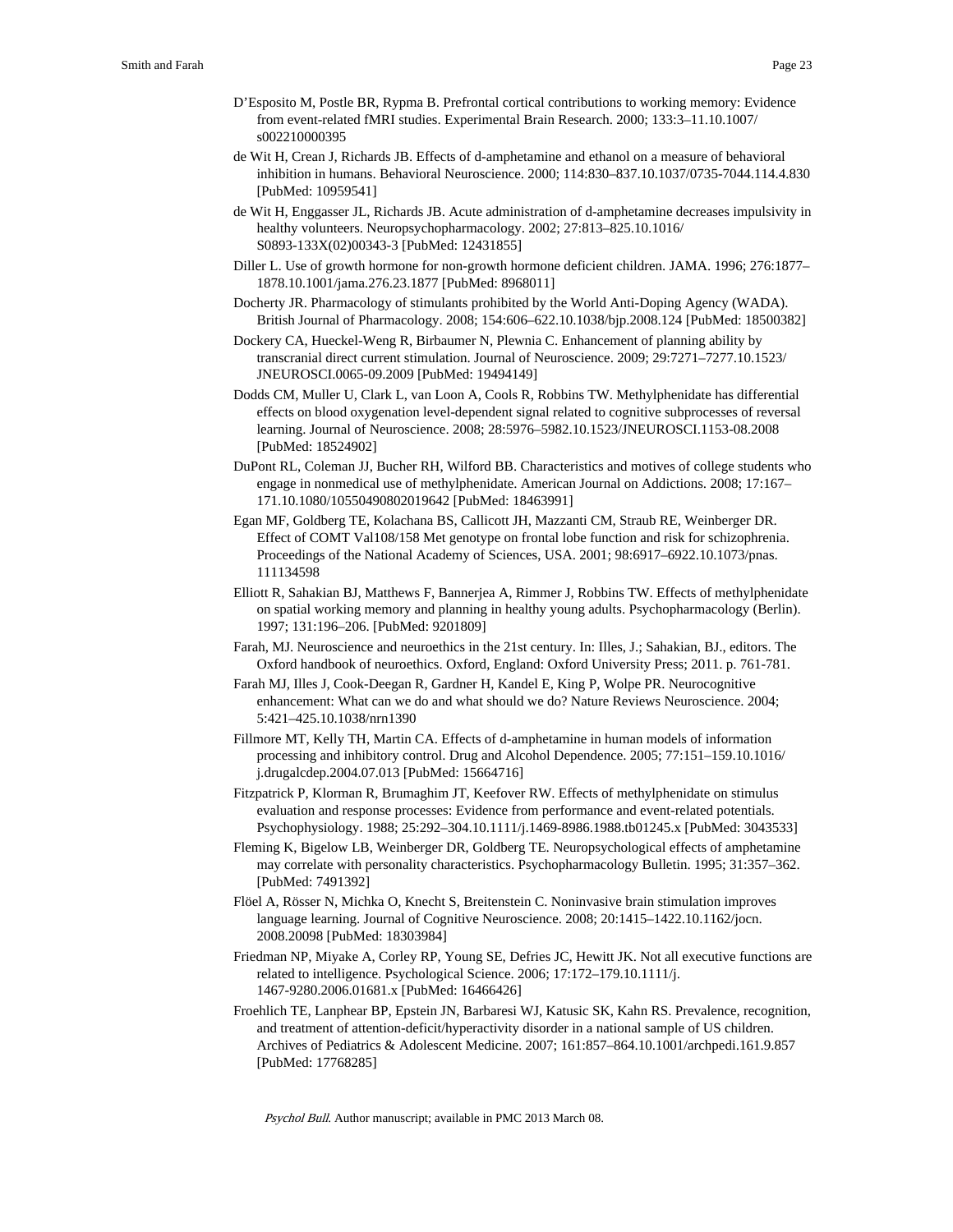Gazzaniga, MS. The ethical brain. New York, NY: Dana Press; 2005.

- Giurgea CE. Psychopharmacology tomorrow: 1984 or the little prince? Psychological Medicine. 1984; 14:491–496.10.1017/S0033291700015075 [PubMed: 6149586]
- Grant DA, Berg EA. A behavioral analysis of degree of reinforcement and ease of shifting to new responses in a Weigl-type card-sorting problem. Journal of Experimental Psychology. 1948; 38:404–411. [PubMed: 18874598]
- Greely H, Sahakian B, Harris J, Kessler RC, Gazzaniga M, Campbell P, Farah MJ. Towards responsible use of cognitive-enhancing drugs by the healthy. Nature. 2008 Dec 11.456:702– 705.10.1038/456702a [PubMed: 19060880]

Haier RJ, Siegel BV, Tang C, Abel L, Buchsbaum MS. Intelligence and changes in regional cerebral glucose metabolic rate following learning. Intelligence. 1992; 16:415– 426.10.1016/0160-2896(92)90018-M

Hall KM, Irwin MM, Bowman KA, Frankenberger W, Jewett DC. Illicit use of prescribed stimulant medication among college students. Journal of American College Health. 2005; 53:167– 174.10.3200/JACH.53.4.167-174 [PubMed: 15663065]

- Halmøy A, Fasmer OB, Gillberg C, Haavik J. Occupational outcome in adult ADHD: Impact of symptom profile, comorbid psychiatric problems, and treatment—A cross-sectional study of 414 clinically diagnosed adult ADHD patients. Journal of Attention Disorders. 2009; 13:175– 187.10.1177/1087054708329777 [PubMed: 19372500]
- Herman-Stahl MA, Krebs CP, Kroutil LA, Heller DC. Risk and protective factors for methamphetamine use and nonmedical use of prescription stimulants among young adults aged 18 to 25. Addictive Behaviors. 2007; 32:1003–1015.10.1016/j.addbeh.2006.07.010 [PubMed: 16920275]
- Hillman CH, Erickson KI, Kramer AF. Be smart, exercise your heart: Exercise effects on brain and cognition. Nature Reviews Neuroscience. 2008; 9:58–65.10.1038/nrn2298
- Hurst PM, Radlow R, Weidner MF. Effects of D-amphetamine on task-alternation and utility of delayed reward. American Journal of Psychology. 1968; 81:391–397.10.2307/1420636 [PubMed: 5700627]
- Hurst PM, Weidner MF, Radlow R. The effects of amphetamines upon judgments and decisions. Psychopharmacology. 1967; 11:397–404.10.1007/BF00405023
- Johnston, LD.; O'Malley, PM.; Bachman, JG.; Schulenberg, JE. National Institutes of Health Publication No. 09–7402. Bethesda, MD: National Institute on Drug Abuse; 2009a. Monitoring the Future national survey results on drug use, 1975–2008: Volume I. Secondary school students.
- Johnston, LD.; O'Malley, PM.; Bachman, JG.; Schulenberg, JE. National Institutes of Health Publication No. 09–7403. Bethesda, MD: National Institute on Drug Abuse; 2009b. Monitoring the Future national survey results on drug use, 1975–2008: Volume II. College students and adults ages 19–50.
- Judson R, Langdon SW. Illicit use of prescription stimulants among college students: Prescription status, motives, theory of planned behavior, knowledge and self-diagnostic tendencies. Psychology, Health & Medicine. 2009; 14:97–104.10.1080/13548500802126723

Julien, RM. A primer of drug action. New York, NY: Holt; 2001.

- Kaloyanides KB, McCabe SE, Cranford JA, Teter CJ. Prevalence of illicit use and abuse of prescription stimulants, alcohol, and other drugs among college students: Relationship with age at initiation of prescription stimulants. Pharmacotherapy. 2007; 27:666–674.10.1592/phco.27.5.666 [PubMed: 17461701]
- Kennedy RS, Odenheimer RC, Baltzley DR, Dunlap WP, Wood CD. Differential effects of scopolamine and amphetamine on microcomputer-based performance tests. Aviation, Space, and Environmental Medicine. 1990; 61:615– 621.
- Kirschen MP, Davis-Ratner MS, Jerde TE, Schraedley-Desmond P, Desmond JE. Enhancement of phonological memory following transcranial magnetic stimulation (TMS). Behavioural Neurology. 2006; 17:187–194. [PubMed: 17148839]
- Klorman R, Bauer LO, Coons HW, Lewis JL, Peloquin J, Perlmutter RA, Strauss J. Enhancing effects of methyl-phenidate on normal young adults' cognitive processes. Psychopharmacology Bulletin. 1984; 20:3–9. [PubMed: 6718648]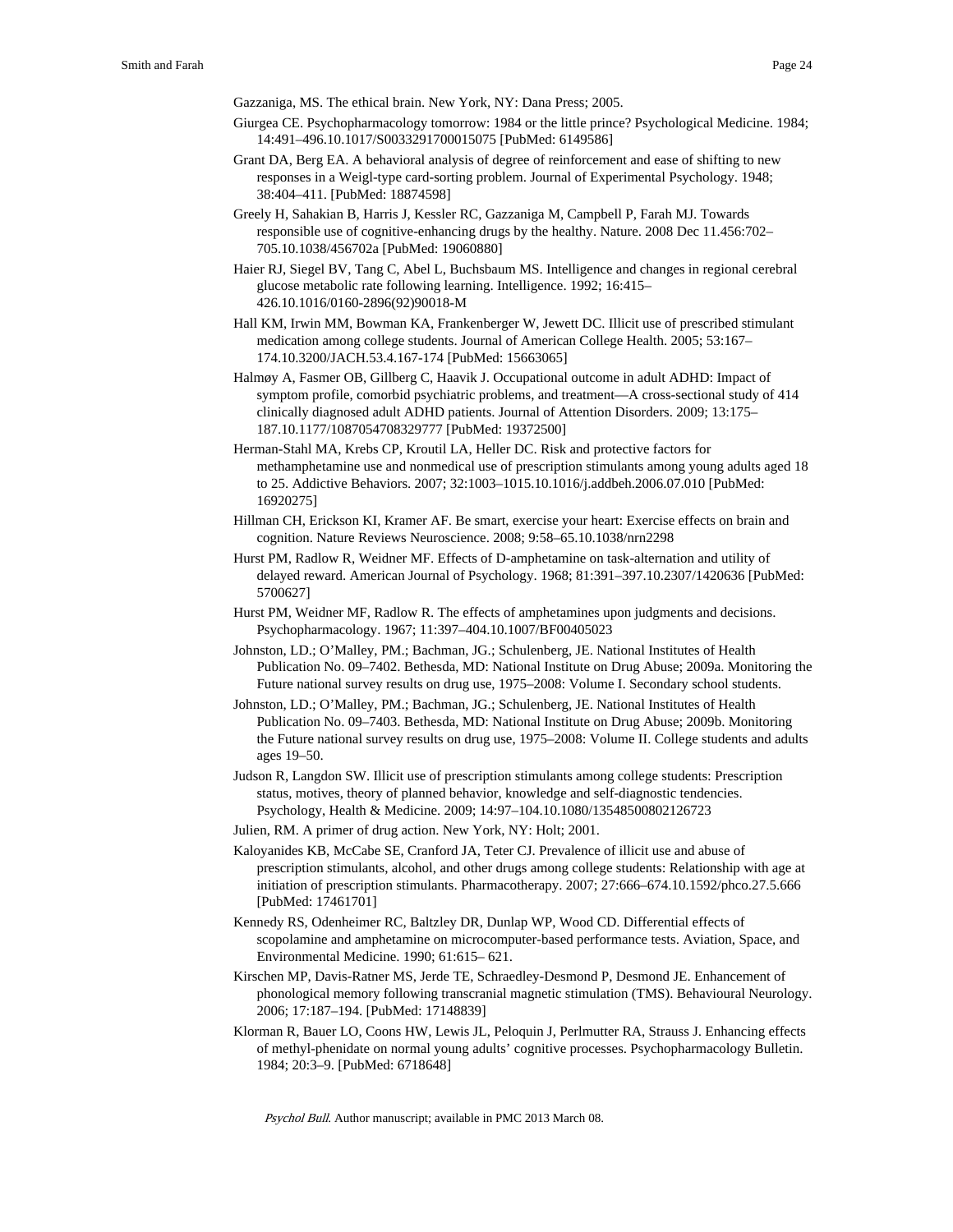- Kroutil LA, Van Brunt DL, Herman-Stahl MA, Heller DC, Bray BM, Penne MA. Nonmedical use of prescription stimulants in the United States. Drug and Alcohol Dependence. 2006; 84:135– 143.10.1016/j.drugalcdep.2005.12.011 [PubMed: 16480836]
- Kumari V, Corr PJ, Mulligan OF, Cotter PA, Checkley SA, Gray JA. Effects of acute administration of d-amphetamine and haloperidol on procedural learning in man. Psychopharmacology. 1997; 129:271–276.10.1007/s002130050190 [PubMed: 9084066]
- Low KG, Gendaszek AE. Illicit use of psychostimulants among college students: A preliminary study. Psychology, Health & Medicine. 2002; 7:283–287.10.1080/13548500220139386
- Lutz A, Slagter HA, Dunne JD, Davidson RJ. Attention regulation and monitoring in meditation. Trends in Cognitive Sciences. 2008; 12:163–169.10.1016/j.tics.2008.01.005 [PubMed: 18329323]
- Madrigal, A. 20 percent of scientists admit using brain-enhancing drugs— do you?. Wired. 2008 Apr 9. Retrieved from <http://www.wired.com/wiredscience/2008/04/20-of-scientist/>
- Maher B. Poll results: Look who's doping. Nature. 2008 Apr 9.452:674–675.10.1038/452674a [PubMed: 18401370]
- Makris AP, Rush CR, Frederich RC, Taylor AC, Kelly TH. Behavioral and subjective effects of damphetamine and modafinil in healthy adults. Experimental and Clinical Psychopharmacology. 2007; 15:123–133.10.1037/1064-1297.15.2.123 [PubMed: 17469936]
- Mattay VS, Berman KF, Ostrem JL, Esposito G, Van Horn JD, Bigelow LB. Dextroamphetamine enhances "neural network-specific" physiological signals: A positron-emission tomography rCBF study. Journal of Neuroscience. 1996; 16:4816– 4822. [PubMed: 8764668]
- Mattay VS, Callicott JH, Bertolino A, Heaton I, Frank JA, Coppola R, Weinberger DR. Effects of dextroamphetamine on cognitive performance and cortical activation. NeuroImage. 2000; 12:268– 275.10.1006/nimg.2000.0610 [PubMed: 10944409]
- Mattay VS, Goldberg TE, Fera F, Hariri AR, Tessitore A, Egan MF, Weinberger DR. Catechol Omethyltransferase val158-met genotype and individual variation in the brain response to amphetamine. Proceedings of the National Academy of Sciences, USA. 2003; 100:6186– 6191.10.1073/pnas.0931309100
- McCabe SE, Boyd CJ. Sources of prescription drugs for illicit use. Addictive Behaviors. 2005; 30:1342–1350.10.1016/j.addbeh.2005.01.012 [PubMed: 16022931]
- McCabe SE, Boyd CJ, Young A. Medical and nonmedical use of prescription drugs among secondary school students. Journal of Adolescent Health. 2007; 40:76–83.10.1016/j.jadohealth.2006.07.016 [PubMed: 17185209]
- McCabe SE, Knight JR, Teter CJ, Wechsler H. Non-medical use of prescription stimulants among US college students: Prevalence and correlates from a national survey. Addiction. 2005; 100:96– 106.10.1111/j.1360-0443.2005.00944.x [PubMed: 15598197]
- McCabe SE, Teter CJ, Boyd CJ. The use, misuse and diversion of prescription stimulants among middle and high school students. Substance Use & Misuse. 2004; 39:1095–1116.10.1081/ JA-120038031 [PubMed: 15387205]
- McCabe SE, Teter CJ, Boyd CJ. Medical use, illicit use, and diversion of prescription stimulant medication. Journal of Psychoactive Drugs. 2006; 38:43–56.10.3200/JACH.54.5.269-278 [PubMed: 16681175]
- Mehlman MJ. Cognition-enhancing drugs. Milbank Quarterly. 2004; 82:483–506.10.1111/j. 0887-378X.2004.00319.x [PubMed: 15330974]
- Mehta MA, Owen AM, Sahakian BJ, Mavaddat N, Pickard JD, Robbins TW. Methylphenidate enhances working memory by modulating discrete frontal and parietal lobe regions in the human brain. Journal of Neuroscience. 2000; 20:RC65. [PubMed: 10704519]
- Mintzer MZ, Griffiths RR. A triazolam/amphetamine dose-effect interaction study: Dissociation of effects on memory versus arousal. Psychopharmacology. 2007; 192:425–440.10.1007/ s00213-007-0726-y [PubMed: 17342474]
- Minzenberg MJ, Carter CS. Modafinil: A review of neurochemical actions and effects on cognition. Neuropsychopharmacology. 2008; 33:1477–1502.10.1038/sj.npp.1301534 [PubMed: 17712350]
- MTA Cooperative Group. 14-month randomized clinical trial of treatment strategies for attention deficit hyperactivity disorder. Archives of General Psychiatry. 1999; 56:1073–1086.10.1001/ archpsyc.56.12.1073 [PubMed: 10591283]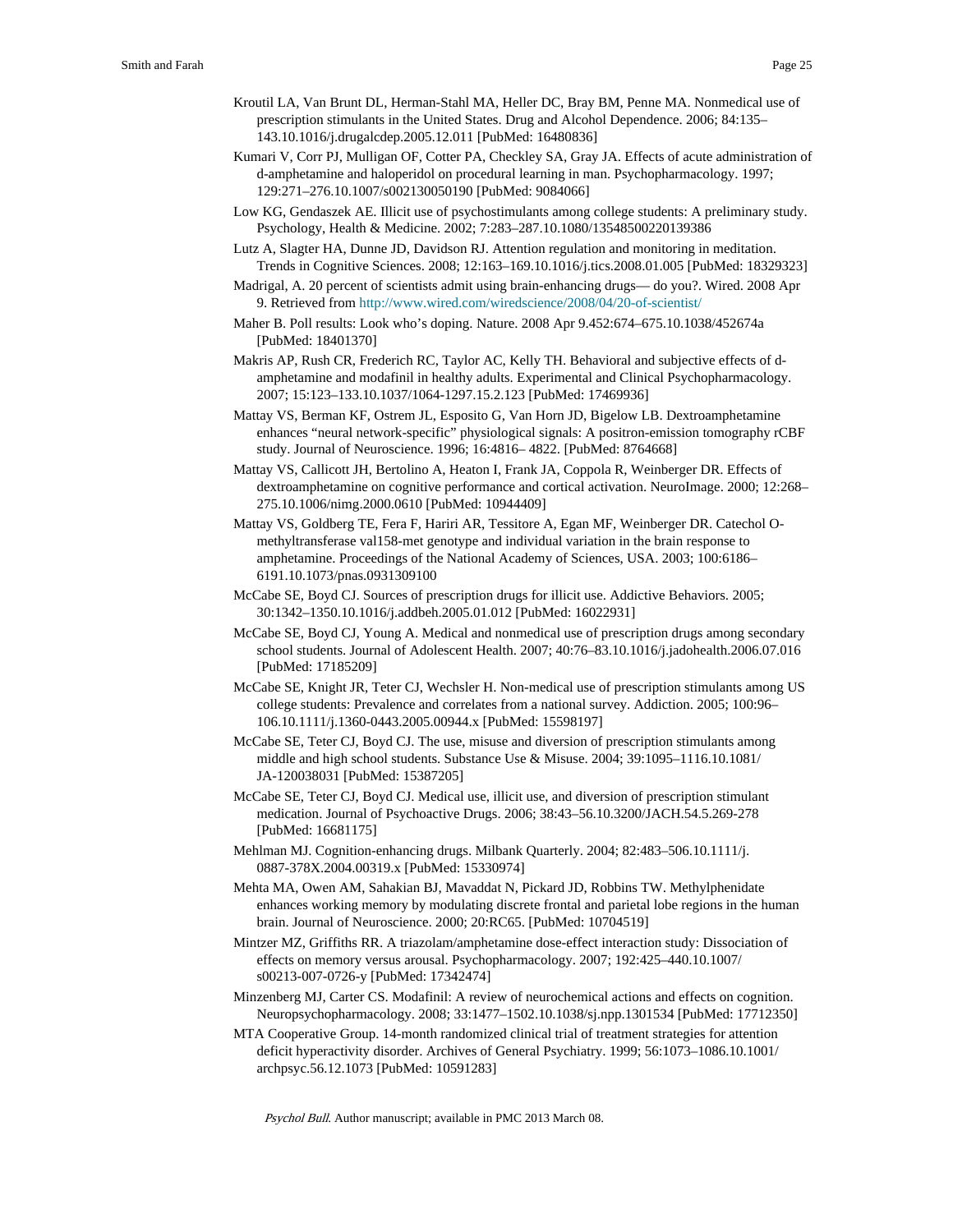- Novak SP, Kroutil LA, Williams RL, Van Brunt DL. The nonmedical use of prescription ADHD medications: Results from a national Internet panel. Substance Abuse Treatment, Prevention, and Policy. 2007; 2:32.10.1186/1747-597X-2-32
- Oken BS, Kishiyama SS, Salinsky MC. Pharmacologically induced changes in arousal: Effects on behavioral and electrophysiologic measures of alertness and attention. Electroencephalography & Clinical Neurophysiology. 1995; 95:359–371.10.1016/0013-4694(95)00124-H [PubMed: 7489665]
- Owen AM. The role of the lateral frontal cortex in mnemonic processing: The contribution of functional neuroimaging. Experimental Brain Research. 2000; 133:33–43.10.1007/s002210000398
- Pliszka SR. The neuropsychopharmacology of attention-deficit/hyperactivity disorder. Biological Psychiatry. 2005; 57:1385–1390.10.1016/j.biopsych.2004.08.026 [PubMed: 15950012]
- Poulin C. Medical and nonmedical stimulant use among adolescents: From sanctioned to unsanctioned use. CMAJ: Canadian Medical Association Journal/Journal de l'Association Medicale Canadienne. 2001; 165:1039–1044.
- Poulin C. From attention-deficit/hyperactivity disorder to medical stimulant use to the diversion of prescribed stimulants to non-medical stimulant use: Connecting the dots. Addiction. 2007; 102:740–751.10.1111/j.1360-0443.2007.01758.x [PubMed: 17506151]
- Rabiner DL, Anastopoulos AD, Costello EJ, Hoyle RH, McCabe SE, Swartzwelder HS. Motives and perceived consequences of nonmedical ADHD medication use by college students: Are students treating themselves for attention problems? Journal of Attention Disorders. 2009; 13:259– 270.10.1177/1087054708320399 [PubMed: 18664714]
- Rapoport JL, Buchsbaum MS, Weingartner H. Dextroamphetamine: Cognitive and behavioral effects in normal and hyperactive boys and normal adult males. Psychopharmacology Bulletin. 1980; 16:21–23. [PubMed: 7360831]
- Rasmussen, N. On speed: The many lives of amphetamine. New York, NY: New York University Press; 2008.
- Raven, JC. Manual for Raven's Progressive Matrices and Vocabulary Scales. 2. Oxford, England: Oxford Psychologists Press; 1990.
- Repantis D, Schlattmann P, Laisney O, Heuser I. Modafinil and methylphenidate for neuroenhancement in healthy individuals: A systematic review. Pharmacological Research. 2010; 62:187–206.10.1016/j.phrs.2010.04.002 [PubMed: 20416377]
- Robbins TW, Arnsten AF. The neuropsychopharmacology of fronto-executive function: Monoaminergic modulation. Annual Review of Neuroscience. 2009; 32:267–287.10.1146/ annurev.neuro .051508.135535
- Robbins TW, Everett BJ. Neurobehavioral mechanisms of reward and motivation. Current Opinion in Neurobiology. 1996; 6:228–236.10.1016/S0959-4388(96)80077-8 [PubMed: 8725965]
- Rogers RD, Blackshaw AJ, Middleton HC, Matthews K, Hawtin K, Crowley C, Robbins TW. Tryptophan depletion impairs stimulus-reward learning while methylphenidate disrupts attentional control in healthy young adults: Implications for the monoaminergic basis of impulsive behaviour. Psychopharmacology. 1999; 146:482–491.10.1007/PL00005494 [PubMed: 10550499]
- Sahakian B, Morein-Zamir S. Professor's little helper. Nature. 2007 Dec 20.450:1157– 1159.10.1038/4501157a [PubMed: 18097378]
- Sahakian BJ, Owen AM. Computerized assessment in neuropsychiatry using CANTAB: Discussion paper. Journal of the Royal Society of Medicine. 1992; 85:399– 402. [PubMed: 1629849]
- Sankaranarayanan J, Puumala SE, Kratochvil CJ. Diagnosis and treatment of adult attention-deficit/ hyperactivity disorder at US ambulatory care visits from 1996 to 2003. Current Medical Research and Opinion. 2006; 22:1475–1491.10.1185/030079906X112615 [PubMed: 16870073]
- Schlösser RGM, Nenadic I, Wagner G, Zysset S, Koch K, Sauer H. Dopaminergic modulation of brain systems subserving decision making under uncertainty: A study with fMRI and methyl-phenidate challenge. Synapse. 2009; 63:429–442.10.1002/syn.20621 [PubMed: 19184997]
- Schmedtje JF Jr, Oman CM, Letz R, Baker EL. Effects of scopolamine and dextroamphetamine on human performance. Aviation, Space, and Environmental Medicine. 1988; 59:407– 410.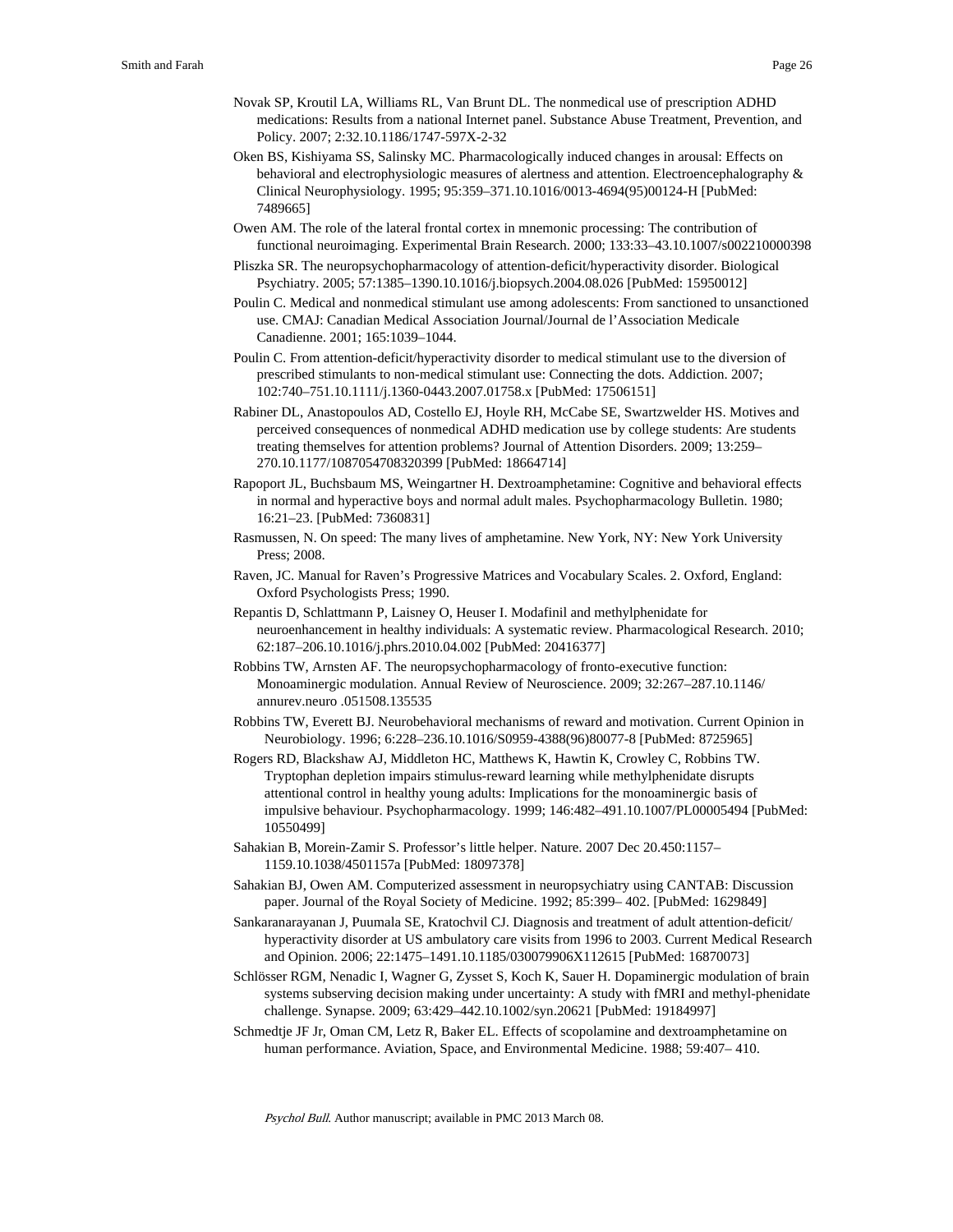- Schroeder SR, Mann-Koepke K, Gualtieri CT, Eckerman DA, Breese GR. Methylphenidate affects strategic choice behavior in normal adult humans. Pharmacology, Biochemistry and Behavior. 1987; 28:213–217.10.1016/0091-3057(87)90217-6
- Servan-Schreiber D, Carter CS, Bruno RM, Cohen JD. Dopamine and the mechanisms of cognition: Part II. D-amphetamine effects in human subjects performing a selective attention task. Biological Psychiatry. 1998; 43:723–729.10.1016/S0006-3223(97)00449-6 [PubMed: 9606525]
- Shillington AM, Reed MB, Lange JE, Clapp JD, Henry S. College undergraduate Ritalin abusers in southwestern California: Protective and risk factors. Journal of Drug Issues. 2006; 36:999–1014.
- Silber BY, Croft RJ, Papafotiou K, Stough C. The acute effects of d-amphetamine and methamphetamine on attention and psychomotor performance. Psychopharmacology. 2006; 187:154–169.10.1007/s00213-006-0410-7 [PubMed: 16761129]
- Singh I, Kelleher KJ. Neuroenhancement in young people: Proposal for research, policy, and clinical management. AJOB Neuroscience. 2010; 1:3–16. [PubMed: 22247810]
- Snodgrass, J.; LeBaron, P. 2008 National Survey on Drug Use and Health: CAI specifications for programming English version. 2007. Retrieved from [http://www.oas.samhsa.gov/nsduh/](http://www.oas.samhsa.gov/nsduh/2k8MRB/2k8Q.pdf) [2k8MRB/2k8Q.pdf](http://www.oas.samhsa.gov/nsduh/2k8MRB/2k8Q.pdf)
- Soetens E, Casaer S, D'Hooge R, Hueting JE. Effect of amphetamine on long-term retention of verbal material. Psychopharmacology. 1995; 119:155–162.10.1007/BF02246156 [PubMed: 7659762]
- Soetens E, D'Hooge R, Hueting JE. Amphetamine enhances human-memory consolidation. Neuroscience Letters. 1993; 161:9–12.10.1016/0304-3940(93)90127-7 [PubMed: 8255556]
- Sternberg S. High-speed scanning in human memory. Science. 1966 Aug 5.153:652–654.10.1126/ science.153.3736.652 [PubMed: 5939936]
- Strauss J, Lewis JL, Klorman R, Peloquin LJ, Perlmutter RA, Salzman LF. Effects of methylphenidate on young adults' performance and event-related potentials in a vigilance and a paired-associates learning test. Psychophysiology. 1984; 21:609–621.10.1111/j.1469-8986.1984.tb00247.x [PubMed: 6514938]
- Substance Abuse and Mental Health Services Administration. US Department of Health and Human Services Publication No. SMA 09–4434. Rockville, MD: Author; 2009. Results from the 2008 National Survey on Drug Use and Health: National findings. Retrieved from www.oas.samhsa.gov/nsduh/2k8nsduh/2k8Results.pdf
- Swanson J, Arnold LE, Kraemer H, Hechtman L, Molina B, Hinshaw S, Wigal T. Evidence, interpretation and qualification from multiple reports of long-term outcomes in the Multimodal Treatment Study of Children With ADHD (MTA): Part II. Supporting details. Journal of Attention Disorders. 2008; 12:15–43.10.1177/1087054708319525 [PubMed: 18573924]
- Teter CJ, McCabe SE, Boyd CJ, Guthrie SK. Illicit methylphenidate use in an undergraduate student sample: Prevalence and risk factors. Pharmacotherapy. 2003; 23:609–617.10.1592/phco. 23.5.609.34187 [PubMed: 12741435]
- Teter CJ, McCabe SE, Cranford JA, Boyd CJ, Guthrie SK. Prevalence and motives for illicit use of prescription stimulants in an undergraduate student sample. Journal of American College Health. 2005; 53:253–262.10.3200/JACH.53.6.253-262 [PubMed: 15900989]
- Teter CJ, McCabe SE, LaGrange K, Cranford JA, Boyd CJ. Illicit use of specific prescription stimulants among college students: Prevalence, motives, and routes of administration. Pharmacotherapy. 2006; 26:1501–1510.10.1592/phco.26.10.1501 [PubMed: 16999660]
- Thalheimer, W.; Cook, S. How to calculate effect sizes from published research articles: A simplified methodology. 2002 Aug. Retrieved from [http://work-learning.com/effect\\_sizes.htm](http://work-learning.com/effect_sizes.htm)
- Tipper CM, Cairo TA, Woodward TS, Phillips AG, Liddle PF, Ngan ET. Processing efficiency of a verbal working memory system is modulated by amphetamine: An fMRI investigation. Psychopharmacology. 2005; 180:634–643.10.1007/s00213-005-0025-4 [PubMed: 15983790]
- Unrug A, Coenen A, van Luijtelaar G. Effects of the tranquilizer diazepam and the stimulant methylphenidate on alertness and memory. Neuropsychobiology. 1997; 36:42– 48.10.1159/000119359 [PubMed: 9211444]
- Van Dongen HP, Maislin G, Mullington JM, Dinges DF. The cumulative cost of additional wakefulness: Dose-response effects on neurobehavioral functions and sleep physiology from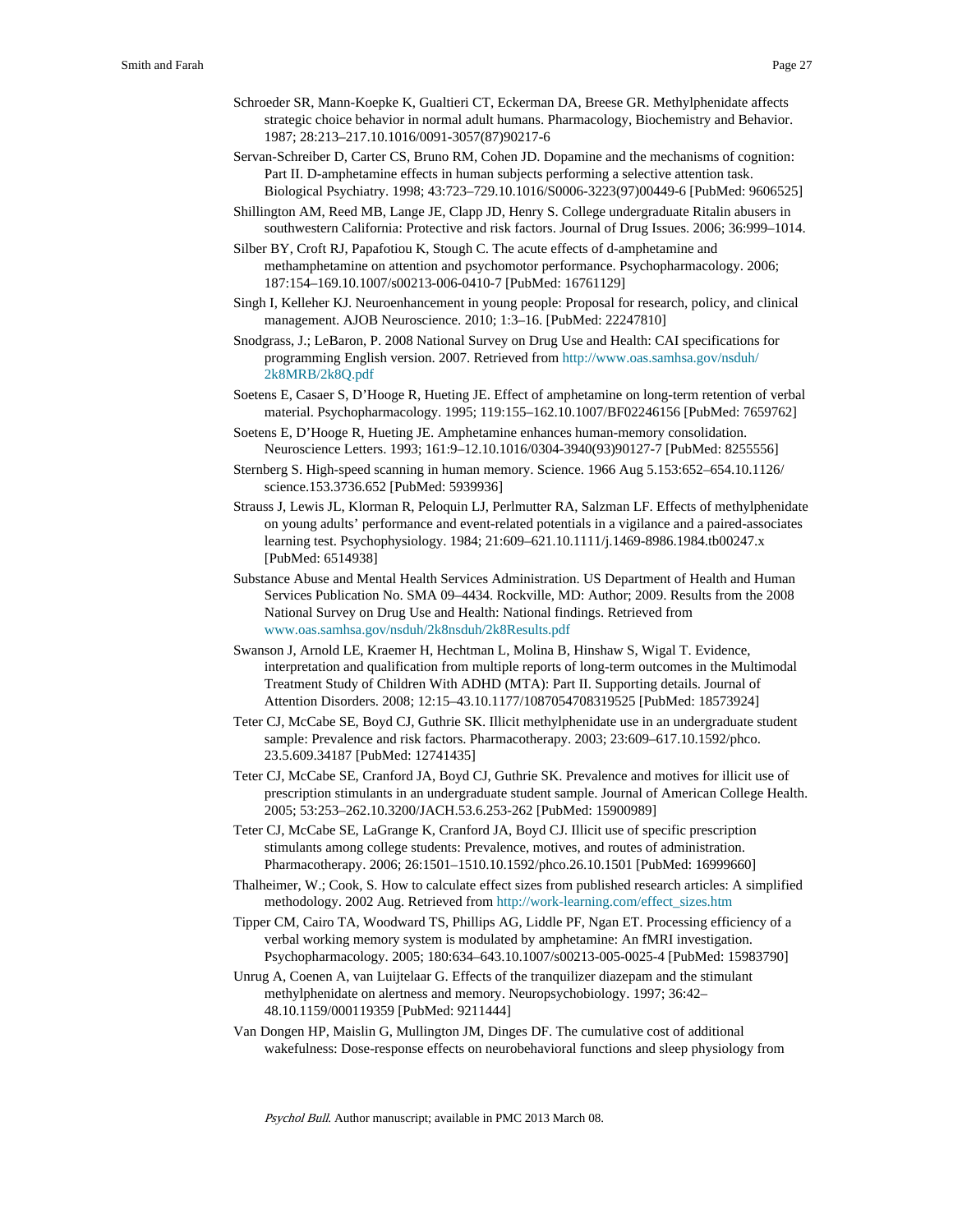chronic sleep restriction and total sleep deprivation. Sleep: Journal of Sleep and Sleep Disorders Research. 2003; 26:117–126.

- Vastag B. Poised to challenge need for sleep, "wakefulness enhancer" rouses concerns. JAMA. 2004; 291:167–170.10.1001/jama.291.2.167 [PubMed: 14722128]
- Volkow ND, Wang GJ, Fowler JS, Telang F, Maynard L, Logan J, Swanson JM. Evidence that methylphenidate enhances the saliency of a mathematical task by increasing dopamine in the human brain. American Journal of Psychiatry. 2004; 161:1173–1180.10.1176/appi.ajp. 161.7.1173 [PubMed: 15229048]
- Volkow ND, Wang GJ, Newcorn J, Fowler JS, Telang F, Solanto MV, Pradhan K. Brain dopamine transporter levels in treatment and drug naive adults with ADHD. NeuroImage. 2007; 34:1182– 1190.10.1016/j.neuroimage.2006.10.014 [PubMed: 17126039]
- Ward AS, Kelly TH, Foltin RW, Fischman MW. Effects of d-amphetamine on task performance and social behavior of humans in a residential laboratory. Experimental and Clinical Psychopharmacology. 1997; 5:130–136.10.1037/1064-1297.5.2.130 [PubMed: 9234049]
- Wechsler, D. Wechsler Adult Intelligence Scale—Revised. San Antonio, TX: Psychological Corporation; 1981.
- Weitzner M. Manifest anxiety, amphetamine, and performance. Journal of Psychology: Interdisciplinary and Applied. 1965; 60:71–79. [PubMed: 14302783]
- Weyandt LL, Janusis G, Wilson KG, Verdi G, Paquin G, Lopes J, Dussault C. Nonmedical prescription stimulant use among a sample of college students: Relationship with psychological variables. Journal of Attention Disorders. 2009; 3:284–296.10.1177/1087054709342212 [PubMed: 19767596]
- White BP, Becker-Blease KA, Grace-Bishop K. Stimulant medication use, misuse, and abuse in an undergraduate and graduate student sample. Journal of American College Health. 2006; 54:261– 268.10.3200/JACH.54.5.261-268 [PubMed: 16539218]
- Wilens TE. Mechanism of action of agents used in attention-deficit/hyperactivity disorder. Journal of Clinical Psychiatry. 2006; 67(Suppl 8):32–38. [PubMed: 16961428]
- Willett RA. The effect of a stimulant and a depressant drug on the serial rote learning of nonsense syllables. Psychopharmacologia. 1962; 3:23–34.10.1007/BF00413103 [PubMed: 14007108]
- Wilson DE, Chernov HI, Bernard PS, Partyka DA, Barbaz BS, DeStevens G. Neuropharmacological properties of Su17595A a chlorpromazine-like central nervous system depressant. Archives Internationales de Pharmacodynamie et de Therapie. 1971; 191:15–23. [PubMed: 5557392]
- Wilson MC, Wilman AH, Bell EC, Asghar SI, Silverstone PH. Dextroamphetamine causes a change in regional brain activity in vivo during cognitive tasks: A functional magnetic resonance imaging study of blood oxygen level-dependent response. Biological Psychiatry. 2004; 56:284– 291.10.1016/j.biopsych .2004.06.008 [PubMed: 15312817]
- Zeeuws I, Soetens E. Verbal memory performance improved via an acute administration of Damphetamine. Human Psychopharmacology: Clinical & Experimental. 2007; 22:279– 287.10.1002/hup.848 [PubMed: 17599332]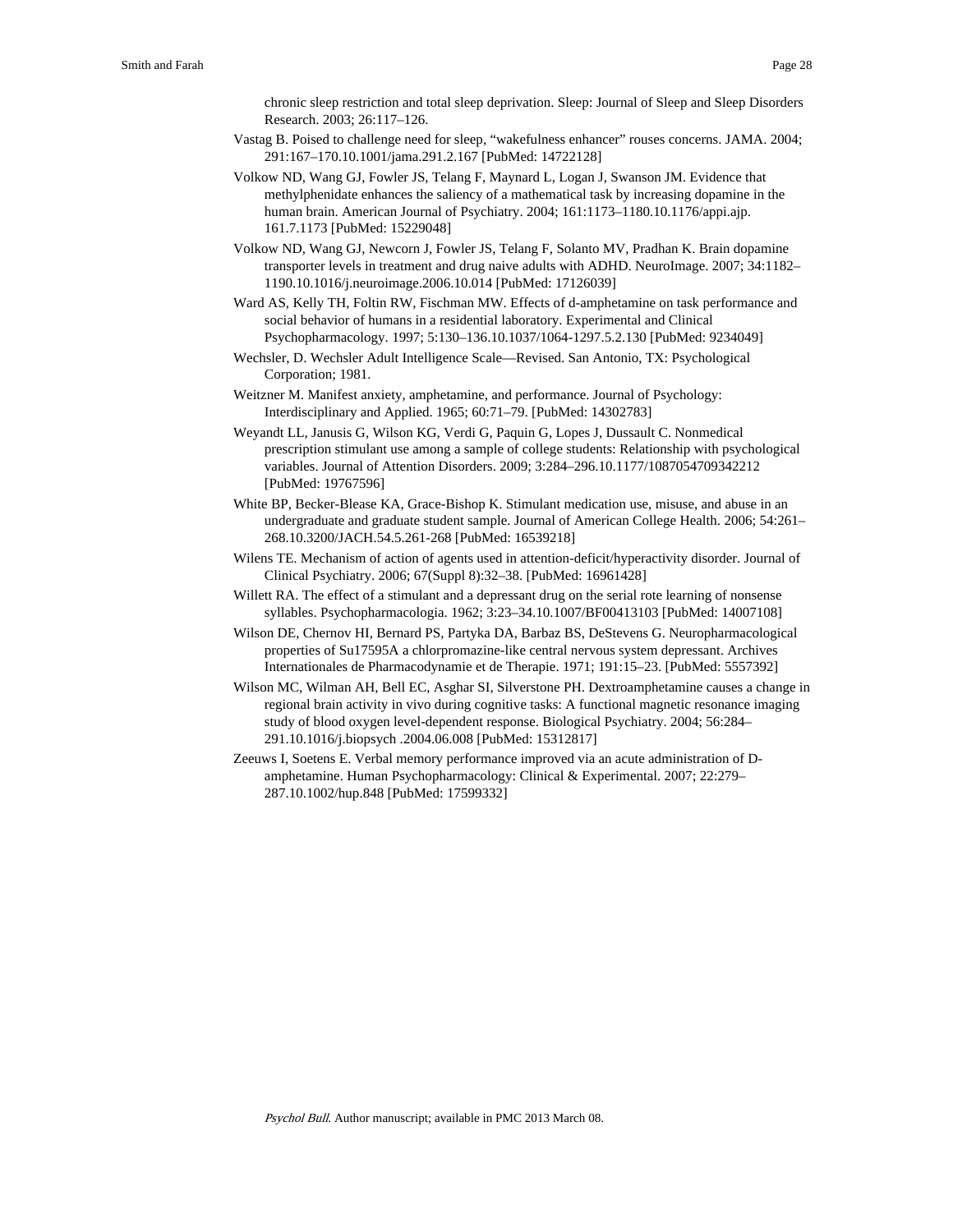

#### **Figure 1.**

Flow diagram of epidemiology literature search completed July 1, 2010. Search terms were nonmedical use, nonmedical use, misuse, or illicit use, and prescription stimulants, dextroamphetamine, methylphenidate, Ritalin, or Adderall. Stages of subsequent review used the information contained in the titles, abstracts, and articles to determine whether articles reported studies of the extent of nonmedical prescription stimulant use by students and related questions addressed in the present article including students' motives and frequency of use.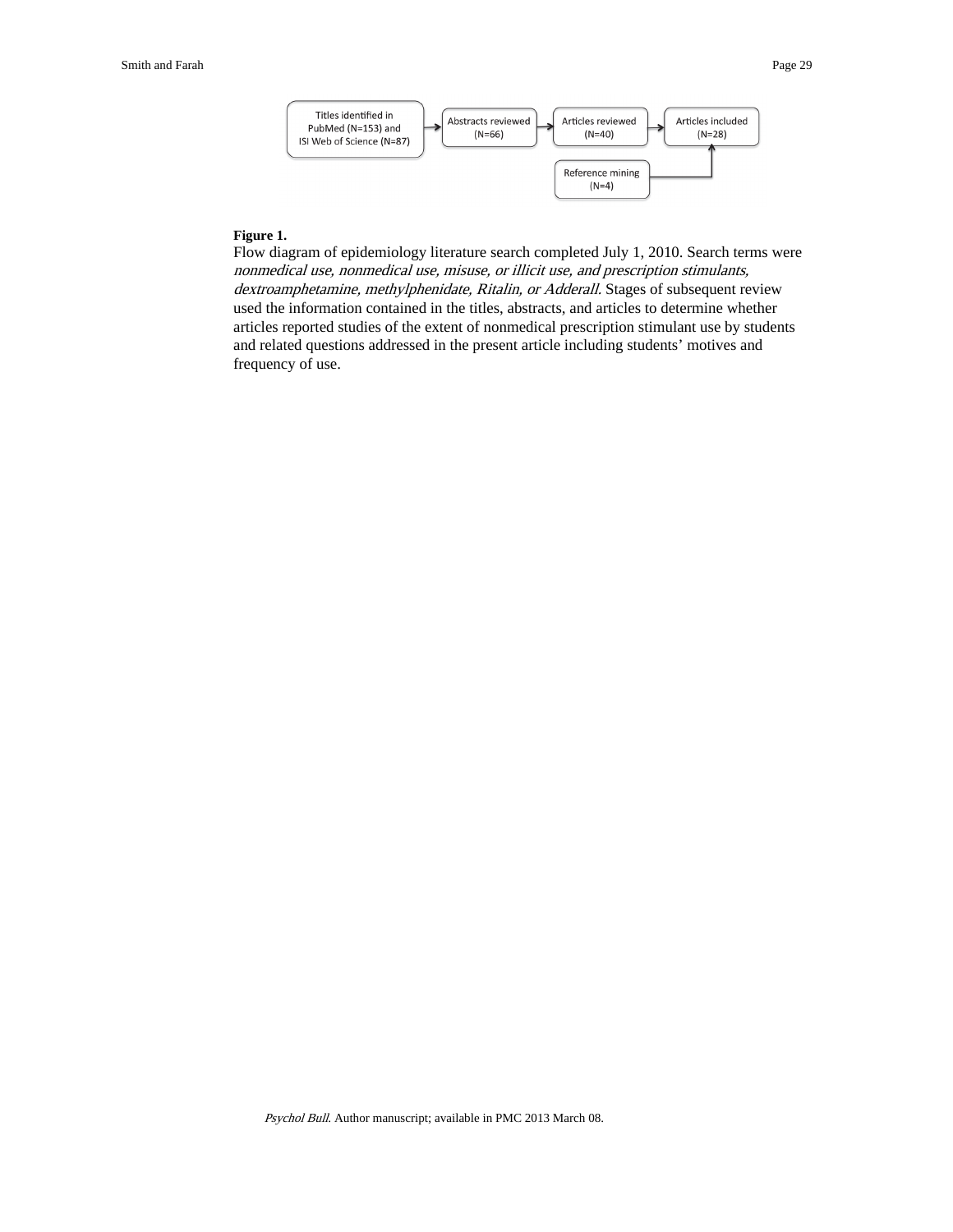

### **Figure 2.**

Flow diagram of cognitive neuroscience literature search completed July 2, 2010. Search terms were dextroamphetamine, Aderrall, methylphenidate, or Ritalin, and cognitive, cognition, learning, memory, or executive function, and healthy or normal. Stages of subsequent review used the information contained in the titles, abstracts, and articles to determine whether articles reported studies meeting the inclusion criteria stated in the text.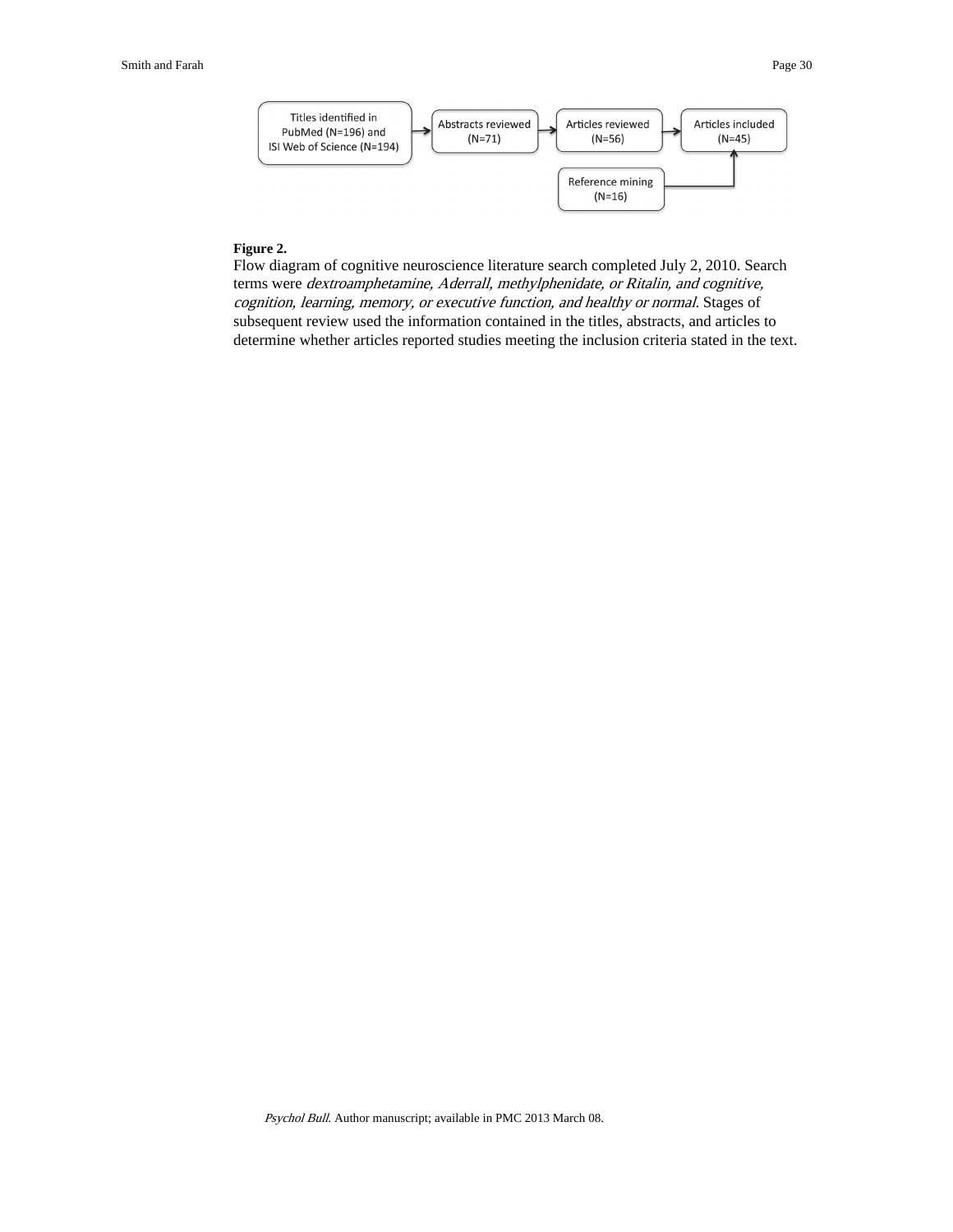| Study                                                     | Year of survey | Sample type and size                                                                   | Prevalence                                                | Motives for use (by % of<br>nonmedical users)                                                                                                                                        | Frequency                                        | Access                                                                                                                                                                  |
|-----------------------------------------------------------|----------------|----------------------------------------------------------------------------------------|-----------------------------------------------------------|--------------------------------------------------------------------------------------------------------------------------------------------------------------------------------------|--------------------------------------------------|-------------------------------------------------------------------------------------------------------------------------------------------------------------------------|
| Arria, O'Grady, Caldeira,<br>Vincent, & Wish (2008)       | 2004           | public university first-<br>year undergraduates $(N =$<br>1,253)<br>Large <sub>]</sub> | 13.3% (lifetime), 10.8%<br>(past year)                    |                                                                                                                                                                                      |                                                  |                                                                                                                                                                         |
| Babcock & Byrne (2000)                                    |                | Public liberal arts college<br>undergraduates $(N = 283)$                              | $16.6\%$ (lifetime) <sup><math>e</math></sup>             |                                                                                                                                                                                      |                                                  |                                                                                                                                                                         |
| Bordy, & Pihl (2005)<br>Barrett, Darredeau,               | 2003-2004      | Canadian university $(N=$<br>Large (                                                   | Not applicable <sup>e</sup>                               | 70%: recreational; 30%: study<br>purposes                                                                                                                                            |                                                  | 11.1%: get own prescription $(N =$<br>16.7%: black-market purchase;<br>77.8%: peer with prescription;<br>36)                                                            |
| Boyd, McCabe, Cranford,<br>& Young (2006)                 | 2005           | secondary school 7th-<br>12th graders $(N\!=\!1,086)$<br>Public                        | 1.7% (past year), 2.3%<br>$(\mbox{if\'etime})^{\emph{a}}$ | alertness; 21%: to get high, for<br>29%: for concentration or for<br>concentration, and/or for<br>alertness                                                                          |                                                  |                                                                                                                                                                         |
| Carroll, McLaughlin, &<br><b>Blake</b> (2006)             |                | Private liberal arts college<br>undergraduates $(N = 336)$                             | 9.2% (lifetime)                                           |                                                                                                                                                                                      |                                                  | people selling ADHD medication<br>77.4% of nonmedical users knew<br>$(N = 31)$                                                                                          |
| DeSantis, Noar, & Webb<br>(2009)                          | 2005-2006      | fraternity members $(N = 307)$<br>public university<br>Large <sub>]</sub>              | 55% (lifetime)                                            | 59%: to concentrate on work;<br>74%: to stay awake to study;<br>30%: to help memorize                                                                                                |                                                  | 66%: obtained from nonfraternity<br>friends; 33%: obtained from<br>fraternity/sorority friends                                                                          |
| DeSantis, Webb, & Noar<br>(2008)                          | 2005-2006      | undergraduates $(N=1, 811)$<br>Large public university                                 | 34% (lifetime)                                            | 66%: to concentrate on work;<br>72%: to stay awake to study;<br>36%: to help memorize                                                                                                |                                                  |                                                                                                                                                                         |
| Bucher, & Wilford (2008)<br>DuPont, Coleman,              | 2004           | Internet survey $(N = 2,087)$<br>Harris Poll Online Panel                              | 5.3% (lifetime), 2.0%<br>(past year)                      | 36%: to work/study; 36%: to<br>party; 18.5%: to work/study<br>and party                                                                                                              | 44.5%: between<br>2 and 10 times<br>31.8%: once; | 90%: obtained the drug free from<br>friends, family members, or<br>acquaintances                                                                                        |
| Frankenberger, & Jewett<br>Hall, Irwin, Bowman,<br>(2005) |                | undergraduates $(N = 379)$<br>public university<br>Large J                             | 13.7% (lifetime)                                          | use before tests; 14%: believe<br>12%: use when party; $15.4\%$ :<br>27%: use during finals week;<br>achievement in the long run<br>stimulants have a positive<br>effect on academic |                                                  | stimulants from other students; M<br>$M = 2.06$ ( $SD = 1.19$ ) purchased<br>$= 2.81 (SD = 1.40)$ have been<br>given stimulants by other<br>$\operatorname{students}^b$ |
| Herman-Stahl, Krebs,<br>Kroutil, & Heller (2007)          | 2002           | National Survey on Drug Use<br>and Health, ages $18-25^{c}$ (N =<br>17,352)            | 2.1% (past year)                                          |                                                                                                                                                                                      |                                                  |                                                                                                                                                                         |
| Judson & Langdon (2009)                                   |                | Two private liberal arts colleges<br>undergraduates $(N = 333)$                        | 20% (lifetime)                                            | increase alertness or stay<br>concentration; 23.4%: to<br>28.8%: to improve<br>awake                                                                                                 |                                                  |                                                                                                                                                                         |
| Kaloyanides, McCabe,<br>Cranford, & Teter (2007)          |                | undergraduates $(N=4,580)$<br>university<br>Large 1                                    | 1.7% (past month)                                         |                                                                                                                                                                                      |                                                  |                                                                                                                                                                         |

Epidemiological Studies of Nonmedical Stimulant Use at Secondary and Postsecondary Schools Epidemiological Studies of Nonmedical Stimulant Use at Secondary and Postsecondary Schools

**Table 1**

Psychol Bull. Author manuscript; available in PMC 2013 March 08.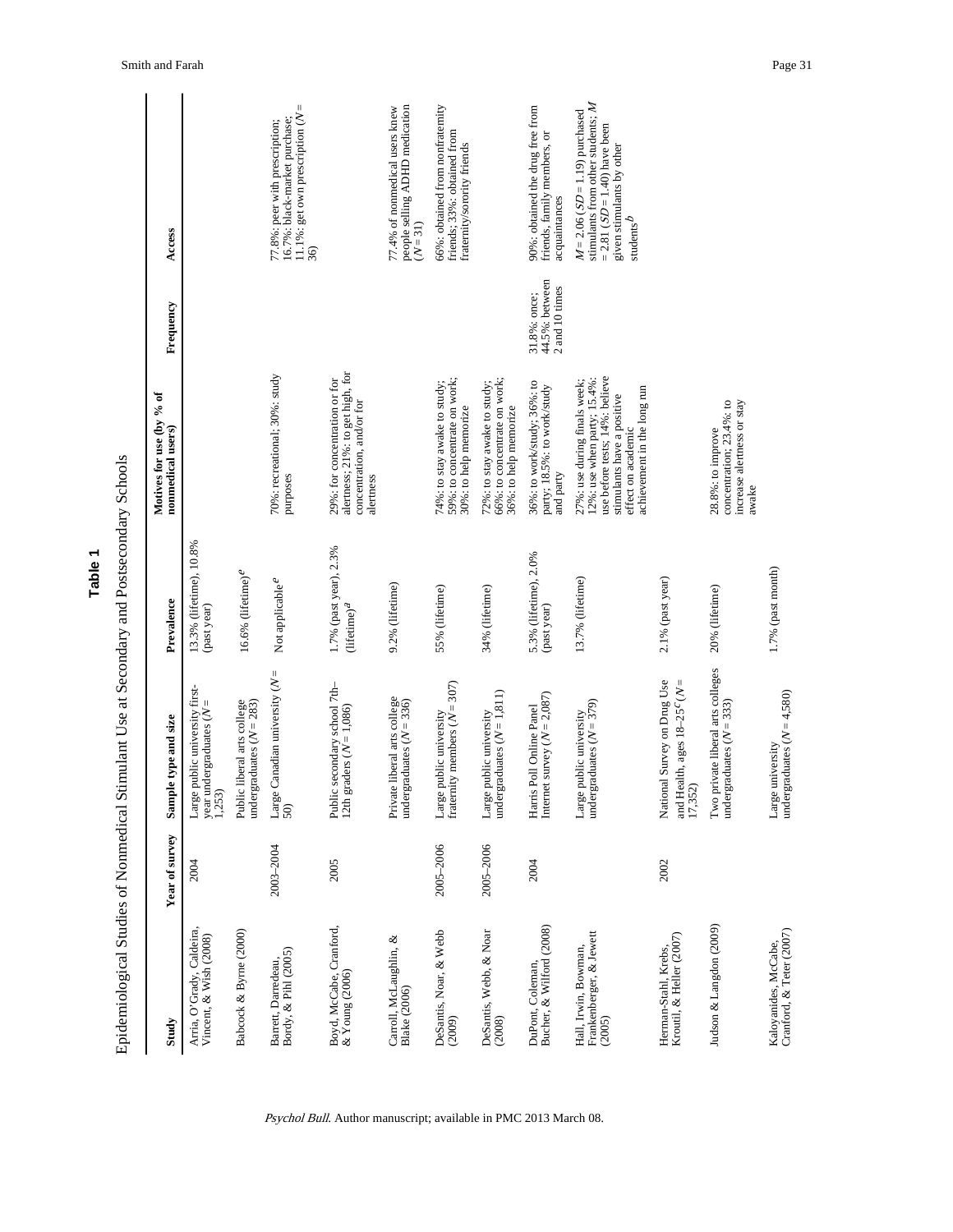| Study                                           | Year of survey | e type and size<br>Sampl                                                            | Prevalence                                                            | Motives for use (by % of<br>nonmedical users)                                                                                                    | Frequency                                                                 | Access                                                                                                                                                                                                                                          |
|-------------------------------------------------|----------------|-------------------------------------------------------------------------------------|-----------------------------------------------------------------------|--------------------------------------------------------------------------------------------------------------------------------------------------|---------------------------------------------------------------------------|-------------------------------------------------------------------------------------------------------------------------------------------------------------------------------------------------------------------------------------------------|
| Kroutil et al. (2006)                           | 2002           | Reanalysis <sup>d</sup> of National Survey<br>on Drug Use and Health (N=<br>54,079) | $2\%$ (past year, ages 18-<br>$25$ ), 0.3% (past year, ages<br>$> 26$ |                                                                                                                                                  |                                                                           |                                                                                                                                                                                                                                                 |
| Low & Gendaszek (2002)                          |                | Small competitive college $(N = 150)$                                               | 35.3% (past year)                                                     | performance; 22%: to be more<br>23.3%: to improve intellectual<br>combination with alcohol<br>assignments; 19.3%: in<br>efficient on academic    | 10%: monthly;<br>8%: weekly                                               |                                                                                                                                                                                                                                                 |
| McCabe & Boyd (2005)                            | 2003           | undergraduates $(N=9,161)$<br>Large public university                               | 5.4% (past year) $^f$                                                 |                                                                                                                                                  |                                                                           | obtain from family; 29.3%: other/<br>67.7%: obtain from peers; 3.1%:<br>unspecified                                                                                                                                                             |
| McCabe, Knight, Teter, &<br>Wechsler (2005)     | 2001           | 119 public & private colleges<br>and universities $(N = 10,904)$                    | (past year), 2.1% (past<br>6.9% (lifetime), 4.1%<br>month)            |                                                                                                                                                  |                                                                           |                                                                                                                                                                                                                                                 |
| McCabe, Teter, & Boyd<br>(2004)                 | 2002           | Public secondary school 6th-<br>11th graders $(N=1,536)$                            | 4.1% (lifetime)                                                       |                                                                                                                                                  |                                                                           | approached to sell, give, or trade<br>prescriptions reported being<br>their prescription drugs<br>23.3% of students with                                                                                                                        |
| McCabe, Teter, & Boyd<br>(2006)                 | 2003           | undergraduates $(N = 9, 161)$<br>Large public university                            | 5.4% (past year) $^f$                                                 |                                                                                                                                                  |                                                                           | 54% of those prescribed stimulant<br>medication had been approached<br>to "divert" it                                                                                                                                                           |
| Novak, Kroutil, Williams,<br>& Van Brunt (2007) | 2005           | Internet survey $(N = 4,297)$<br>Poll Online Panel<br>Harris                        | (past year, ages 18-25)<br>2% (past year), 4.3%                       | $39.8\%$ : to be more productive;<br>$23.1\%$ : to stay awake                                                                                    |                                                                           | members; 34.5%: took or stole<br>65.8%: from friends or family<br>from friends, family, or other<br>sources; 19.8%: fabricated<br>symptoms to a doctor                                                                                          |
| Poulin (2001)                                   | 1998           | 9th, 10th, and 12th graders $(N=13,549)$<br>Canadian secondary school 7th,          | 8.5% (past year)                                                      |                                                                                                                                                  |                                                                           | drugs away and 7.3% sold within<br>student reporting nonmedical use<br>away, respectively, had at least 1<br>89% of classes with 0,1, and 2 or<br>14.7% with prescriptions gave<br>the past year; 66%, 78%, and<br>3 students giving medication |
| Poulin (2007)                                   | 2002           | 9th, 10th, and 12th graders $(N=12,990)$<br>Canadian secondary school 7th,          | 8.7% d-AMP (past year)<br>6.6% MPH (past year),                       |                                                                                                                                                  | MPH: 84%:1-4<br>times per year;<br>d-AMP: 74%:<br>$1-4$ times per<br>year | given or sold their pills were 1.5<br>some of their pills; students in<br>prescription had given or sold<br>class with a student who had<br>times more likely to use<br>26% of students with a<br>nonmedically                                  |
| Rabiner et al. (2009)                           | 2007           | university undergraduates $(N=3,390)$<br>One public and one private                 | 8.9% (while in college),<br>5.4% (past 6 months)                      | endorsed: to concentrate better<br>while studying, to be able to<br>study longer, to feel less<br>restless while studying<br>Most common reasons |                                                                           | from a friend with a prescription;<br>prescription; 19%: purchased it<br>6%: purchased it from a friend<br>48%: from a friend with a<br>without a prescription                                                                                  |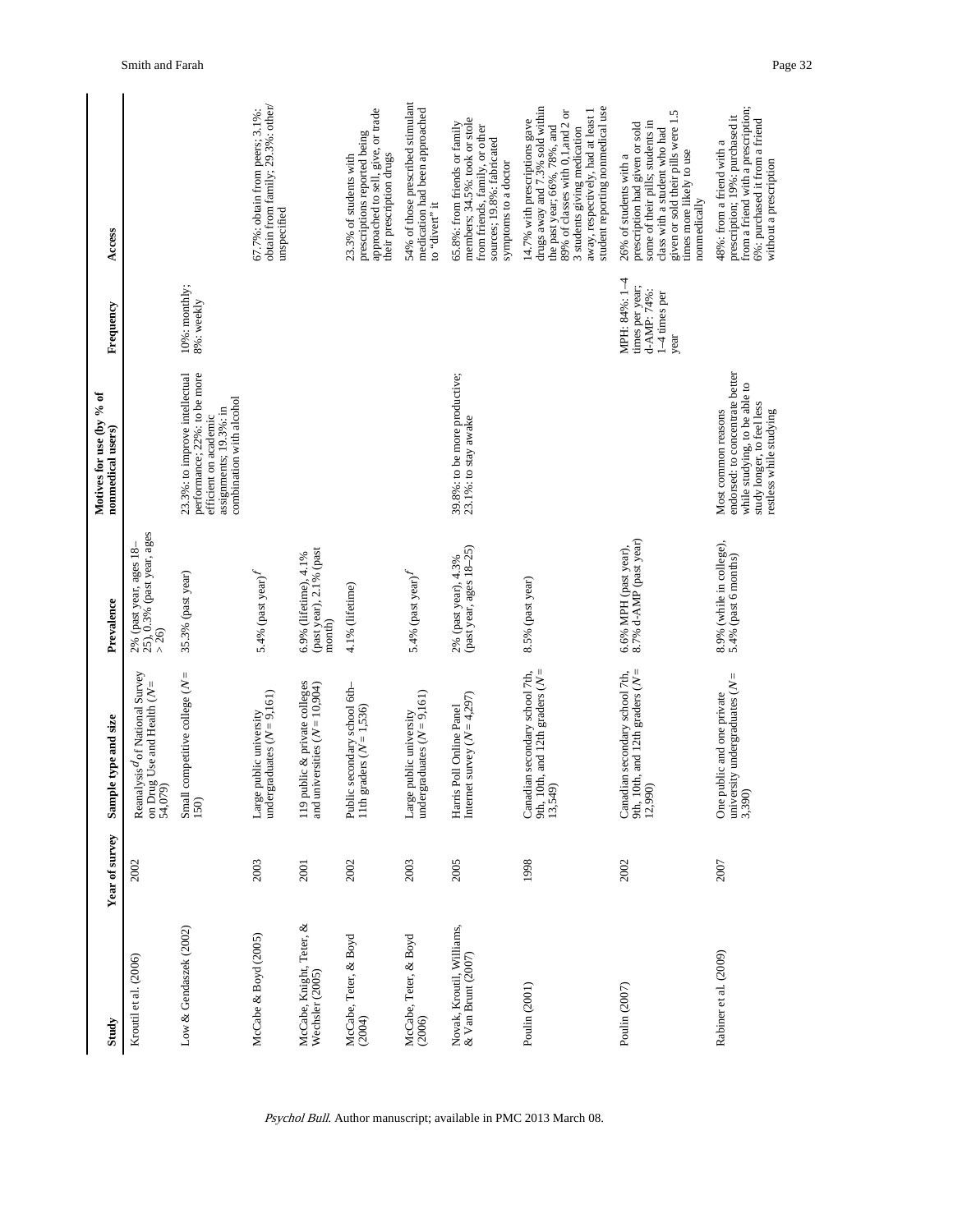| Study                                                  | Year of survey | Sample type and size                                                                                     | Prevalence                                      | Motives for use (by % of<br>nonmedical users)                                                                                          | Frequency                                                                                                                | Access                                                                                                                                                                |
|--------------------------------------------------------|----------------|----------------------------------------------------------------------------------------------------------|-------------------------------------------------|----------------------------------------------------------------------------------------------------------------------------------------|--------------------------------------------------------------------------------------------------------------------------|-----------------------------------------------------------------------------------------------------------------------------------------------------------------------|
| Shillington, Reed, Lange,<br>Clapp, & Henry (2006)     | 2005           | undergraduates, ages 18-24 (N<br>Large public university<br>$= 1,596$                                    | 11.2% (past year), 4.15%<br>(past month)        |                                                                                                                                        |                                                                                                                          |                                                                                                                                                                       |
| Teter, McCabe, Boyd, &<br>Guthrie (2003)               | 2001           | undergraduates $(N = 2,250)$<br>Large public university                                                  | $2.5\%$ (past year) $e$                         |                                                                                                                                        |                                                                                                                          |                                                                                                                                                                       |
| Teter, McCabe, Cranford,<br>Boyd, & Guthrie (2005)     | 2003           | undergraduates $(N=9,161)$<br>Large public university                                                    | 8.1% (lifetime), 5.4%<br>$(\text{past year})^f$ | 43%: increase alertness; 43%:<br>58%: helps me concentrate;<br>gives me a high                                                         | 39%: 1-2 times;<br>22%: 3-5 times;<br>3%: 6-9 times;<br>times; 7%: 20-<br>39 times; 7%:<br>$.2\% : 10 - 19$<br>403 times |                                                                                                                                                                       |
| LaGrange, Cranford, &<br>Teter, McCabe,<br>Boyd (2006) | 2005           | undergraduates $(N = 4,580)$<br>Large public university                                                  | 8.3% (lifetime), 5.9%<br>(past year)            | 59.8%: to help study; 47.5%:<br>to increase alertness; 31.0%:<br>65.2%: for concentration;<br>to get high; $29.9\%$ : to<br>experiment |                                                                                                                          |                                                                                                                                                                       |
| Weyandt et al. (2009)                                  |                | undergraduates $(N = 390)$<br>Large public university                                                    | 7.5% (past 30 days)                             | perform better on schoolwork,<br>Highest rated reasons were to<br>perform better on tests, and<br>focus better in class                |                                                                                                                          | occasionally or frequently have<br>offered by other students; 9.8%<br>.4% had sold to other students<br>purchased from other students;<br>21.2% had occasionally been |
| White, Becker-Blease, &<br>Grace-Bishop (2006)         | 2002           | undergraduates and graduates<br>Large university<br>1,025<br>$(N=1)$                                     | 16.2% (lifetime)                                | improve grades; 9.1%: reduce<br>improve study habits; 20%:<br>68.9%: improve attention;<br>65.2:% partying; 54.3%:<br>hyperactivity    | times per week;<br>month; 50.6%:<br>$2-3$ times per<br>$15.5\%:2-3$<br>$33.9\%:2-3$<br>times per<br>year                 | 58%: easy or somewhat easy to<br>stimulants from friends with<br>obtain; write-in comments<br>indicated many obtaining<br>prescriptions                               |
|                                                        |                | Note: ADHD = attention-deficit/hyperactivity disorder; d-AMP = dextroamphetamine; MPH = methylphenidate. |                                                 |                                                                                                                                        |                                                                                                                          |                                                                                                                                                                       |

 $R$ esults from the same sample were also reported in McCabe, Boyd, and Young (2007). Results from the same sample were also reported in McCabe, Boyd, and Young (2007).

Mean response and standard deviations on a 5-point Likert-type scale where  $1 = \text{strongly}\,\text{disagree}$  and  $5 = \text{strongly agree}$ . Mean response and standard deviations on a 5-point Likert-type scale where  $1 = \frac{\text{strongly}}{\text{disagree}}$  and  $5 = \frac{\text{strongly}}{\text{arg}}$  agree.

'Subsample of the National Survey on Drug Use and Health sample; 52% enrolled or previously enrolled in college. Subsample of the National Survey on Drug Use and Health sample; 52% enrolled or previously enrolled in college.

 $d_{\rm{EX}\rm{cludes}}$  methamphetamine users. Excludes methamphetamine users.

 $\mathcal{E}_{\textsc{Suvey}}$  questions referred only to methyl<br>phenidate or Ritalin. Survey questions referred only to methylphenidate or Ritalin.

 $f_{\mbox{same sample.}}$ Same sample.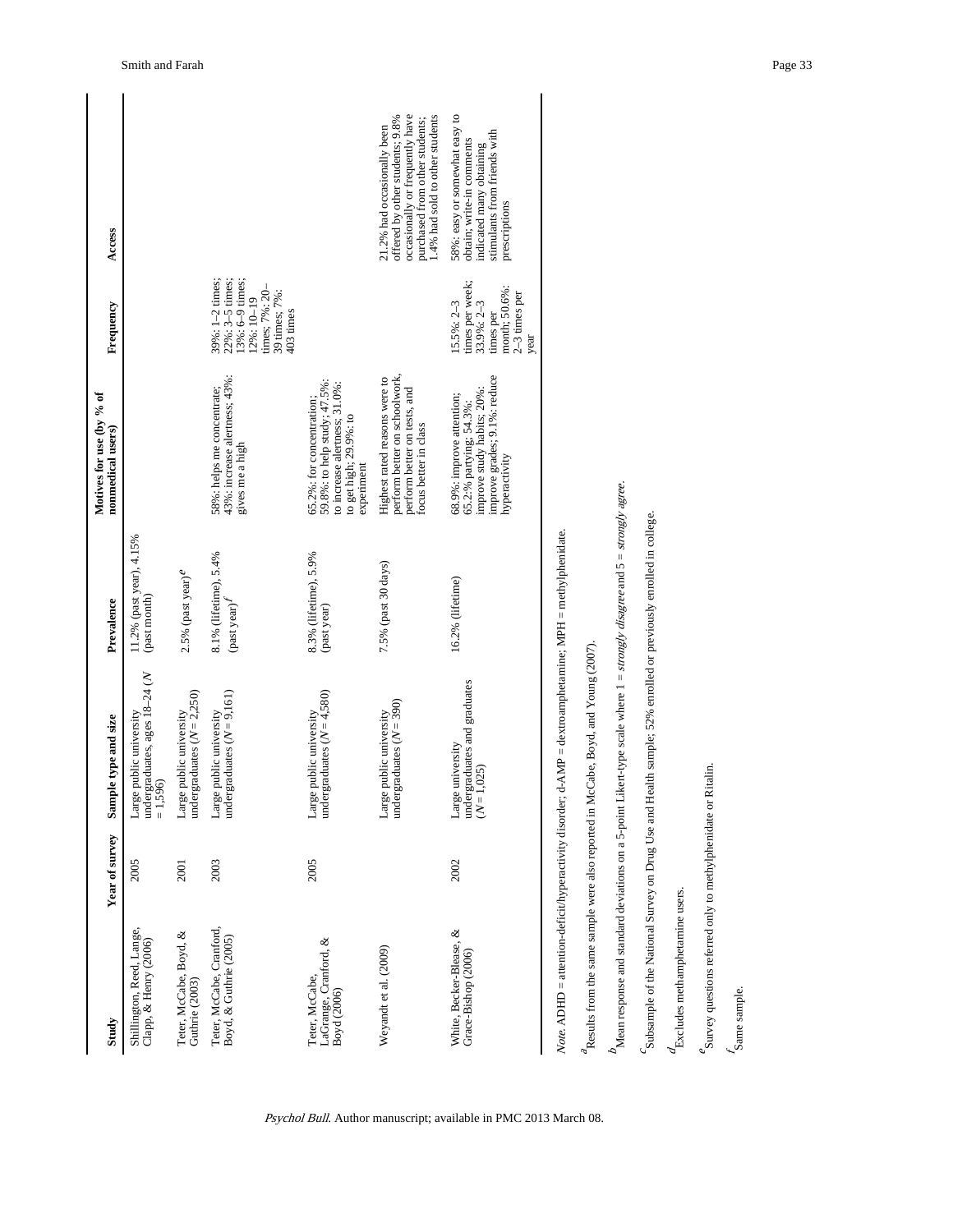|                                                     |                       |                 |           | Age (years)           |                                                                                                                                                                 |
|-----------------------------------------------------|-----------------------|-----------------|-----------|-----------------------|-----------------------------------------------------------------------------------------------------------------------------------------------------------------|
| Study                                               | Sample $N$            | Z               | SD        | Range                 | Tasks                                                                                                                                                           |
| Barch & Carter (2005)                               | 22 (12 male)          | 36.6            | 8.7       |                       | Stroop test, spatial working memory                                                                                                                             |
| Breitenstein et al. (2004)                          | 40 (all male)         |                 |           | $20 - 33$             | Associative learning                                                                                                                                            |
| Breitenstein et al. (2006)                          | 60 (all male)         |                 |           | $20 - 35$             | Associative learning                                                                                                                                            |
| Brignell, Rosenthal, & Curran (2007)                | 48 (23 male)          | 22.8            |           | $18 - 35$             | Verbal learning                                                                                                                                                 |
| Brumaghim & Klorman (1998)                          | 22 (12 male)          | 20.9            | 2.2       | $18 - 26$             | Associative learning                                                                                                                                            |
| Burns, House, Fensch, & Miller (1967)               | 30 (all male)         |                 |           | "university students" | Associative learning                                                                                                                                            |
| Callaway (1983)                                     | 8 (all female)        |                 |           | $30 - 40$             | Item recognition                                                                                                                                                |
| Camp-Bruno & Herting (1994)                         | 48 (22 male)          | 23.0            | 3.6       | $19 - 33$             | Verbal learning                                                                                                                                                 |
| Clatworthy et al. (2009)                            | 10 (all male)         |                 |           | $22 - 32$             | Spatial working memory, reversal learning                                                                                                                       |
| Cooper et al. (2005)                                | 32 (all male)         | 22.3            |           | $18 - 25$             | Continuous performance test (double version)                                                                                                                    |
| de Wit, Cream, & Richards (2000)                    | 20 (14 male)          |                 |           | $21 - 35$             | Stop-signal task                                                                                                                                                |
| de Wit, Enggasser, & Richards (2002)                | 36 (18 male)          |                 |           | $18 - 45$             | Verbal learning, stop-signal task, go/no-go, delay discounting, delay of<br>gratification, digit span                                                           |
| Dodds et al. (2008)                                 | 20 (14 male)          | 22.2            |           | $19 - 33$             | Reversal learning                                                                                                                                               |
| Elliott et al. (1997)                               | 28 (all male)         | 21.3            | 1.8       |                       | Attentional set-shifting, spatial span, spatial working memory, verbal<br>fluency, Tower of London, new Tower of London                                         |
| Fillmore, Kelly, & Martin (2005)                    | $22(10 \text{ male})$ | 21.5            | 3.2       | $18 - 30$             | Stop-signal task, n-back                                                                                                                                        |
| Fitzpatrick, Klorman, Brumaghim, & Keefover (1988)  | 20 (all male)         | 19.7            | 1.6       |                       | Item recognition, stimulus evaluation/response selection task (complex)                                                                                         |
| Fleming, Bigelow, Weinberger, & Goldberg (1995)     | 17 (9 male)           | 27.5            | 8.2       |                       | Verbal learning, associative learning, continuous performance test<br>(unknown version), Wisconsin Card Sorting Test, spatial working memory,<br>verbal fluency |
| Hurst, Radlow, & Weidner (1968)                     | 17 (all male)         |                 |           | 21 (median)           | Associative learning                                                                                                                                            |
| Kennedy, Odenheimer Baltzley, Dunlap, & Wood (1990) | ${}^{\circ}$          |                 |           | $21 - 36$             | Item recognition, grammatical reasoning                                                                                                                         |
| Klorman et al. (1984)                               |                       |                 |           |                       | Continuous performance test (double and B-X versions)                                                                                                           |
| Kumari et al. (1997)                                | $60$ (all male)       |                 |           | $18 - 45$             | Motor sequence learning                                                                                                                                         |
| Makris, Rush, Frederich, Taylor, & Kelly (2007)     | $11(5 \text{ male})$  | 26.3            | $\vec{a}$ | $21 - 35$             | Motor sequence learning, item recognition                                                                                                                       |
| Mattay et al. (1996)                                | $8(4 \text{ male})$   | 25              |           | $22 - 32$             | Wisconsin Card Sorting Test, Raven's Progressive Matrices                                                                                                       |
| Mattay et al. (2000)                                | $10(8$ male)          |                 |           |                       | $n$ -back                                                                                                                                                       |
| Mattay et al. (2003)                                | 26 (11 male)          | $\overline{31}$ |           |                       | Wisconsin Card Sorting Test, n-back                                                                                                                             |

**Table 2**

Overview of the Cognitive Effects Studies

Overview of the Cognitive Effects Studies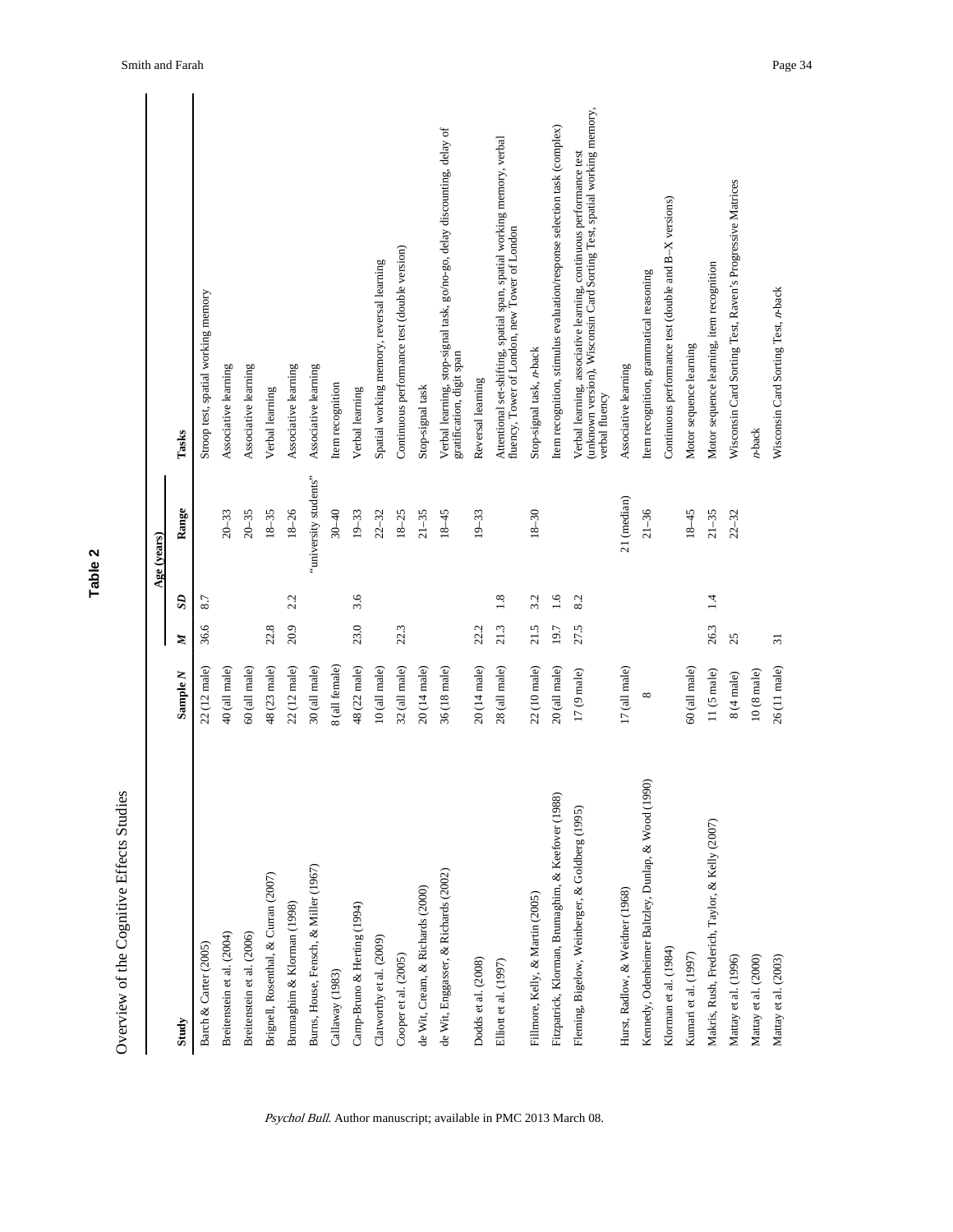|                                                              |                      |                 |      | Age (years)   |                                                                          |
|--------------------------------------------------------------|----------------------|-----------------|------|---------------|--------------------------------------------------------------------------|
| Study                                                        | Sample N             | N               | S    | Range         | Tasks                                                                    |
| Mehta et al. (2000)                                          | 10 (all male)        | 34.8            | 3.4  |               | Spatial working memory                                                   |
| Mintzer & Griffiths (2007)                                   | 18 (11 male)         | 23              |      | $18 - 39$     | Verbal learning, item recognition, n-back                                |
| Oken, Kishiyama, & Salinsky (1995)                           | 23 (11 male)         | 25              |      | $21 - 39$     | Digit span                                                               |
| Rapoport, Buchsbaum, & Weingartner (1980)                    | 31 (all male)        |                 |      | "college-age" | Verbal learning                                                          |
| Rogers et al. (1999)                                         | 16 (all male)        | 20.4            | 0.4  |               | Attentional set-shifting                                                 |
| Schlösser et al. (2009)                                      | 12 (all male)        | 26.8            | 2.1  | $24 - 32$     | Associative learning                                                     |
| Schmedtje, Oman, Letz, & Baker (1988)                        | ∞                    |                 |      |               | Digit span, pattern memory                                               |
| Schroeder, Mann-Koepke, Gualtieri, Eckerman, & Breese (1987) | 15 (all male)        |                 |      | $18 - 40$     | Strategic choice task                                                    |
| Servan-Schreiber, Carter, Bruno, & Cohen (1998)              | $10(5 \text{ male})$ |                 |      | $24 - 39$     | Flanker task                                                             |
| Silber, Croft, Papafotiou, & Stough (2006)                   | 20 (10 male)         | 25.4            | 3.2  |               | Digit span, Trail Making Test                                            |
| Soetens, Casaer, D'Hooge, & Hueting (1995)                   | 18 (all male)        |                 |      | $19 - 25$     | Verbal learning                                                          |
| Soetens, D'Hooge, & Hueting (1993)                           | 18 (all male)        |                 |      |               | Verbal learning                                                          |
| Strauss et al. (1984)                                        | $22$ (all male)      | 19.2            | 0.87 |               | Paired-associates learning, continuous performance test (double version) |
| Tipper et al. (2005)                                         | 18 (13 male)         | $\overline{24}$ |      |               | Item recognition                                                         |
| Unrug, Coenen, & van Luijtelaar (1997)                       | 12 (6 male)          | $\overline{c}$  |      | $19 - 27$     | Verbal learning                                                          |
| Ward, Kelly, Foltin, & Fischman (1997)                       | 6 (all male)         | 29.7            |      | $27 - 35$     | Motor sequence learning, item recognition                                |
| Weitzner (1965)                                              | 96                   |                 |      |               | Associative learning                                                     |
| Willet (1962)                                                | 54 (all female)      | 26.1            |      |               | Verbal learning                                                          |
| M. C. Wilson, Wilman, Bell, Asghar, & Silverstone (2004)     | 18 (13 male)         | 25.4            | 6.5  |               | Item recognition                                                         |
| Zeeuws & Soetens (2007)                                      | 36 (all male)        |                 |      | $18 - 25$     | Verbal learning                                                          |
|                                                              |                      |                 |      |               |                                                                          |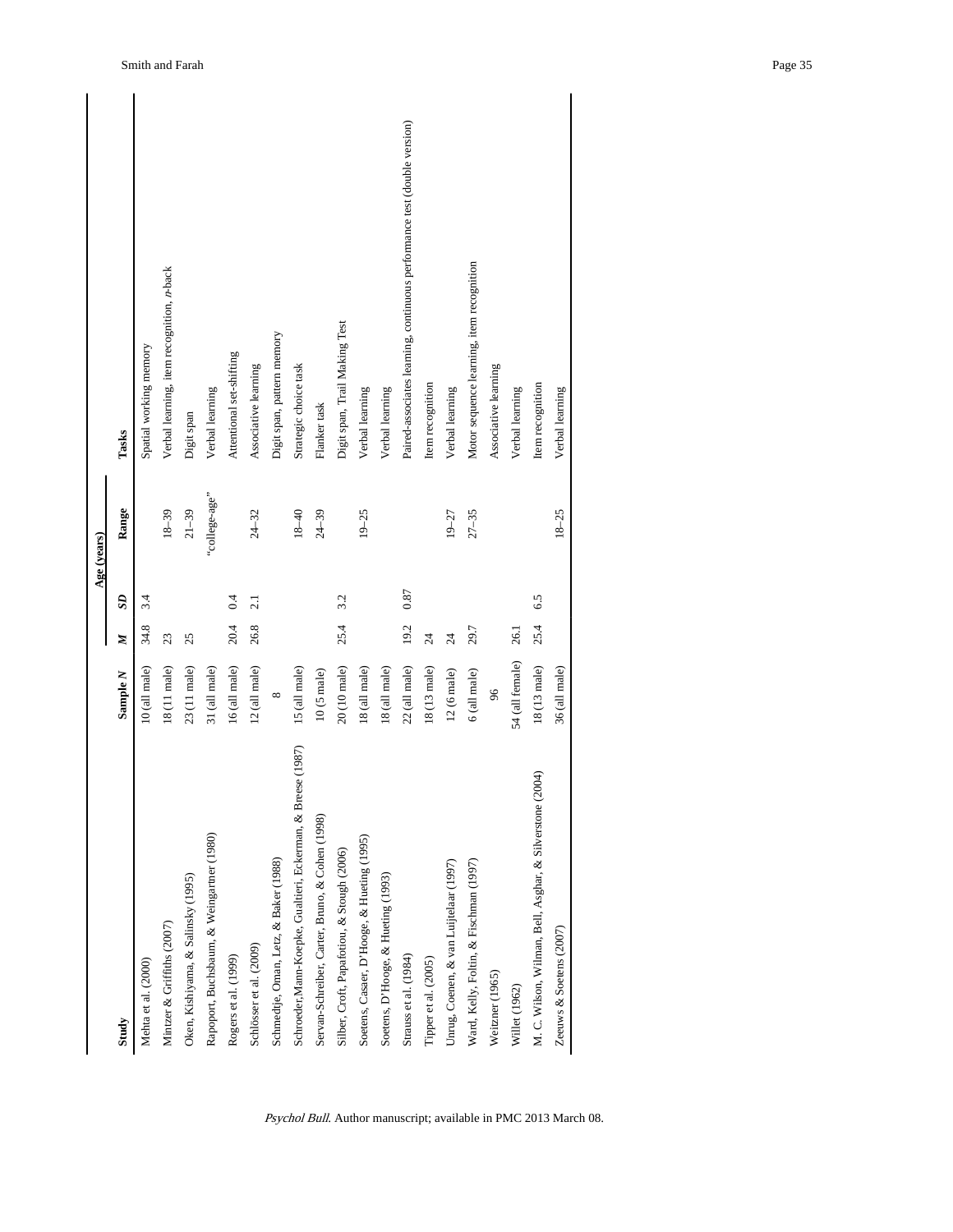| Memory and Learning               |                                               |                                           |                                                                                                                                                  |                                                    |
|-----------------------------------|-----------------------------------------------|-------------------------------------------|--------------------------------------------------------------------------------------------------------------------------------------------------|----------------------------------------------------|
| Task                              | Drug                                          | Dose                                      | <b>Summary of findings</b>                                                                                                                       | Study                                              |
| Single-exposure verbal learning   | <b>NPH</b>                                    | þņ<br>$40 \text{ m}$                      | 1 week: improved recognition                                                                                                                     | Brignell, Rosenthal, & Curran (2007)               |
|                                   | <b>MPH</b>                                    | ōņ<br>$20 \text{ m}$                      | Up to 2.5 hr: no effect                                                                                                                          | Camp-Bruno & Herting (1994)                        |
|                                   | d-AMP                                         | $0.25\;\mathrm{mg/kg}$                    | 20 min: no effect                                                                                                                                | Fleming, Bigelow, Weinberger, & Goldberg<br>(1995) |
|                                   | d-AMP                                         | g/70 kg, 30 mg/70<br>$20 \text{ m}$<br>kg | 2 hr: improved recognition $d'$ (sensitivity) <sup><math>d</math></sup> ; no effect on recall                                                    | Mintzer & Griffiths (2007)                         |
|                                   | d-AMP                                         | $0.25$ mg/kg, $0.5$ mg/kg                 | 10 min: improved recall                                                                                                                          | Rapoport, Buchsbaum, &Weingartner (1980)           |
|                                   | d-AMP                                         | ġ<br>$10 \text{ m}$                       | 1 hr through 1 week: improved long-term retention in free recall $(d =$<br>0.99-1.03) $b$ ; 1 week: improved recognition ( $d = 1.35$ )          | Soetens, Casaer, D'Hooge, & Hueting (1995)         |
|                                   | d-AMP                                         | рņ<br>$10 \text{ m}$                      | 20 min: no effect; 1 hr through 3 days: improved long-term retention (d<br>$= 0.99$                                                              | Soetens, D'Hooge, & Hueting (1993)                 |
|                                   | <b>MPH</b>                                    | ġ<br>$20 \text{ m}$                       | 20 min: no effect                                                                                                                                | Unrug, Coenen, & van Luijtelaar (1997)             |
|                                   | d-AMP                                         | ā<br>$10 \text{ m}$                       | 30 min: no effect; 1 hr through 1 day: improved long-term retention (d<br>$= 0.59 - 0.66$                                                        | Zeeuws & Soetens (2007)                            |
| Repeated-exposure verbal learning | <b>NPH</b>                                    | 60<br>$20 \text{ m}$                      | 1 hr: no effect; 2 hr: borderline effect                                                                                                         | Camp-Bruno & Herting (1994)                        |
|                                   | $d-{\sf AMP}$                                 | 10, 20mg                                  | 25 min: no effect                                                                                                                                | de Wit, Enggasser, & Richards (2002)               |
|                                   | d-AMP                                         | <b>b</b><br>10m                           | Decrease in number of trials to reach criterion $(d=0.23)$                                                                                       | Willett (1962)                                     |
| Associative learning              |                                               |                                           |                                                                                                                                                  |                                                    |
| Word pairs                        | <b>MPH</b>                                    | $0.3\;\mathrm{mg/kg}$                     | No effect                                                                                                                                        | Brumaghim & Klorman (1998)                         |
|                                   | $d$ -AMP                                      | $0.25 \; {\rm mg/kg}$                     | No effect                                                                                                                                        | Fleming, Bigelow, Weinberger, & Goldberg<br>(1995) |
|                                   | $d$ -AMP                                      | 1g/70 kg<br>14 m                          | Increase in retention after 1-week delay                                                                                                         | Hurst, Radlow, & Weidner (1968)                    |
|                                   | <b>MPH</b>                                    | òр<br>$20 \text{ m}$                      | No effect                                                                                                                                        | Strauss et al. (1984)                              |
|                                   | $\ensuremath{\mathsf{d}\text{-}\mathsf{AMP}}$ | g/70kg<br>14 m                            | Improved performance only when pairs were uniquely semantically<br>related $(d = 0.41)$                                                          | Weitzner (1965)                                    |
| Location of stimulus and response | $d-AMP$                                       | ġ<br>15 m                                 | Slower rate of learning (borderline effect; $d = 1.46$ )                                                                                         | Burns, House, Fensch, & Miller (1967)              |
| Probabilistic learning            | $\mathrm{d}\text{-}\mathrm{AMP}$              | $0.25 \; {\rm mg/kg}$                     | Steeper increase in hits and decrease in misses across learning sessions<br>$(d=0.93)$ ; increase in retention after more than 1 year $(d=1.16)$ | Breitenstein et al. (2004)                         |
|                                   | $d-{\sf AMP}$                                 | $0.25$ mg/kg                              | Steeper learning curve (increase in hits and decrease in misses across<br>learning sessions)                                                     | Breitenstein et al. (2006)                         |
|                                   | <b>NPH</b>                                    | ġŌ<br>$40 \text{ m}$                      | No effect                                                                                                                                        | Schlösser et al. (2009)                            |
| Motor sequence learning           | $\ensuremath{\mathsf{d}\text{-}\mathsf{AMP}}$ | $5 \text{ mg}$                            | No effect                                                                                                                                        | Kumari et al. (1997)                               |

**Table 3**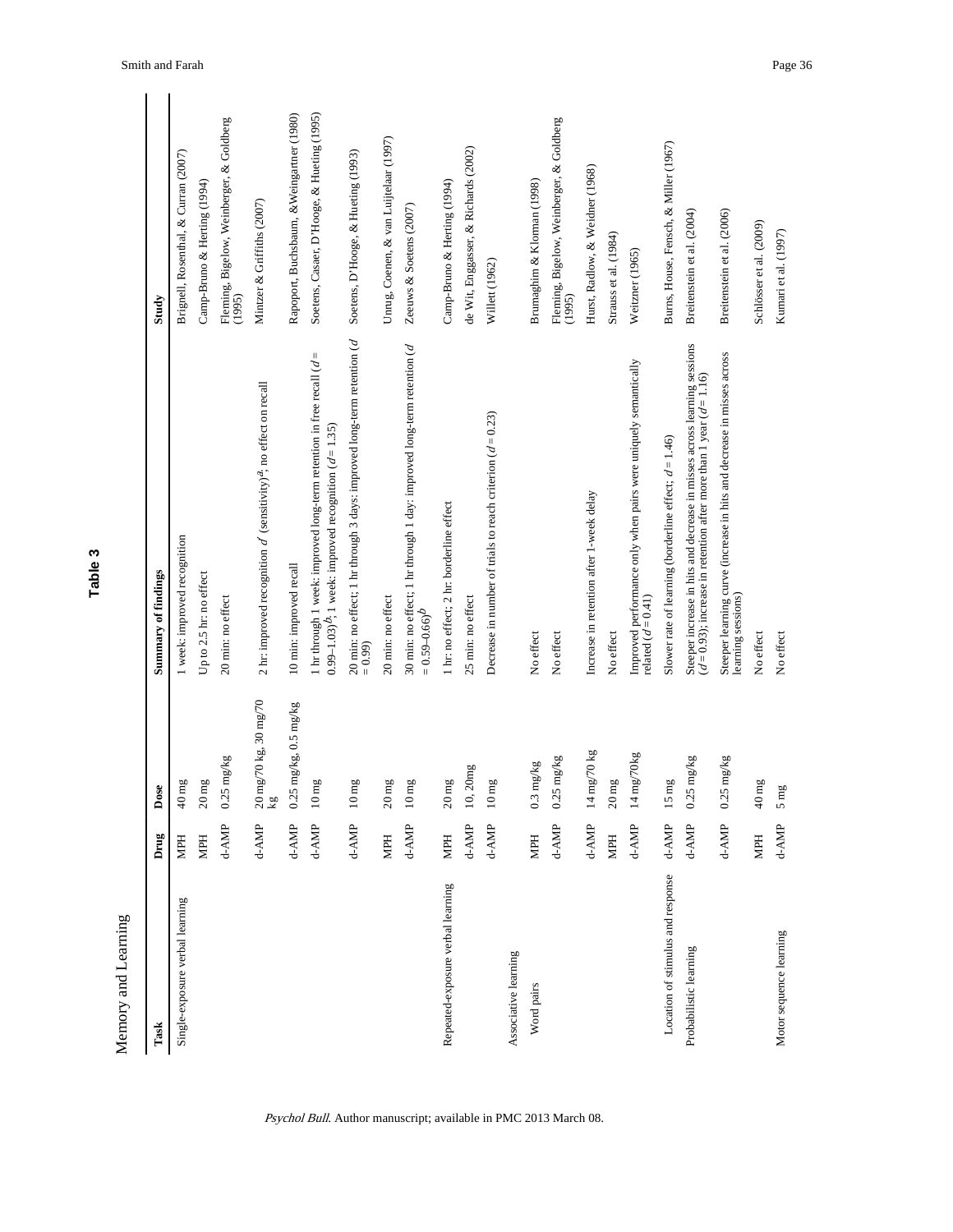| Task                                                    | Drug Dose   |                                      | Summary of findings | Study                                              |
|---------------------------------------------------------|-------------|--------------------------------------|---------------------|----------------------------------------------------|
|                                                         |             | d-AMP 5, $10 \text{ mg}$             | No effect           | Ward, Kelly, Foltin, & Fischman (1997)             |
|                                                         | d-AMP 0.035 | $mg/kg$ , 0.07 mg/<br>kg, 0.14 mg/kg | No effect           | Makris, Rush, Frederich, Taylor, & Kelly<br>(2007) |
| Note. d-AMP = dextroamphetamine; MPH = methylphenidate. |             |                                      |                     |                                                    |

 $a_{\mbox{\small\sc loc}}$ effect.  $b_{\mbox{Multiple effect sizes within this range.}}$ Multiple effect sizes within this range.

Dose effect.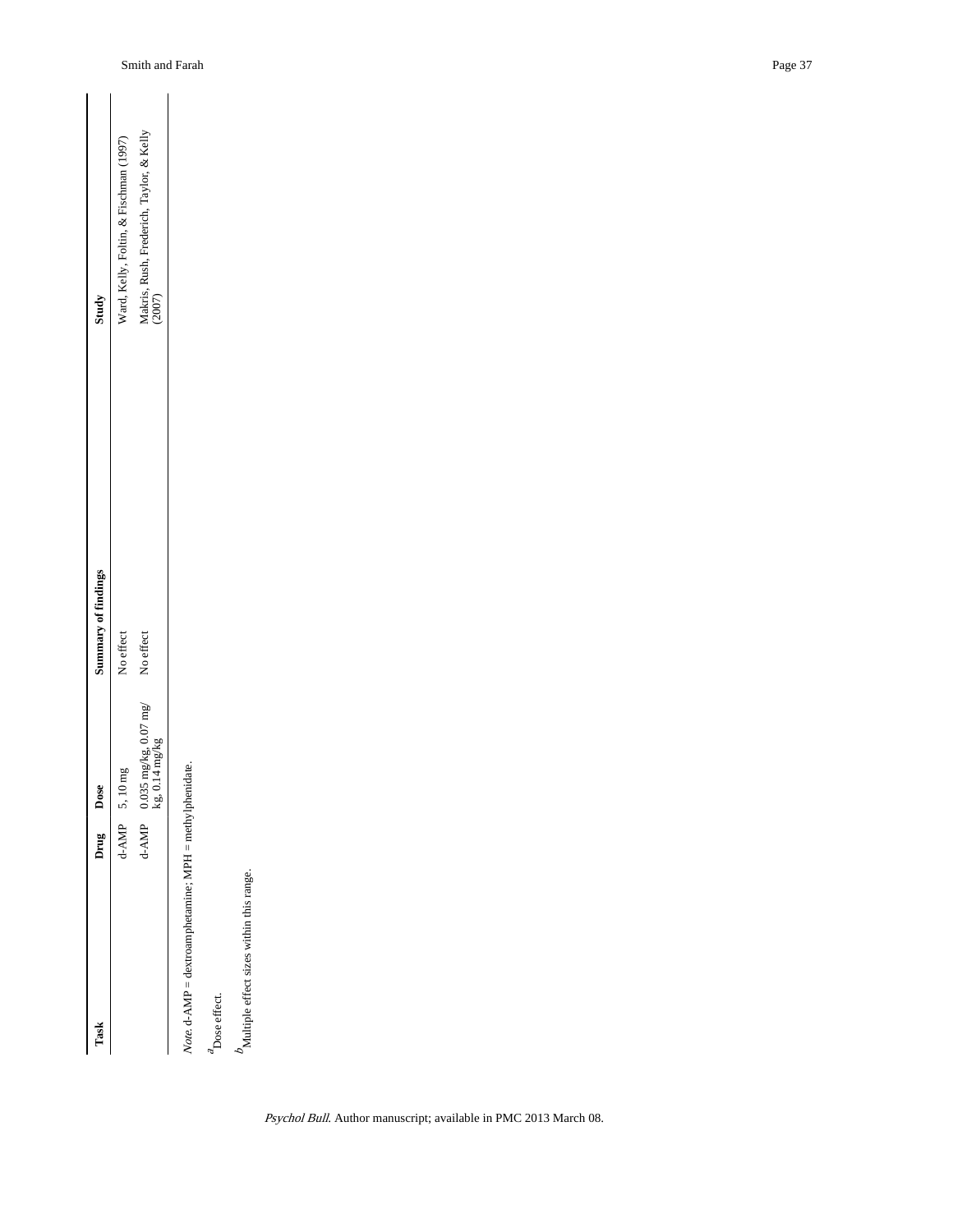| Task                                            | Drug          | Dose                                      | <b>Summary of findings</b>                                                                                 | Study                                                       |
|-------------------------------------------------|---------------|-------------------------------------------|------------------------------------------------------------------------------------------------------------|-------------------------------------------------------------|
| Item recognition                                | <b>NPH</b>    | $0, 20$ mg<br>5, 1                        | No effect                                                                                                  | Callaway (1983)                                             |
|                                                 | <b>NPH</b>    | mg/kg<br>0.3                              | Decrease in reaction time $(d = 1.06)$                                                                     | Fitzpatrick, Klorman, Brumaghim, & Keefover<br>(1988)       |
|                                                 | $d-AMP$       | $10\,\mathrm{mg}$                         | No effect                                                                                                  | Kennedy, Odenheimer, Baltzley, Dunlap, & Wood (1990)        |
|                                                 | $d-{\sf AMP}$ | $0.035$ mg/kg, $0.07$ mg/kg, $0.14$ mg/kg | Proportion correct sustained across multiple trials <sup>C</sup>                                           | Makris, Rush, Frederich, Taylor, & Kelly (2007)             |
|                                                 | $d$ -AMP      | 20mg/70kg, 30mg/70kg                      | No effect                                                                                                  | Mintzer & Griffiths (2007)                                  |
|                                                 | $d-{\sf AMP}$ | 5.0, 12.5 mg<br>2.5,                      | No effect                                                                                                  | Tipper et al. (2005)                                        |
|                                                 | d-AMP         | 5,10 mg                                   | Decrease in reaction time $(d = 0.77-1.2)^d$                                                               | Ward, Kelly, Foltin, & Fischman (1997)                      |
|                                                 | d-AMP         | $25 \:\rm mg$                             | Decrease in reaction time ( $d = 0.68-0.8$ ) <sup>d</sup>                                                  | M. C. Wilson, Wilman, Bell, Asghar, &<br>Silverstone (2004) |
| Continuous performance test (double<br>version) | <b>MPH</b>    | $5,45$ mg<br>5,1                          | 5 min: decrease in reaction time; 5 min: decrease in<br>errors of omission $^c$                            | Cooper et al. (2005)                                        |
|                                                 | d-AMP         | 5 mg/kg<br>0.25                           | 5 min: decrease in reaction time $(d=0.12-0.8)^d$                                                          | Fleming, Bigelow, Weinberger, & Goldberg<br>(1995)          |
|                                                 | <b>MPH</b>    | $20\,\mathrm{mg}$                         | 45 min: decrease in reaction time; 12.5/45 min:<br>decrease in errors of omission                          | Klorman et al. (1984)                                       |
|                                                 | <b>NPH</b>    | $20\,\mathrm{mg}$                         | 45 min: decrease in reaction time ( $d = 1.12$ ); 45 min:<br>decrease in errors of omission ( $d = 1.25$ ) | Strauss et al. (1984)                                       |
| $n$ -back                                       | d-AMP         | 7.5mg/70 kg, 15 mg/70 kg                  | Increase in processing rate <sup>c</sup>                                                                   | Fillmore, Kelly, & Martin (2005)                            |
|                                                 | $d$ -AMP      | mg/kg<br>0.25                             | No effect <sup>a</sup>                                                                                     | Mattay et al. (2000)                                        |
|                                                 | $d-AMP$       | $0.25 \; \rm mg/kg$                       | No effect $a$                                                                                              | Mattay et al. (2003)                                        |
|                                                 | $d$ -AMP      | 20 mg/70 kg, 30 mg/70 kg                  | No effect                                                                                                  | Mintzer & Griffiths (2007)                                  |
| Continuous performance test (B-X<br>version)    | d-AMP         | $0.25$ mg/kg, $0.5$ mg/kg                 | Decrease in errors of omission <sup>c</sup>                                                                | Rapoport, Buchsbaum, & Weingartner (1980)                   |
|                                                 | <b>MPH</b>    | $20\,\mathrm{mg}$                         | 45 min: decrease in reaction time; 45 min: decrease in<br>errors of omission                               | Klorman et al. (1984)                                       |
| Digit span                                      | $d-AMP$       | $20\,\mathrm{mg}$<br>$\Xi$                | Increase in performance $\!c}$                                                                             | de Wit, Crean, & Richards (2002)                            |
|                                                 | <b>MPH</b>    | mg/kg<br>0.2                              | No effect                                                                                                  | Oken, Kishiyama, & Salinsky (1995)                          |
|                                                 | d-AMP         | 5 <sub>mg</sub>                           | No effect                                                                                                  | Schmedtje, Oman, Letz, & Baker (1988)                       |
|                                                 | d-AMP         | $0.42$ mg/kg                              | No effect                                                                                                  | Silber, Croft, Papafotiou, & Stough (2006)                  |

**Table 4**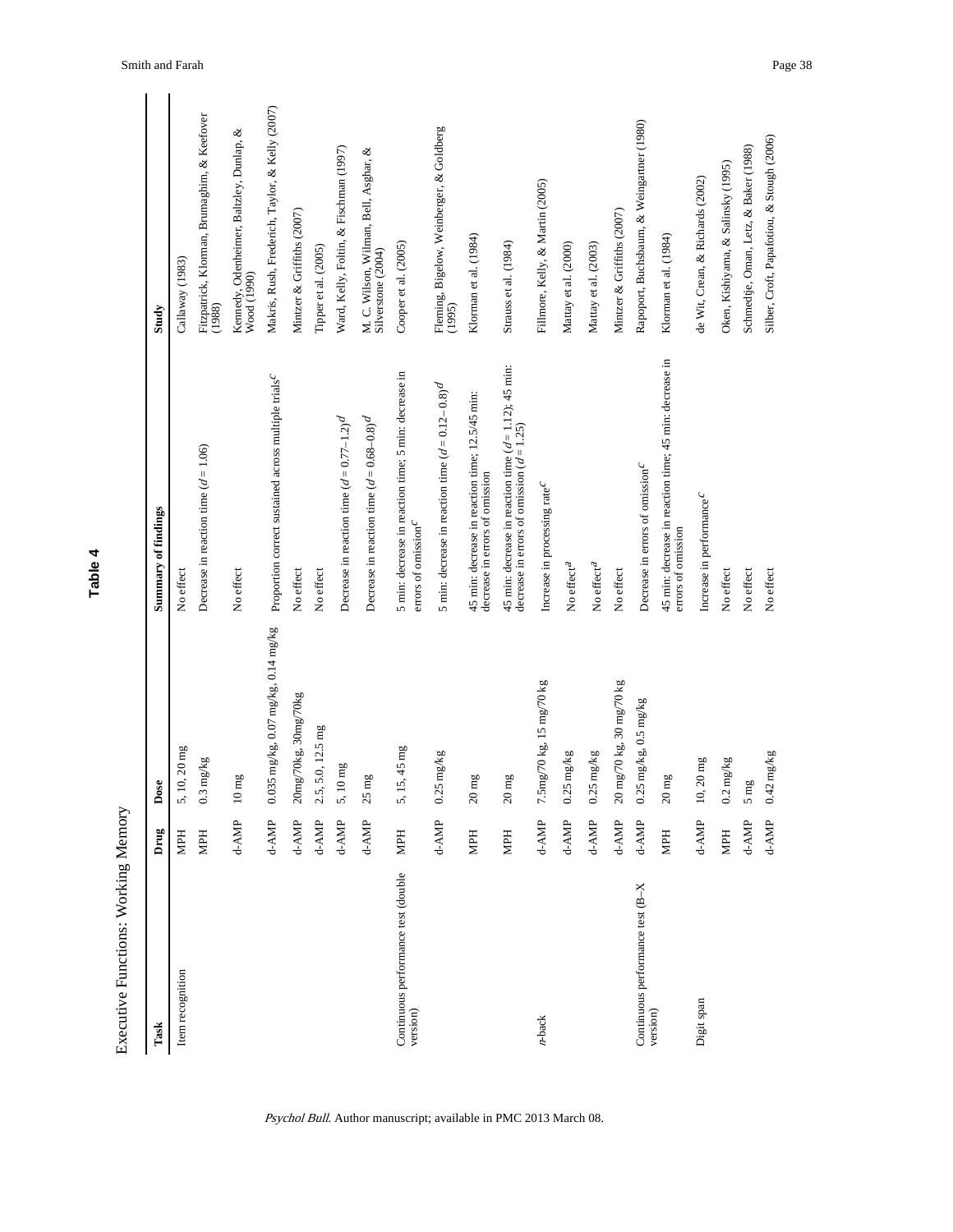| Task                                                    | Drug Dose  |                      | Summary of findings                                                        | Study                                              |
|---------------------------------------------------------|------------|----------------------|----------------------------------------------------------------------------|----------------------------------------------------|
| Spatial span                                            | NPH        | 20, 40 mg            | Decrease in $\text{errors}^D$                                              | Elliott et al. (1997)                              |
| Spatial working memory                                  |            | d-AMP $0.25$ mg/kg   | Decrease in reaction time $(d = 0.78)$                                     | Barch & Carter (2005)                              |
|                                                         | <b>MPH</b> | $60 \text{ mg}$      | No effect <sup>a</sup>                                                     | Clatworthy et al. (2009)                           |
|                                                         | <b>NPH</b> | 20, 40 mg            | Decrease in $\text{errors}^D$                                              | Elliott et al. (1997)                              |
|                                                         | d-AMP      | mg/kg<br>0.25        | No effect                                                                  | Fleming, Bigelow, Weinberger, & Goldberg<br>(1995) |
|                                                         | MPH        | ng<br>$\frac{40}{1}$ | Decrease in between-search errors <sup><math>a</math></sup> ( $d = 0.39$ ) | Mehta et al. (2000)                                |
| Pattern memory                                          | d-AMP 5 mg |                      | No effect                                                                  | Schmedtje, Oman, Letz, & Baker (1988)              |
| Note. d-AMP = dextroamphetamine; MPH = methylphenidate. |            |                      |                                                                            |                                                    |

 $\rm{^2}$ Individual differences. Individual differences.

 $b$ <sub>Session</sub> Order = Drug interaction. Session Order = Drug interaction.

 $c_{\mbox{\small\textsf{Dose effect.}}}$ Dose effect.

 $d_{\mbox{Multiple effect sizes within this range.}}$ Multiple effect sizes within this range.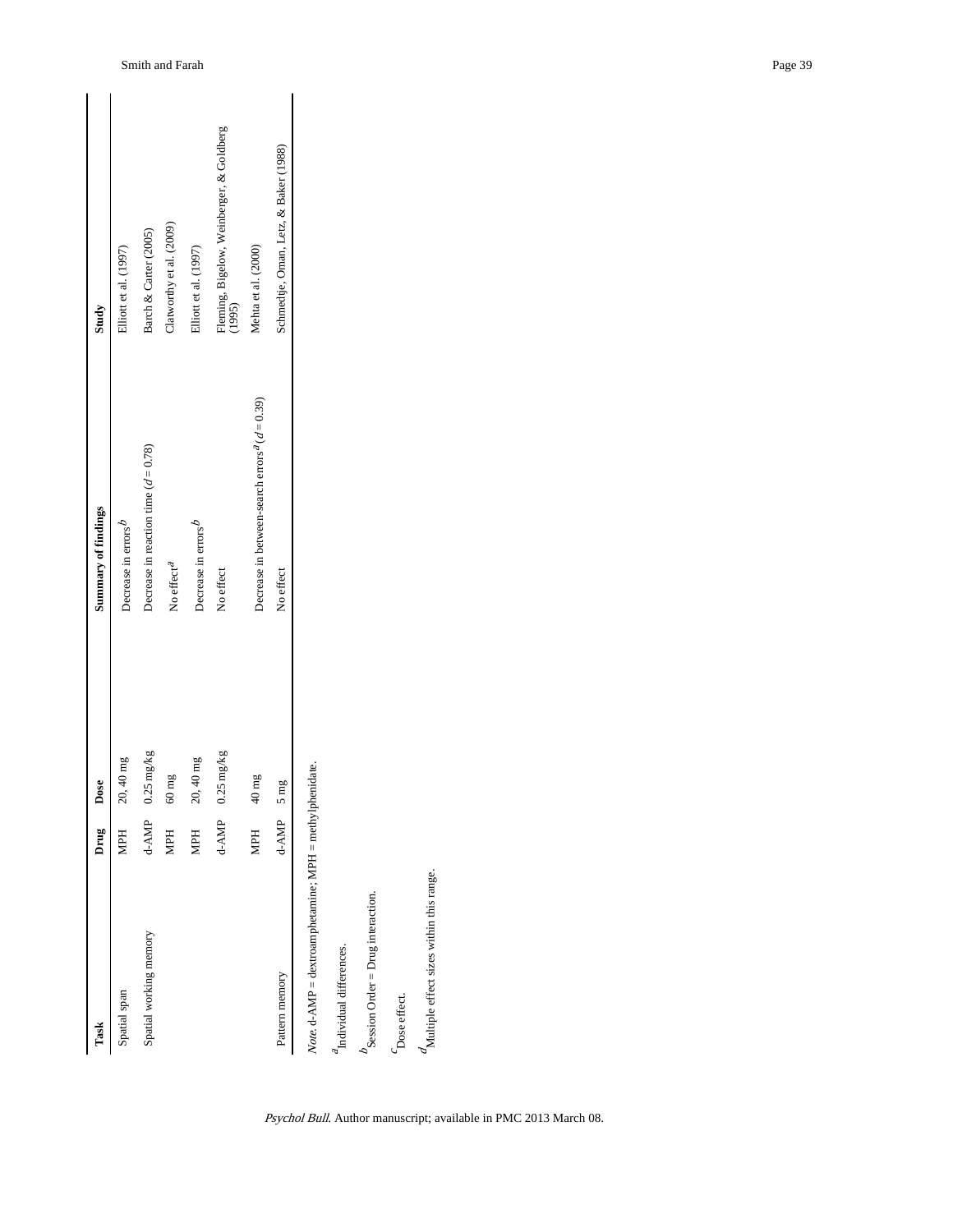|                                                          | Drug                                          | Dose                                       | <b>Summary of findings</b>                                                                                                                                                 | Study                                              |
|----------------------------------------------------------|-----------------------------------------------|--------------------------------------------|----------------------------------------------------------------------------------------------------------------------------------------------------------------------------|----------------------------------------------------|
| Go/no-go                                                 | d-AMP                                         | $0, 20$ mg                                 | Decrease in number of false alarms <sup>4</sup>                                                                                                                            | de Wit, Enggasser, & Richards (2002)               |
| Stop-signal task                                         | $d-AMP$                                       | $10, 20$ mg                                | No effect <sup>a</sup>                                                                                                                                                     | de Wit (2000)                                      |
|                                                          | $\mathrm{d}\text{-}\mathrm{AMP}$              | $10,20$ mg                                 | Decrease in stop reaction time <sup>4</sup>                                                                                                                                | de Wit, Enggasser, & Richards (2002)               |
|                                                          | $d$ -AMP                                      | $7.5 \text{mg} / 70 \text{ kg}$ , 15 mg/70 | No effect                                                                                                                                                                  | Fillmore, Kelly, & Martin (2005)                   |
| Stroop test                                              | $d$ -AMP                                      | $0.25$ mg/kg                               | Decrease in response time $(d=0.98)$                                                                                                                                       | Barch & Carter (2005)                              |
| Wisconsin Card Sorting Test                              | d-AMP                                         | $0.25 \; {\rm mg/kg}$                      | No effect                                                                                                                                                                  | Fleming, Bigelow, Weinberger, & Goldberg (1995)    |
|                                                          | $d-AMP$                                       | $0.25 \text{ mg/kg}$                       | No effect                                                                                                                                                                  | Mattay et al. (1996)                               |
|                                                          | d-AMP                                         | $0.25 \text{ mg/kg}$                       | No effect <sup>a</sup>                                                                                                                                                     | Mattay et al. (2003)                               |
| Attentional set-shifting                                 | <b>NPH</b>                                    | $20,40$ mg                                 | No effect                                                                                                                                                                  | Elliott et al. (1997)                              |
|                                                          | <b>MPH</b>                                    | $40 \, \rm{mg}$                            | Increase in intradimensional shift errors $(d=0.66)$ ; decrease in<br>extradimensional shift errors $(d = 0.64)$ ; increase in response<br>latencies $(d = 0.99 - 1.21)^C$ | Rogers et al. (1999)                               |
| Reversal learning                                        | <b>MPH</b>                                    | $60 \text{ mg}$                            | No effect                                                                                                                                                                  | Dodds et al. (2008)                                |
|                                                          | <b>NPH</b>                                    | $60 \text{ mg}$                            | No effect <sup>a</sup>                                                                                                                                                     | Clatworthy et al. (2009)                           |
| Trail Making Test                                        | $\ensuremath{\mathsf{d}\text{-}\mathsf{AMP}}$ | $0.42 \text{ mg/kg}$                       | No effect                                                                                                                                                                  | Silber, Croft, Papafotiou, & Stough (2006)         |
| Flanker test                                             | d-AMP                                         | .25 $mg/kg$<br>$\circ$                     | Decrease in response time $(d=3.4-4.47)^{c}$ ; increase in<br>accuracy (incompatible trials) $(d = 0.74)$                                                                  | Servan-Schreiber, Carter, Bruno, & Cohen (1998)    |
| Stimulus evaluation/response selection<br>task (complex) | <b>NPH</b>                                    | $0.3\;\mathrm{mg/kg}$                      | Decrease in response time $(d=1.06)$                                                                                                                                       | Fitzpatrick, Klorman, Brumaghim, & Keefover (1988) |
| Delay discounting                                        | $d$ -AMP                                      | $0, 20$ mg                                 | Decrease in delay discounting $(k$ value) <sup><math>b</math></sup>                                                                                                        | de Wit, Enggasser, & Richards (2002)               |
| Delay of gratification                                   | $d-{\sf AMP}$                                 | $0, 20$ mg                                 | No effect                                                                                                                                                                  | de Wit, Enggasser, & Richards (2002)               |
| Note. d-AMP = dextroamphetamine; MPH = methylphenidate.  |                                               |                                            |                                                                                                                                                                            |                                                    |

Executive Functions: Cognitive Control Executive Functions: Cognitive Control

**Table 5**

Psychol Bull. Author manuscript; available in PMC 2013 March 08.

 $a_{\rm Individual\ differences.}$ Individual differences.

 $b_{\mbox{\small{Dose effect.}}}$ Dose effect.

 $\emph{c}$  Multiple effect sizes within this range. Multiple effect sizes within this range.